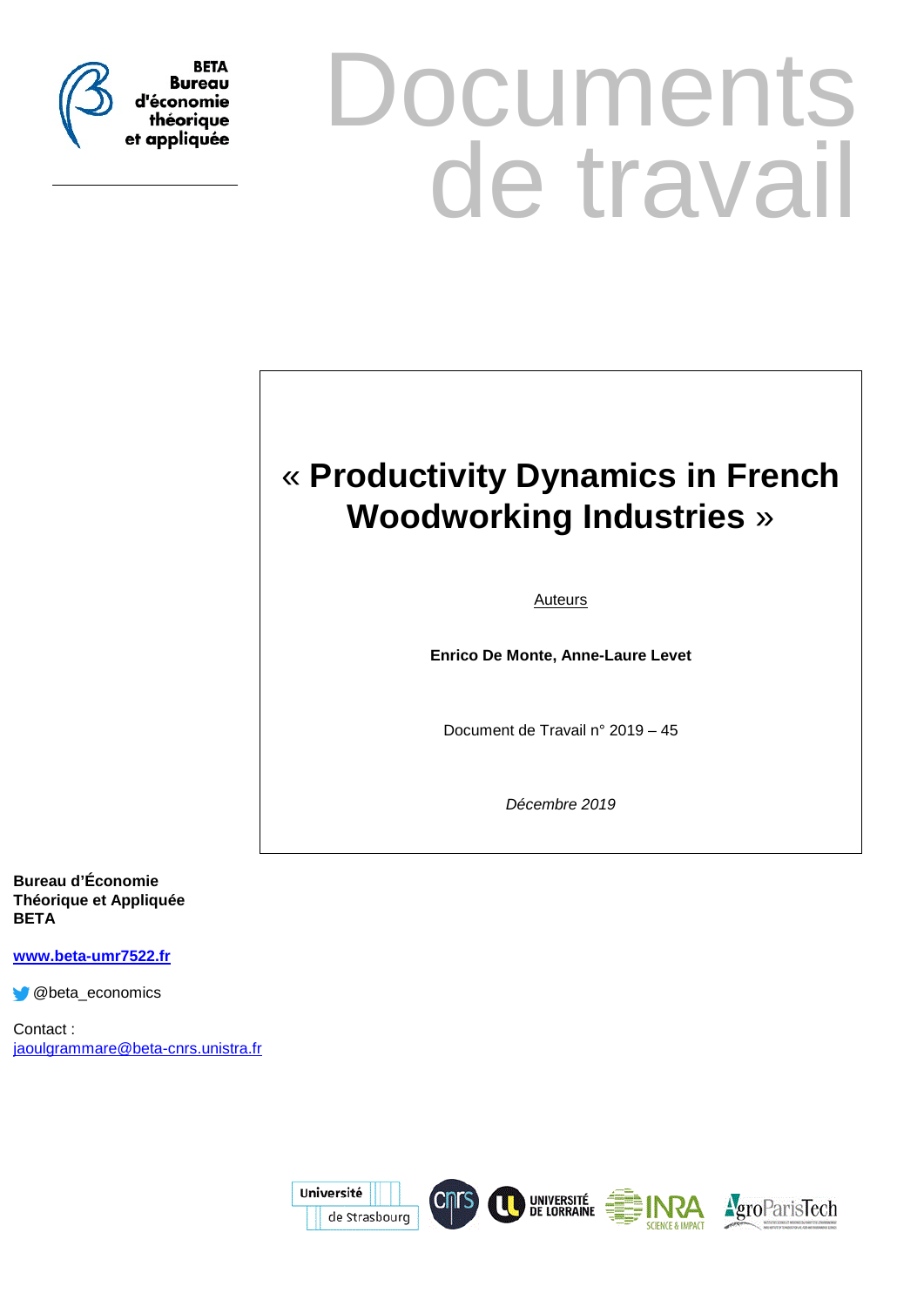# Productivity Dynamics in French Woodworking Industries

Enrico De Monte<sup>∗</sup> and Anne-Laure Levet∗∗

December 4, 2019

#### Abstract

This paper investigates productivity dynamics of firms active in French woodworking 4 digit industries. For this purpose we analyze firm-level data from the two fiscal data bases FICUS (1994 - 2008) and FARE (2008 - 2016). Based on firm-level productivity measures, recovered from the estimation of a value-added Cobb-Douglas production function, we mainly study the industries' aggregate productivity growth related to entry and exit. Also, by constructing a transition matrix we investigate firms' probability to survive, enter or exit given a specific ranking of their productivity. We find that all industries increased considerably their aggregate productivity between 1994 and 2016, where the by far largest part of this positive development is contributed by survivors productivity improvement. Entrants contribute negatively to aggregate productivity growths while the contribution of exitors varies in sign for different industries. Also, we find that firms reveal high persistence in their productivity ranking over time and that entry and exit is more probable for low productive and small firms.

Keywords: production function estimation, aggregate productivity, productivity decomposition, technological change, firm entry and exit.

JEL Classification: C13; C14; D24; D30; O47

∗ BETA, Université de Strasbourg. Email: e.demonte@unistra.fr. Corresponding author. \*\* FCBA (French Institute of Technology for Forest-based and Furniture Sectors).

We would like to thank FCBA for their financial support and for providing expertise with respect to woodworking industries. Also, we would like to thank Bertrand Koebel, Phu Nguyen-Van and Gérard Deroubaix for their precious support, as well as the participants of seminars and conferences in Champssur-Marne (FCBA), Paris (Colloque ECOFOR, 2018), London (European Workshop on Efficiency and Productivity Analysis, 2019) and Nancy (Seminar BETA, 2019) for their helpful comments.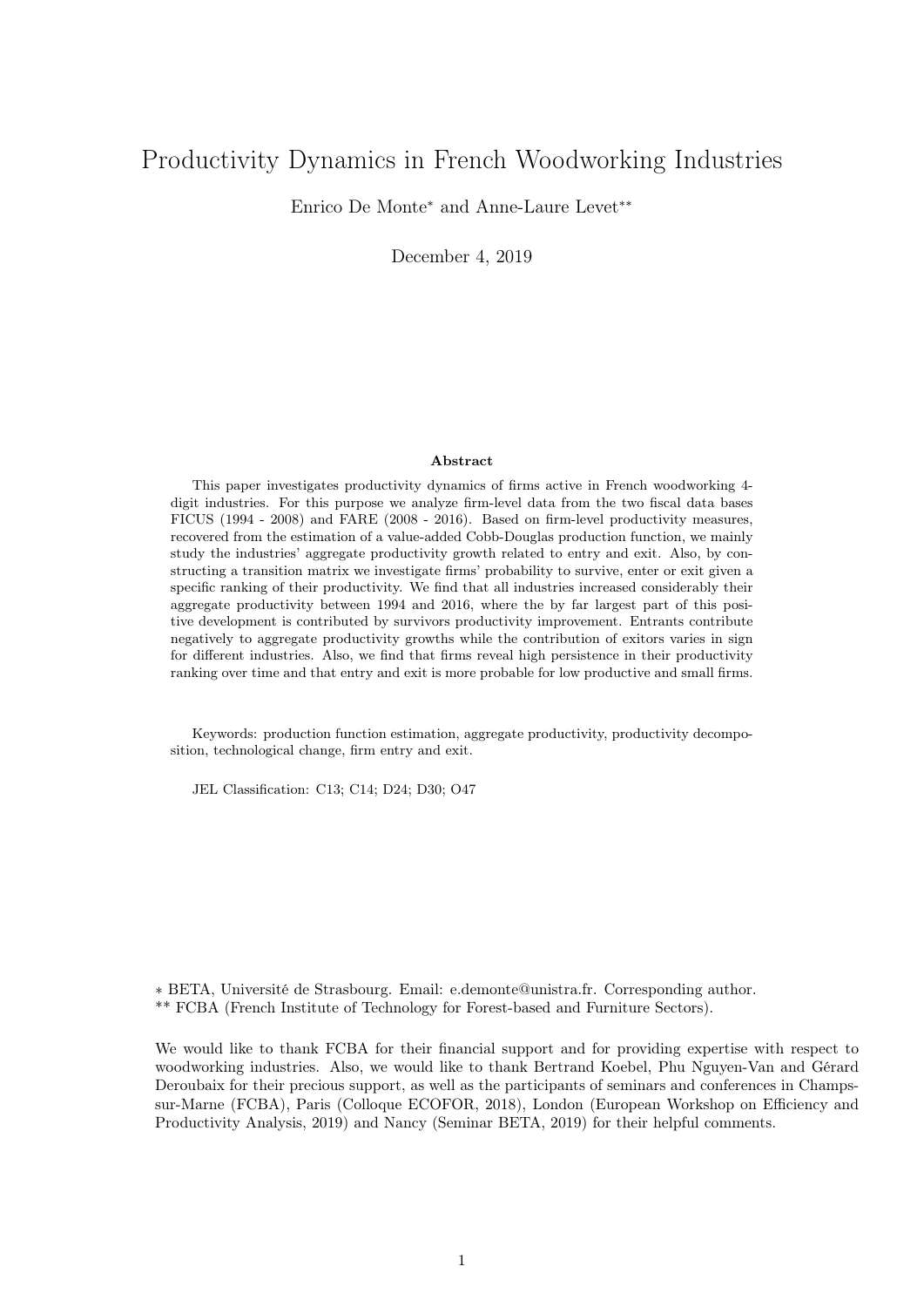# 1 Introduction

The French woodworking industries have experienced a dramatic decrease in the number of active firms, especially during the pas decade. As our data show, in 2016 there were about 30% less firms active compared to 1994. At the same time total production has only slightly increased, by about 7%. Also, the industries' trade balance reveals a negative trend over the same period. Generally, the trade deficit of French woodworking industries accounts for about 10% of France's total trade deficit, see [Levet et al.](#page-30-0) [\(2015\)](#page-30-0). Comparing world's most important producing countries of wood products, [Koebel et al.](#page-30-1) [\(2016\)](#page-30-1) illustrate that the export market share of the French woodworking industries has decreased between 2000 and 2011 from 4.1% to 3.7 %. [Koebel et al.](#page-30-1) [\(2016\)](#page-30-1) also show that there is a positive relation between an industry's total factor productivity (TFP) and its trade balance. That is, an increase in an industry's (aggregate) total factor productivity is associated with an increase in its trade balance (exports - imports). These recent works indicate that France's woodworking industries have lost in their ability of competitiveness and that the industries' productivity plays an important role for this development.

With this study we aim to provide new information on the change in aggregate productivity of French woodworking industries, where we focus on changes in aggregate productivity related to firm dynamics, that is, firm entry and exit. For our empirical investigation we combine the firmlevel data sets FICUS (1994-2007) and FARE (2008-2016), covering the universe of firms active in the considered 4-digit woodworking industries. In doing so, a first contribution of our work is the exploitation of a panel data set over 23 years, which to our knowledge, has not yet been done on the firm-level for French woodworking industries.

Furthermore, we obtain firm-level productivity through the estimation of a value-added production function [\(Wooldridge](#page-31-0) [\(2009\)](#page-31-0)). Having obtained firm-level productivity we apply the Dynamic Olley-Pakes Productivity Decomposition (DOPD), presented by [Melitz and Polanec](#page-31-1) [\(2015\)](#page-31-1), to decompose the aggregate productivity growth into the contribution of surviving, entering and exiting firms.

Generally, there are many ways to calculate firm productivity. For instance, [Helvoigt and](#page-30-2) [Adams](#page-30-2) [\(2009\)](#page-30-2), investigating productivity growth of U.S. sawmills, use the Malmquist index in the frame work of a stochastic frontier production function model.<sup>[1](#page-2-0)</sup> [Walden et al.](#page-31-2)  $(2017)$ , in the context of productivity change in the U.S. fishery industries, apply another nonparametric approach by using the Bennet-Bowly indicator to obtain firm-level productivity.<sup>[2](#page-2-1)</sup> We estimate firmlevel productivity through the estimation of a value-added production function since, in contrast to other nonparametric methods, this also provides estimates of output elasticities allowing for further comparison among the considered industries.<sup>[3](#page-2-2)</sup> Similar to the estimation of firm-level productivity, its decomposition into different parts and/or firm groups is an extensively discussed topic in the field of applied industrial organisation. For instance, [Baily et al.](#page-30-3) [\(1992\)](#page-30-3), analysing U.S. manufacturing industries, [Olley and Pakes](#page-31-3) [\(1996\)](#page-31-3) examining the U.S. telecommunication industries and [Griliches](#page-30-4) [and Regev](#page-30-4) [\(1995\)](#page-30-4) analysing the israelian manufacturing industries between 1979-1988.[4](#page-2-3) We use the approach presented by [Melitz and Polanec](#page-31-1) [\(2015\)](#page-31-1) which is the latest metric of productivity decomposition, correcting for some bias occurring in the measure proposed by [Baily et al.](#page-30-3) [\(1992\)](#page-30-3) and [Griliches and Regev](#page-30-4) [\(1995\)](#page-30-4).

By the application of the DOPD approach our second contribution to the existing literature is the explicit analysis of the contribution of firm dynamics to productivity change in woodworking industries. Furthermore, beside the DOPD analysis a minor objective of the paper is to provide some further insights in the dynamics of firm productivity, such as changes in the distribution of firm productivity over time as well as firms' mobility in terms of improving/decreasing in their productivity ranking within the distribution of productivity. The latter is conducted by calculating nonparametric transition probabilities, similar to [Foster et al.](#page-30-5) [\(2006\)](#page-30-5) presenting productivity transitions for the case of the U.S. retail sector.

We find that French woodworking industries have significantly increased their aggregate productivity level over time. Our measures show that the growth is mainly driven by surviving firms productivity improvement and much less (unless negligible) by market share reallocation. We also find that the group of entering firms contributes little but negatively to aggregate productivity growth. On the other hand, the contribution of firm exit to aggregate productivity growth varies

<span id="page-2-0"></span><sup>&</sup>lt;sup>1</sup>Also see [Färe et al.](#page-30-6) [\(1994\)](#page-30-6) using the Malmquist index for productivity estimation.

<span id="page-2-2"></span><span id="page-2-1"></span><sup>2</sup>See [Chambers and Pope](#page-30-7) [\(1996\)](#page-30-7) for more details on the Bennet-Bowly indicator.

<sup>3</sup>Note that firm productivity (or total factor productivity) is the difference between output and a given level of input factors. Instead, firm efficiency is the distance between the firm's level of productivity and a specific production frontier.

<span id="page-2-3"></span><sup>4</sup>Also see further applications [Pavcnik](#page-31-4) [\(2002\)](#page-31-4) and [Polanec](#page-31-5) [\(2004\)](#page-31-5).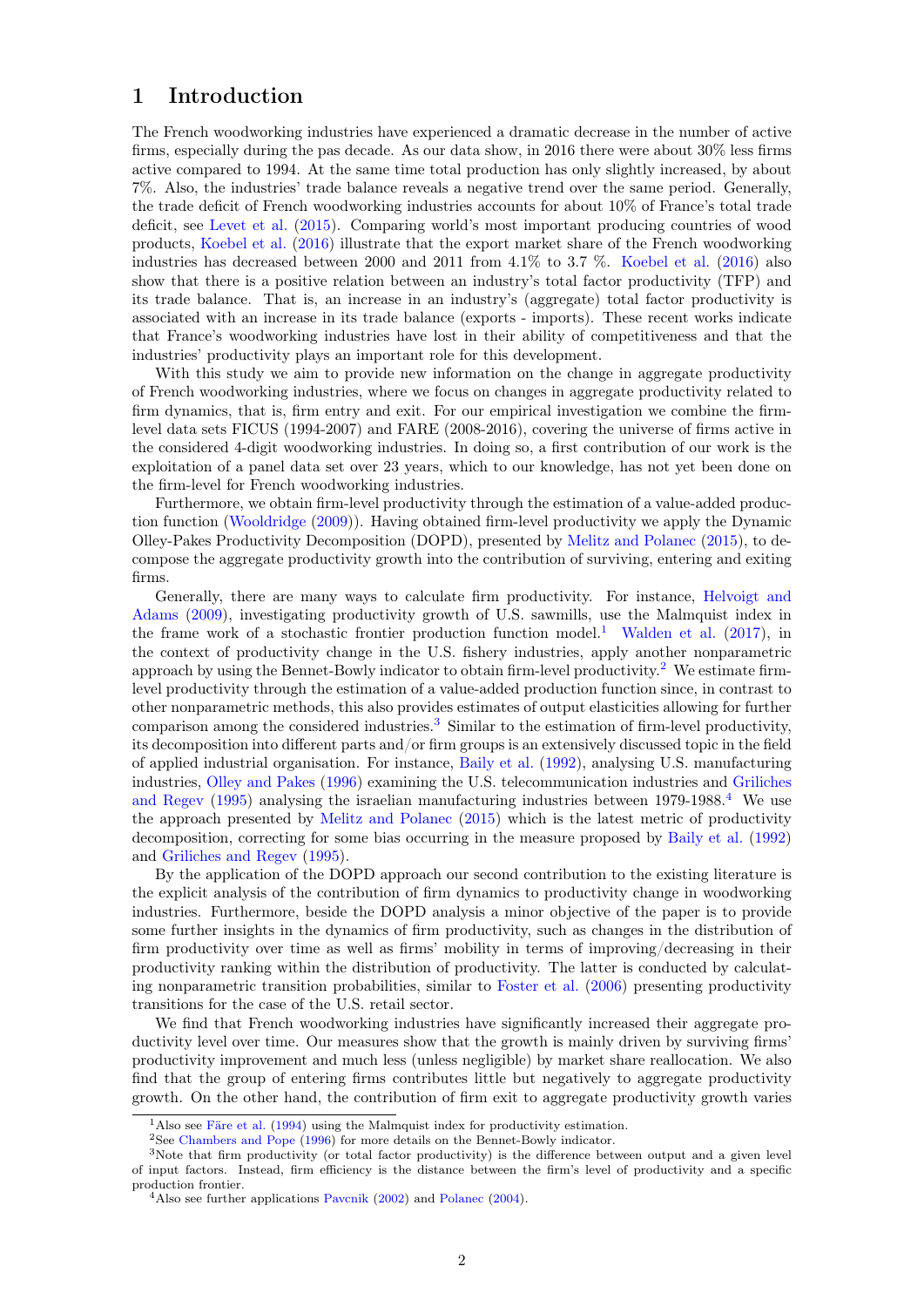among industries. That is, some industries exhibit a strong negative impact of firm exit, such as the industries for wood and wood products, while other industries as those for furniture reveal a negative contribution. In the latter case this indicates that these industries have lost over time less productive firms compared to those firms that survived. Furthermore, by the constructing of a transition matrix depicting firms' ability to improve the probability ranking we find that firms are very sticky with respect to improvements in their productivity ranking, implying high persistence in firms' relative productivity level. Also firm entry and exit is more probable to occur for low productive firms. Relating firm productivity to firm size we find a strong positive correlation between both variables.

The paper is organized as follows. Section [2](#page-3-0) presents the data and descriptive statistics; Section [4](#page-6-0) presents the methodical framework; Section [4.1](#page-6-1) presents the method adopted for the estimation of the production function and firm-level productivity; Section [4.2](#page-8-0) presents the DOPD method to measure aggregate productivity with entry and exit; Section [4.3,](#page-9-0) presents the calculus for firms transition probabilities with the productivity distribution; Section [5](#page-10-0) presents the empirical results and Section [6](#page-21-0) concludes.

# <span id="page-3-0"></span>2 Data and Variables

We use French fiscal firm-level data of firms active in woodworking industries, covering the period 1994 - 2016. See Appendix A for a description of the considered 4-digit woodworking industries. The data contains information based on firms' balance sheet and income statement, where each firm is identified by a specific identification number. Furthermore, the data is composed of the two fiscal data sets FICUS (1994 - 2007) and FARE (2008 - 2014). It is important to mention that in 2008 the French Institute of Statistics made significant modifications with respect to the 4-digit industry nomenclature firms belong to. That is, the industries firms belong to are differently classified in FICUS and FARE. In order to maintain the current industry nomenclature (used in FARE) throughout the whole period, 1994-2016, we adopt the method presented in [De Monte](#page-30-8) [\(2020\)](#page-30-8). The method consists in the construction of 4-digit industry transition probabilities of those firms observed both in FICUS and FARE. The obtained transition probabilities are then used to assign to those firms that are only observed in FICUS (in case of firm exit before 2008) by probability the current industry classification. In this manner we obtain a sample consistent in 4 digit industry classification through out the whole sample period. See [De Monte](#page-30-8) [\(2020\)](#page-30-8) for a more detailed description of the merging of the data sets FICUS and FARE, where also an exemplary transition matrix is presented.

#### 2.1 Production function variables

Since we are mainly interested in the estimation of a value-added Cobb-Douglas production functions to recover firm-level productivity, we describe in the following the variables necessary for this purpose. Beginning with the production input factors. Firms' log capital stock, labor and intermediary products, denoted by  $k_{nt}$ ,  $l_{nt}$  and  $m_{nt}$ , consists in firms' log amount of tangible assets, number of employees and intermediary products consumption. The latter is given by the sum of firms' expenditures for both raw materials and intermediary products. Firms' (deflated) value added production is denoted by  $Q_{nt} = Y_{nt} - M_{nt}$ , where  $Y_{nt}$  and  $M_{nt}$  represent firms' (deflated) gross output (the sum of firms' reports on annual sales, stocked production and capitalized production) and materials. Note that  $q_{nt}$  denotes the log value of firms' value-added output.<sup>[5](#page-3-1)</sup>

#### <span id="page-3-3"></span>2.2 Definition of firm entry and exit

The number of firms in our data set varies for three reasons: first, firm entry and exit, second temporal inactivity and third, nonresponse. The latter reason is not frequently observed since firms' participation in the survey is mandatory. Instead, temporal inactivity, i.e cases in which firms are not observed for given interval whereupon they reactivate their activity, is more frequently observed. However, the data also shows that this is more often the case for shorter intervals. In order to allow consistent analysis on firm entry and exit we adopt the following approach:  $6$  Let

<span id="page-3-1"></span><sup>5</sup> Note that we deflate the variables by a corresponding 2-digit industry price index. For each firm and industry, we know the imbrication  $n \in \mathcal{N}_4 \subseteq \mathcal{N}_2$ , where  $\mathcal{N}_2$  and  $\mathcal{N}_4$  denote the set of firms within the 2- and 4-digit industries respectively. For each active firm in a 4-digit industry we can thus relate prices that are only observed on a 2-digit level.

<span id="page-3-2"></span><sup>6</sup>See [De Monte](#page-30-8) [\(2020\)](#page-30-8) using the same methodology on the definition of firm entry and exit, providing some more information. Also see [Blanchard et al.](#page-30-9) [\(2014\)](#page-30-9) for a similar approach.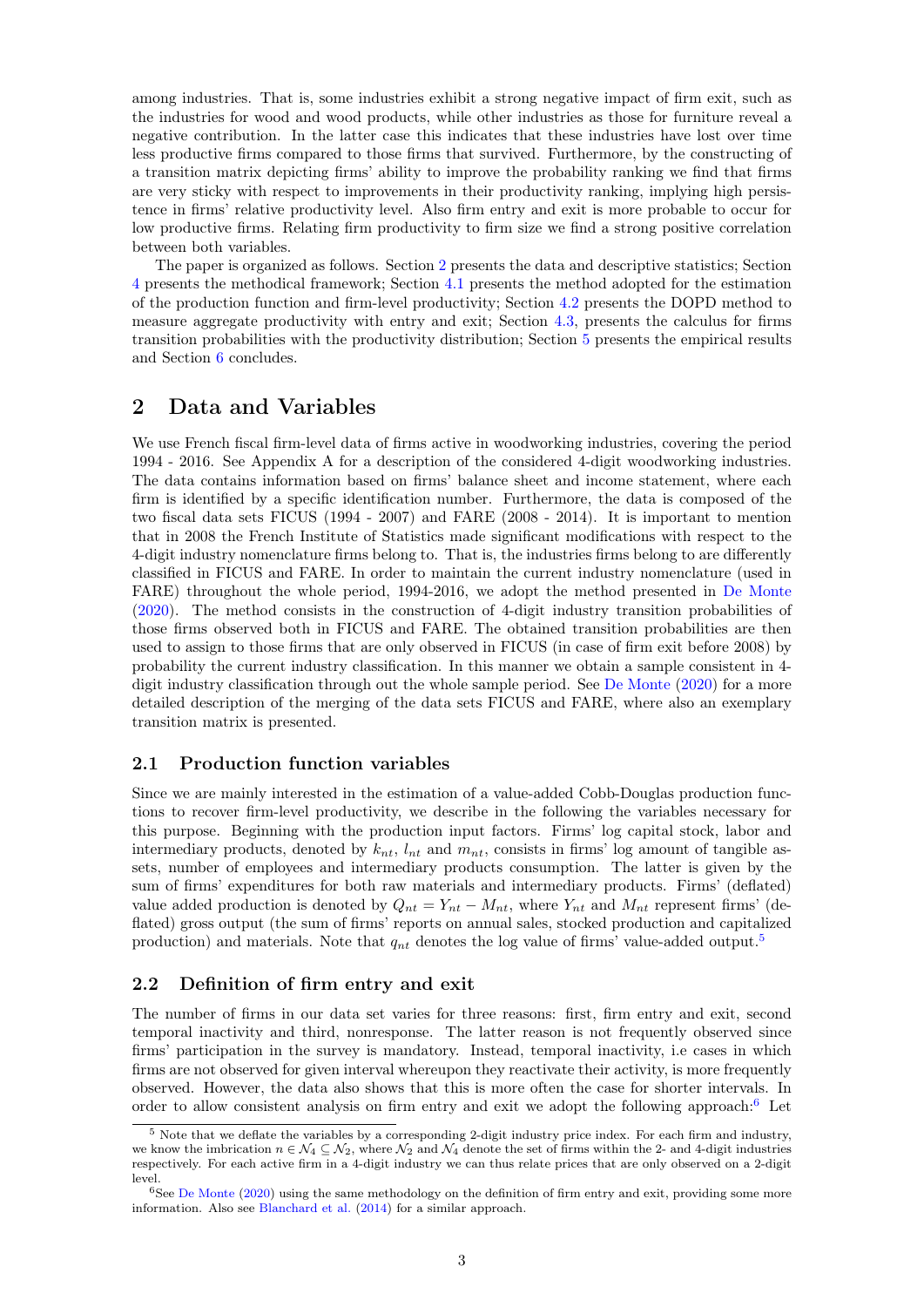$a_{nt} \in \{0,1\}$  be a binary variable, taking the value 0 in case of inactivity, and 1, if the firm is active. A firm is said to be active at t, if it reports nonmissing or nonzero data for one of the following variables: total production, sold production, turnover, net profit. In all other cases the firm is supposed to be inactive. Further, survival is denotes by  $s_{nt} \in \{0,1\}$  with  $s_{nt} = 1$  if  $a_{n,t-1} = a_{nt} = a_{n,t+1} = 1$ . Entry is denoted by  $e_{nt} \in \{0,1\}$  with  $e_{nt} = 1$  if  $a_{n,t-1} = 0$  and  $a_{nt} = a_{n,t+1} = 1$ . Exit is denoted by  $x_{nt} \in \{0,1\}$  with  $x_{nt} = 1$  if  $a_{n,t-1} = a_{nt} = 1$  and  $a_{n,t+1} = 0$ . The status of firms that are active between two periods of inactivity is not identified since the firm could both entrant and exitor. For this case we define  $u_{nt} \in \{0,1\}$  and takes the value 1 if  $a_{n,t-1} = 0, a_{nt} = 1$  and  $a_{n,t+1} = 0.7$  $a_{n,t+1} = 0.7$ 

#### 2.2.1 Definition of entry and exit between longer time-spans than one year

The above presented method to define entry and exit is based on a yearly basis, which is a very useful measure for presenting entry and exit patterns from year to year, as we will see in the following section. However, for the analysis of aggregate productivity growth as well as the analysis of firms' transition probabilities with respect to their productivity we are not able to present results for each single year of our 23-year sample period. Instead, we will provide results spanning over periods longer than one year. For this reason we need to slightly extend the above definition of entry and exit to the case of time spans longer than one year: Let  $t_1$  and  $t_2$  be two periods in time with  $t_1 < t_2$ . A firm is defined as a survivor from  $t_1$  to  $t_2$  if the firm is active both in  $t_1$  and  $t_2$ . Furthermore, a firm is defined as an exitor if the firm has exited the market, i.e.  $x_{nt} = 1$ , for some t with  $t_1 \leq t < t_2$  and if the the firm was active in  $t_1$  but inactive in  $t_2$ . Moreover, a firm is defined as an entrant if the firm has entered the market, i.e.  $e_{nt} = 1$ , for some t with  $t_1 < t \le t_2$  and if the firm was inactive in  $t_1$  but active in  $t_2$ .

#### 2.2.2 Further information

In this context it is important to mention that we only consider firms reporting at least one employee. The motivation is that only the data Set FARE does explicitly contain self-employees, whereas the preceding data base FICUS is not supposed to consider these firms.<sup>[8](#page-4-1)</sup> To establish consistency between both data sets we only consider firms with one employee or more. In the data we observe that firms shift between zero and one employee and vice versa. Since we do not consider firms with zero employees such cases can be identified as firm entry and exit. For more details see Appendix A, where Tables report shifts in the number of firms with one and zero employees.

# <span id="page-4-3"></span>3 Descriptive statistics

To illustrate heterogeneity in the data, Table [1](#page-5-0) shows averages over time of various statistics with respect to firm size groups, across all industries and years. Note that firm size, given in the first column, is measured by number of employees. It can be seen that, the number of firms is generally decreasing in firm size, where the highest average number of firms belongs to the size group of 2-4 employees. The table shows that firms with less than 50 employees represent a massive part in the French woodworking industry, given by almost 95% of all firms. Moreover, those firms demand about 45% of total employment. The table also shows that larger firms are older on average and exhibit lower entry and exit rates and, thus, higher survival rates.<sup>[9](#page-4-2)</sup> In particular, firms with only one employee reveal an entry (exit) rate of 14.5% (15.6%), whereas firms with more than 500 employees only enter (exit) with a rate of  $2.3\%$  (2.3%). On average, the entry (exit) rate is given by  $6.6\%$  (10.6%).

<span id="page-4-0"></span><sup>&</sup>lt;sup>7</sup>Note that  $u_{nt} = 1$  if and only if  $s_{nt} = e_{nt} = x_{nt} = 0$ , that is, the firm is not identified as survivor, entrant or exitor.

<span id="page-4-1"></span><sup>&</sup>lt;sup>8</sup>It should be noted, however, that we also observe in FICUS firms reporting zero employees, which to our knowledge is either linked to a reporting error and/or linked to the economic cycle where firms temporally switch between very less and zero employees. See Appendix A for details.

<span id="page-4-2"></span><sup>&</sup>lt;sup>9</sup>See in the appendix further information of the importance of these statistics with respect to the considered 4-digit industries.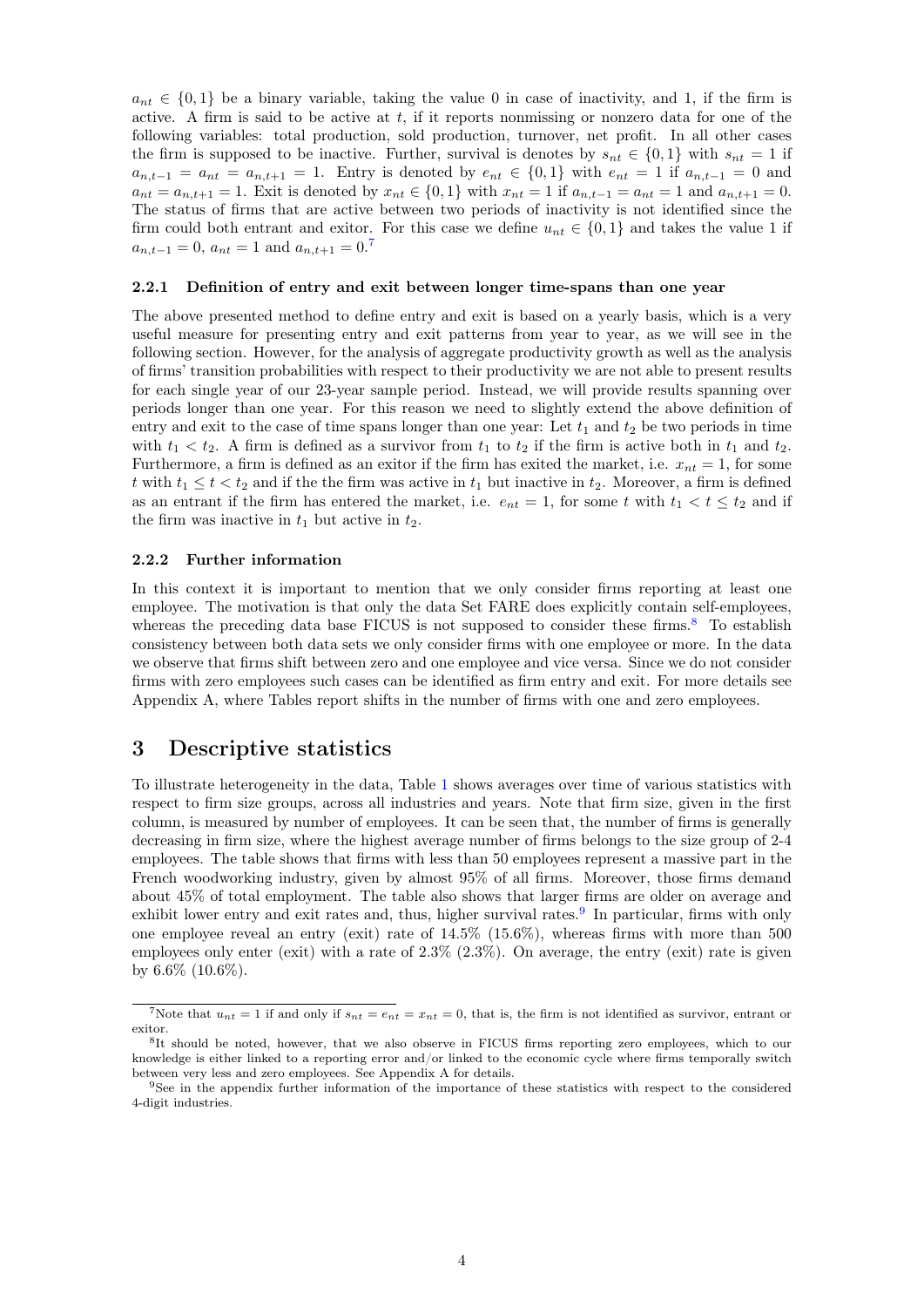<span id="page-5-0"></span>Table 1: Summary Statistics Size 16/17/31

|         | # of  | Share of | $\cdot$<br># of | Share of  |      | Survival | Entry | Exit |
|---------|-------|----------|-----------------|-----------|------|----------|-------|------|
| Size    | firms | firms    | employees       | employees | Age  | Rate     | Rate  | Rate |
|         | 2015  | 23.1     | 2015            | $1.4\,$   | 13.2 | 55.4     | 14.5  | 15.6 |
| $2 - 4$ | 2490  | 28.6     | 6855            | 4.8       | 13.6 | 75.3     | 7.4   | 8.5  |
| $5-9$   | 1684  | 19.3     | 11382           | 8.0       | 15.6 | 80.2     | 5.6   | 6.2  |
| $10-19$ | 1127  | 12.9     | 15543           | 10.9      | 19.0 | 82.5     | 4.2   | 5.1  |
| 20-49   | 917   | 10.5     | 28869           | 20.3      | 22.0 | 85.7     | 2.8   | 3.6  |
| 50-99   | 249   | 2.9      | 17401           | 12.2      | 25.3 | 84.9     | 2.9   | 3.6  |
| 100-199 | 125   | 1.4      | 17231           | 12.1      | 26.6 | 85.3     | 2.7   | 3.8  |
| 200-499 | 71    | 0.8      | 21006           | 14.8      | 24.5 | 85.9     | 2.8   | 3.5  |
| $>=500$ | 27    | 0.3      | 21977           | 15.4      | 26.9 | 87.4     | 2.3   | 2.3  |
| Total   | 8705  | 99.8     | 142279          | 99.9      | 20.0 | 74.3     | 6.6   | 10.6 |

Figure [1](#page-5-1) shows the evolution over time of the number of active firms, as well as the entry and exit rate over all industries. It can be seen that the number of firms (represented by the dashed line, with the corresponding values on the left y-axis) keeps relatively stable until 2007/2008, whereupon a significant negative trend has taken place.<sup>[10](#page-5-2)</sup> In fact, in 2016 the number of firms has decreased by about 30% compared to 1994, which translate into a (negative) average annual growth rate of -1.4%.[11](#page-5-3) This trend is reflected in the entry and exit patterns, represented by the solid and dotted lines, respectively (with the corresponding y-axis on the right). Until 2007/08 both the entry and exit rate oscillate at a similar level, whereas from 2008 on the exit rate lies consistently above the entry rate.



<span id="page-5-1"></span>Figure 1: Dynamics in Number of Firms

<span id="page-5-2"></span>Figure [2](#page-6-2) presents the aggregate evolution of the necessary variables for the estimation of the

<sup>10</sup>Note that the sharp decrease in the number of firms in 2015, followed by an increase in 2016 at approximately the same level compared to 2014 is due to the fact that unreasonably many firms shifted from 2014 to 2015 from one to zero employees, which is again reversed in 2016. Since we only consider firms with at least one employee and the fact that small firms represent a large part in the total number of firms, the number of firms significantly decreases in 2015. See Appendix A for more details.

<span id="page-5-3"></span> $11$ See Appendix A for more details on changes according to the considered 4-digit industries.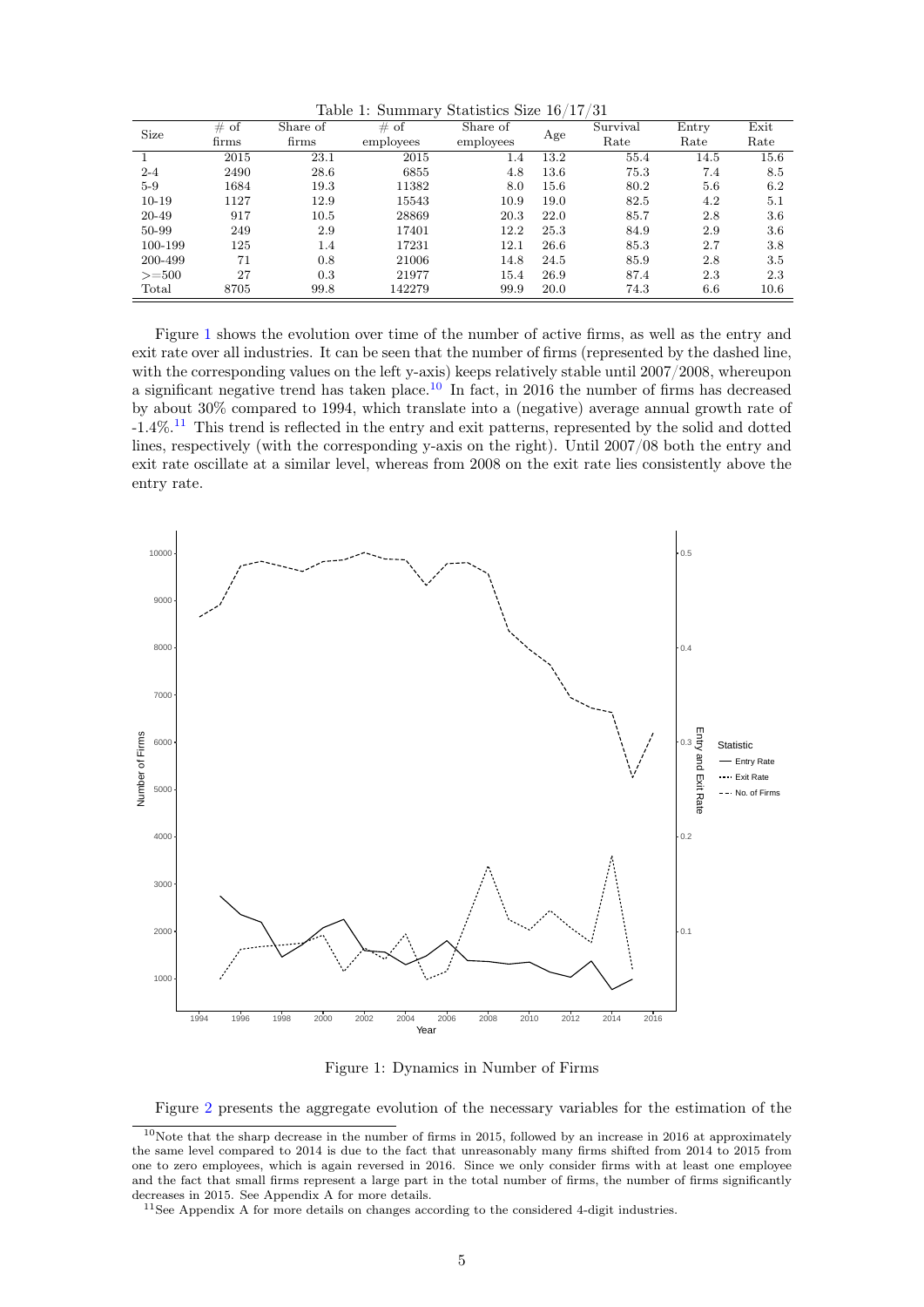value-added Cobb-Douglas production function, i.e. value added (VA) production as well as the input demand factors, labor and capital. The time series for each variable represent sums over all firms and industries, expressed in %, where 1994 states the base year representing 100%. As can be seen, similar to the the evolution of the number of firms presented in Figure [1,](#page-5-1) value added production, represented by the solid line, has increased until 2007 whereupon a negative trend has taken place. In 2016, however, the level of aggregate of value-added production is only at about 102% with respect to 1994. The aggregate labor demand, represented by the dotted line, shows the strongest negative trend, where in 2016 the total labor demand only accounts for about 63% relative to the initial level in 1994. Instead, the demand for capital, represented by the dashed line, has increased throughout the whole period, where the aggregate level in 2016 exceeds the level in 1994 by about 46 percentage points.



<span id="page-6-2"></span>Figure 2: Evolution Production and Factors

# <span id="page-6-0"></span>4 Methodical approach

The main objectives of the investigation of firm-level productivity with respect to (i) aggregate productivity change by decomposing the contribution of surviving, entering and exiting firms, (ii) the analysis of productivity persistence and the relation between firms' relative productivity level and entry and exit. For this purpose, the first step is to obtain consistent estimates of the production function, from which firm-level productivity is recovered. In the following we describe the adopted methodology to estimate the production function as well as the analytical framework for the mentioned points (i) and (ii).

#### <span id="page-6-1"></span>4.1 Production function estimation

The estimation of production functions is an intensively discussed topic in empirical industrial organization. To illustrate the difficulties to overcome for a consistent estimation of the parameters of interest we first present our production function specification and discuss further below the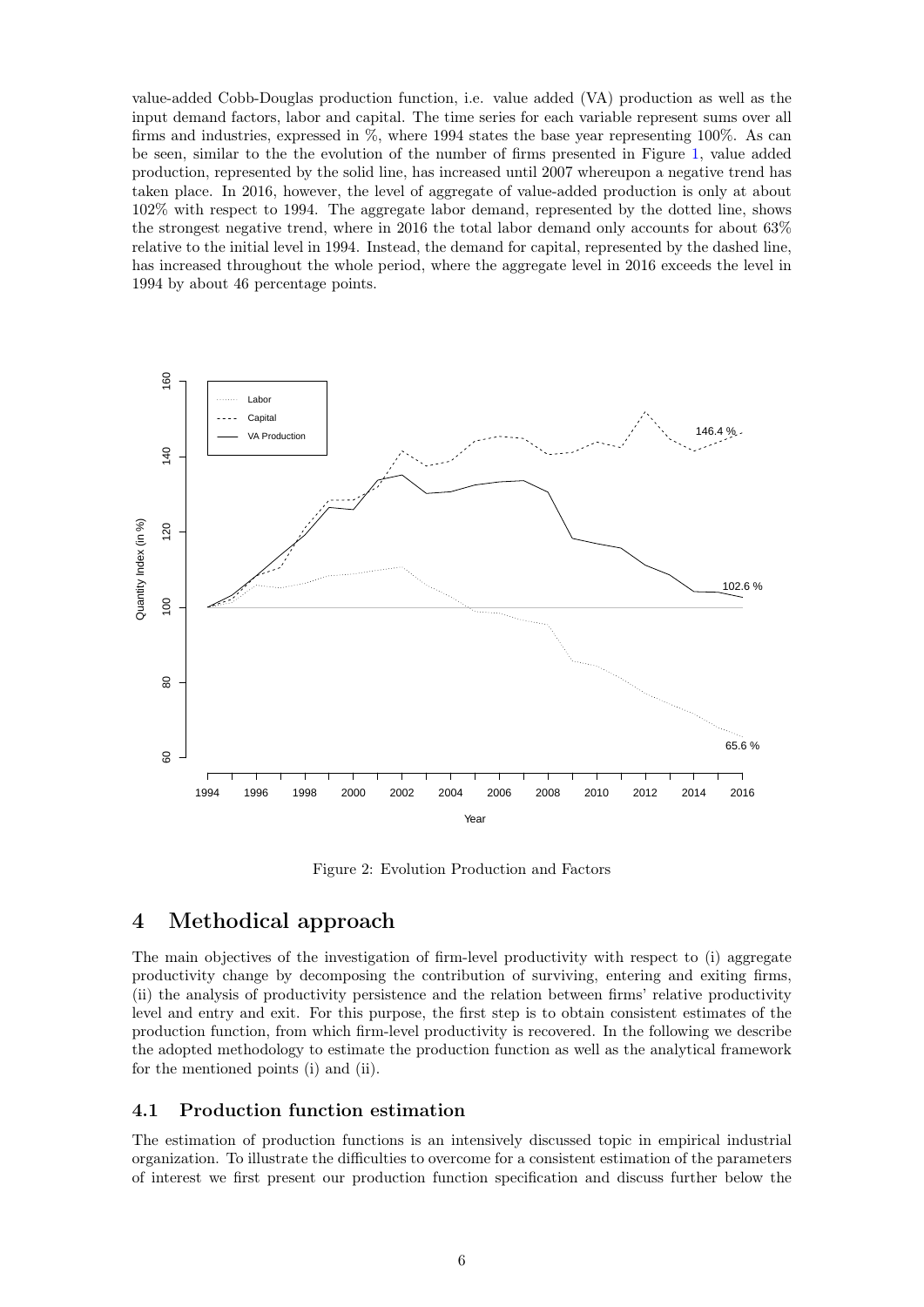estimation procedure. Consider the following value-added Cobb-Douglas production function

$$
Q_{nt} = AK^{\beta_k}L^{\beta_l}\exp(\epsilon_{nt}), \quad \text{with} \quad A = A_0\exp(\omega_{nt} + \delta t), \tag{1}
$$

where  $Q_{nt}$ ,  $K_{nt}$  and  $L_{nt}$  denote firm-level value-added and capital (deflated) as well as the number of employees. The output elasticities with respect to capital and labor are given by  $\beta_K$  and  $\beta_L$ , respectively. A denotes unobserved productivity and is composed of a constant common to all firms,  $A_0$ , a stochastic individual firm's productivity, given by  $\omega_{nt}$ , and an autonomous trend in productivity related to time progress, given by  $\delta t$ .  $\epsilon_{nt}$  denotes an idiosyncratic error term. Taking the log, the production function becomes

<span id="page-7-5"></span>
$$
q_{nt} = \alpha_0 + \beta_k k_{nt} + \beta_l l_{nt} + \omega_{nt} + \delta t + \epsilon_{nt},\tag{2}
$$

where lower case letters indicate variables in log. Generally,  $\omega_{nt}$  can also be viewed as a residual containing all variation in firms output that is not explained by the variation in the input of labor and capital and/or time progress. As commonly assumed in the production function literature,  $\omega_{nt}$  is supposed to be known (or anticipated) by the firm but unobserved to the econometrician. In other words, a firm's input choices are usually to correlated with its productivity. In the literature this is also known as the simultaneity bias, since firms may likely adjust their inputs with respect to the anticipated level of productivity. I.e., more productive firms will likely use more labor or capital, compared to less productive firms. To control for this unobserved heterogeneity we apply the proxy variable approach first proposed by [Olley and Pakes](#page-31-3) [\(1996\)](#page-31-3) (OP) and further improved by [Levinsohn and Petrin](#page-31-6) [\(2003\)](#page-31-6) (LP) and [Ackerberg et al.](#page-30-10) [\(2015\)](#page-30-10) (ACF). The identification strategy relies on two key assumptions. First firms' intermediary product consumption can be expressed as a function of capital use and (unobserved) productivity and is supposed to be monotone in both arguments, implying invertibility, i.e.,

$$
m_{nt} = f(k_{nt}, \omega_{nt}) \Longleftrightarrow \omega_{nt} = f^{-1}(k_{nt}, m_{nt})
$$
\n(3)

Second, productivity is assumed to follow a first order Markov process, given by

$$
E(\omega_{nt}|k_{n,t}, l_{n,t-1}, m_{n,t-1}, \dots, k_{n,1}, l_{n,1}, m_{n,1}) = E(\omega_{nt}|\omega_{n,t-1})
$$
\n(4)

<span id="page-7-4"></span><span id="page-7-3"></span><span id="page-7-2"></span><span id="page-7-1"></span><span id="page-7-0"></span>
$$
= g\bigg(f^{-1}(k_{n,t-1}, m_{n,t-1})\bigg) \tag{5}
$$

Concerning the timing of input factor decisions, it is commonly assumed that capital is predetermined (fixed), which means that  $k_{nt}$  is uncorrelated with  $\omega_{nt}$ , whereas labor and intermediary product consumption are assumed to be flexible inputs and, hence,  $l_{nt}$  and  $\omega_{nt}$  are assumed to be potentially correlated. By these assumptions, we can write the following two equations:

$$
q_{nt} = \alpha_1 + \beta_k k_{nt} + \beta_l l_{nt} + f^{-1}(k_{nt}, m_{nt}) + \delta t + \epsilon_{nt},
$$
\n
$$
(6)
$$

$$
q_{nt} = \alpha_2 + \beta_k k_{nt} + \beta_l l_{nt} + g \bigg( f^{-1}(k_{n,t-1}, m_{n,t-1}) \bigg) + \delta t + u_{nt}, \tag{7}
$$

where in equation ([7](#page-7-0))  $u_{nt} = \epsilon_{nt} + \omega_{nt} - E(\omega_{nt}|\omega_{n,t-1})$ . By both key assumptions as well as the timing assumptions on input factors, the following moment conditions can be deduced:

$$
E(\epsilon_{nt}|l_{nt}, k_{nt}, m_{nt}, l_{n,t-1}, k_{n,t-1}, m_{n,t-1}, \dots, l_{n1}, k_{n1}, m_{n1}) = 0, \quad t = 1, 2, \dots, T,
$$
 (8)

$$
E(u_{nt}|k_{nt}, l_{n,t-1}, k_{n,t-1}, m_{n,t-1}, \dots, l_{n1}, k_{n1}, m_{n1}) = 0, \quad t = 2, \dots, T.
$$
\n(9)

The approaches presented by OP, LP and ACF treat  $f^{-1}$  in a first step nonparametrically where, in a second parametric step the parameters of interest, i.e.  $\beta_K$  and  $\beta_L$  are identified. [Wooldridge](#page-31-0) [\(2009\)](#page-31-0) proposes a one-step estimation procedure, in which both equations are estimated jointly in a fully parametric setting. There are some advantages for the parametric one-step approach: first, by estimating both equations jointly in a system-GMM fashion, we can control for between-equation correlation. Furthermore, since nonparametric regression can be computationally burdensome, the parametric estimation provides a faster estimation procedure. [Wooldridge](#page-31-0) [\(2009\)](#page-31-0) proposes to approximate  $f^{-1}$  by a polynomial of the pair  $(k_{nt}^p, m_{nt}^q)$ , with  $p + q \leq 3$ . We specify,

$$
f^{-1}(k_{nt}, m_{nt}) = \lambda_0 + c(k_{nt}, m_{nt})\lambda
$$
  
=  $\lambda_0 + \lambda_1 k_{nt} + \lambda_2 m_{nt} + \lambda_3 \frac{1}{2} (k_{nt})^2 + \lambda_4 \frac{1}{2} (m_{nt})^2 + \lambda_5 \frac{1}{2} (k_{nt} m_{nt})$  (10)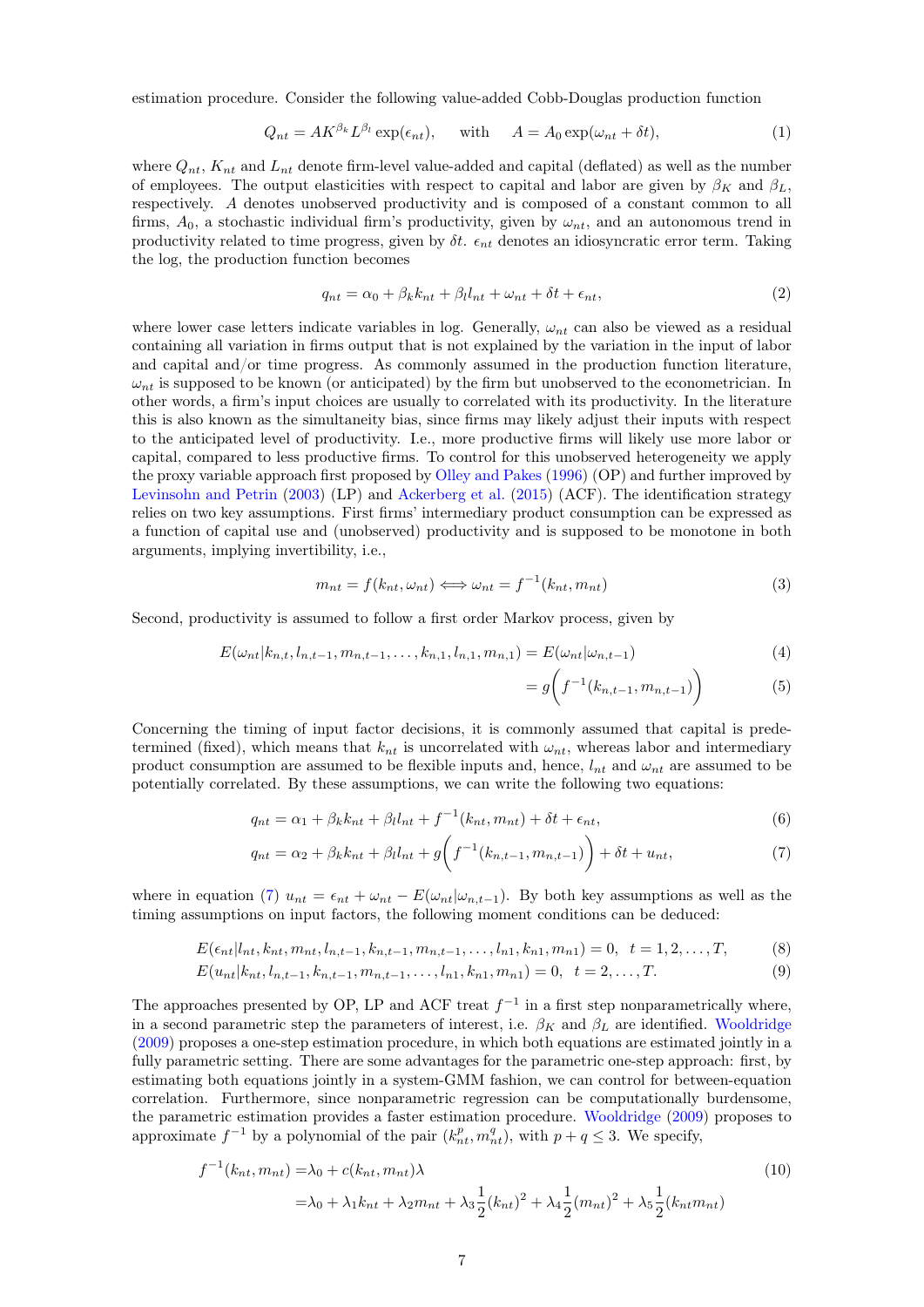Further, g can be approximated by

$$
g(c_{n,t-1}) = \rho_1(c_{n,t-1}\lambda) + \ldots + \rho_G(c_{n,t-1}\lambda)^G,
$$
\n(11)

where  $c_{nt} \equiv c(k_{nt}, m_{nt})$ , from equation [\(10\)](#page-7-1). By assuming  $G = 1$  and  $\rho_1 = 1$ , [Wooldridge](#page-31-0) [\(2009\)](#page-31-0) shows that the residual functions derived from the two equations [\(6\)](#page-7-2) and [\(7\)](#page-7-0) can be expressed by

$$
r_{nt,1}(\theta) = q_{nt} - \alpha_1 - \beta_k k_{nt} - \beta_l l_{nt} - \delta t - c_{nt} \lambda \tag{12}
$$

$$
r_{nt,2}(\theta) = q_{nt} - \alpha_2 - \beta_k k_{nt} - \beta_l l_{nt} - \delta t - c_{n,t-1} \lambda.
$$
\n(13)

Expressed in matrix form the system can then be represented by

$$
\mathbf{q}_{nt} = \mathbf{X}_{nt} \theta + \mathbf{r}_{nt},\tag{14}
$$

where  $\mathbf{q}_{nt}$  is a (2×1) vector containing both  $q_{nt}$ 's from equations [\(6\)](#page-7-2) and [\(7\)](#page-7-0), and  $\theta \equiv (\alpha_1, \alpha_2, \beta_K, \beta_L, \lambda_1$ - $\lambda_5$ ). The regressor matrix is given by

$$
\mathbf{X}_{nt} = \begin{bmatrix} 1 & 0 & t & l_{nt} & k_{nt} & c_{nt} \\ 0 & 1 & t & l_{nt} & k_{nt} & c_{n,t-1} \end{bmatrix}
$$
(15)

where  $c_{nt}$  and  $c_{n,t-1}$  contain all variables of the higher order approximation of the empirical control functions. Furthermore, from the moment conditions [\(8\)](#page-7-3) and [\(9\)](#page-7-4) a (potential) instrument matrix can be derived by

$$
\mathbf{Z}_{nt} = \begin{bmatrix} l_{nt} & c_{nt} & z_{nt2} & 0 \\ 0 & z_{nt2} & 0 \end{bmatrix}, \tag{16}
$$

with  $z_{nt2} = \begin{bmatrix} 1 & k_{nt} & l_{n,t-1} & c_{n,t-1} & q_{n,t-1} \end{bmatrix}$ , and  $q_{n,t-1}$  a nonlinear transformation of  $c_{n,t-1}$ . Then, the parameter vector  $\theta$  is estimated by system GMM such that the orthogonality conditions are fulfilled, given by  $12,13$  $12,13$  $12,13$ 

$$
E\left[\mathbf{Z}_{nt}^{\prime}\mathbf{r}_{nt}(\theta)\right] = 0.\tag{17}
$$

To construct a productivity index we follow [Pavcnik](#page-31-4) [\(2002\)](#page-31-4). For each 4-digit sector separated, a firm's productivity index is constructed by the firm's distance between its productivity level and the productivity level a (artificial) average reference firm, i.e. the average output and input from a specific year, which we chose to be  $2014<sup>14</sup>$  $2014<sup>14</sup>$  $2014<sup>14</sup>$  Formally, the productivity index is obtained by

$$
\tilde{\omega}_{nt} = q_{nt} - \hat{\alpha}_1 - \hat{\beta}_k k_{nt} - \hat{\beta}_l l_{nt} - \hat{\delta}_l - (y_r - \hat{y}_r),
$$
\n(18)

where  $q_r = \bar{q}_r = N_r^{-1} \sum_{n=1}^{N_r} q_{nr}$ , with the reference year  $r = 2014$  and  $N_r$  the number of firms in this year. The predicted log value-added output of the reference firm is given by

$$
\hat{q}_r = \hat{\alpha}_1 + \hat{\beta}_K \bar{k}_r + \hat{\beta}_L \bar{l}_r + \hat{\delta}r.
$$
\n(19)

#### <span id="page-8-0"></span>4.2 Productivity decomposition

In this section we present the adopted methodology for decomposing the aggregate productivity growth into the contributions of surviving, entering and exiting firms. For notational convenience, we drop the tilde over  $\tilde{\omega}_{nt}$ , denoting firms' productivity level. [Olley and Pakes](#page-31-3) [\(1996\)](#page-31-3) presented a static approach to measure aggregate productivity for a given industry, by

$$
\Omega_t = \sum_{n}^{N_t} s_{nt} \omega_{nt} = \bar{\omega}_t + \sum_{n}^{N_t} (s_{nt} - \bar{s}_t) (\omega_{nt} - \bar{\omega}_t)
$$

$$
= \bar{\omega}_t + cov(s_{nt}, \omega_{nt}),
$$
(20)

<span id="page-8-2"></span><span id="page-8-1"></span> $12$ We construct our system GMM following [Lee](#page-30-11) [\(2010,](#page-30-11) Chapter 2, Section 1.3).

<sup>13</sup>As [Wooldridge](#page-31-0) [\(2009\)](#page-31-0) illustrates there is a large bunch of candidate instruments for estimating the system of equations. [Donald et al.](#page-30-12) [\(2009\)](#page-30-12), however, point out that properties of the GMM estimator are very sensitive with respect to used instruments, saying that the number of instruments influences the estimators' efficiency and bias/variance. But not only the number of instruments itself influences the properties and results, the choice of the instrument variables is crucial, too. For instance, [Donald et al.](#page-30-12) [\(2009\)](#page-30-12) argue that lower order approximation functions, such as linear or quadratic, contain more information than higher order transformations and that those instruments should be preferably used to interaction terms. For this reason we do not use higher than second order transformations and also only use instruments of maximum one lag of the endogenous variable.

<span id="page-8-3"></span><sup>14</sup>We chose 2014 as reference year, since this is also the base year of the price indices we use to deflate the nominal values of the production variables.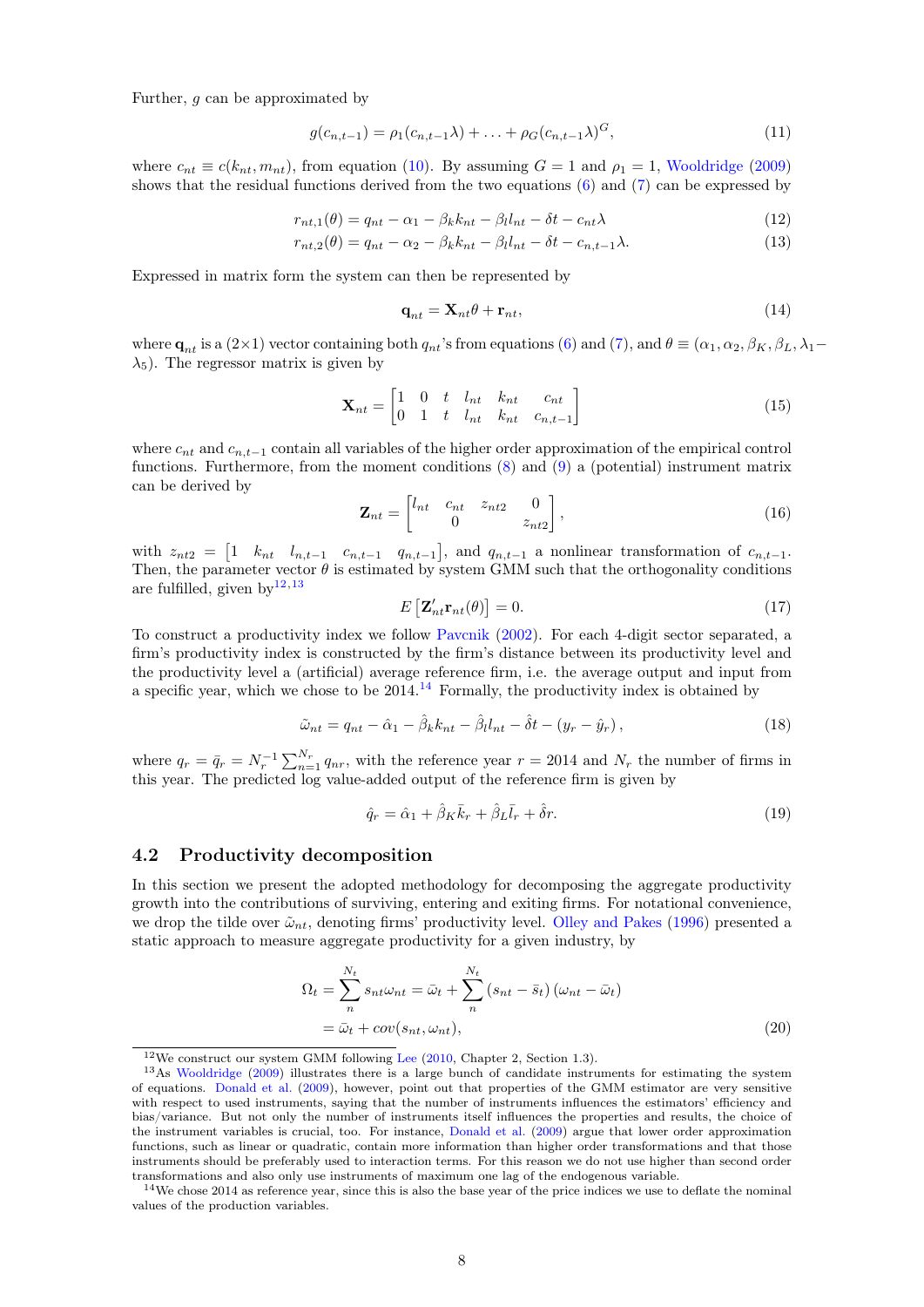where the first equality is the weighted average productivity, weighted by firms' market shares,  $s_{nt}$ . The second and third equality separates the weighted average into and unweighted productivity average,  $\bar{\omega}_t = N_t^{-1} \sum_{n=1}^{N_t} \omega_{nt}$ , and the covariance between firms' productivity and their market share. Note that  $N_t$  denotes the number of active firms for a given industry in t and  $\bar{s}_t$  =  $1/N_t$  the average market share. Considering the productivity growth between two periods, i.e.  $\Delta\Omega_t = \Omega_t - \Omega_{t-1}$  it can be shown that the growth is transmitted by individual firms' productivity improvement, i.e. by a change in the unweighted average productivity  $\Delta\bar{\omega}$ , and by market share shifts among firms, i.e, by a change in the covariance of market shares and firm level productivity  $\Delta cov(s_{nt}, \omega_{nt})$ . Here, aggregate productivity growth induced by individual firms' productivity improvements and market share reallocation is referred to "within-change" and "between-change", respectively. In a dynamic setting, where firm entry and exit is taken into account,  $\Delta\Omega_t$  can be expressed by the sum of changes in aggregate productivity with respect to the groups of surviving, entering and exiting firms. To measure the contribution of these groups we adopt the Dynamic Olley-Pakes Decomposition (DOPD, henceforth) [\(Melitz and Polanec](#page-31-1) [\(2015\)](#page-31-1)).<sup>[15](#page-9-1)</sup> As already pointed out by [Griliches and Regev](#page-30-4) [\(1995\)](#page-30-4), entering and exiting firms can have a positive or negative contribution to aggregate productivity depending on the considered reference level of productivity. For instance, if the aggregate productivity of a set of entering firm is lower than the prevailing reference level of the set of active firms the aggregate productivity level is negatively impacted by the entrants. Similarly, if the aggregate productivity level of a set of exitors is lower compared the aggregate productivity of the reference group of surviving firms, the disappearance of the exitors will increase the aggregate productivity. The DOPD approach models aggregate productivity with entry and exit in the following way: Let  $S_{Gt} = \sum_{n \in G} s_{nt}$  denote the aggregate market share of a group G, where  $G = (E, S, X)$  indexes the group of survivors, entrants and exitors. A group's aggregate productivity is then defined by  $\Omega_{Gt} = \sum_{n \in G} (s_{nt}/S_{Gt}) \omega_{nt}$ . Considering the aggregate productivity of two periods, where the aggregate productivity of  $t = 1$  and  $t = 2$ ,  $\Omega_1$  and  $\Omega_2$ , is given by

$$
\Omega_1 = S_{S1}\Omega_{S1} + S_{X1}\Omega_{X1} = \Omega_{S1} + S_{X1}(\Omega_{X1} - \Omega_{S1})
$$
\n(21)

<span id="page-9-4"></span><span id="page-9-3"></span><span id="page-9-2"></span>
$$
\Omega_2 = S_{S2}\Omega_{S2} + S_{E2}\Omega_{E2} = \Omega_{S2} + S_{E2}(\Omega_{E2} - \Omega_{S2}).
$$
\n(22)

It can be seen that  $\Omega_1$  is composed of the weighted sum of aggregate productivity of the groups of firms surviving until  $t = 2$ , and those firms that will have exited. Instead,  $\Omega_2$  is composed of the weighted aggregate productivity of the firms having survived and the new firms that have entered the market in  $t = 2$ . Taking the difference between [\(21\)](#page-9-2) and [\(22\)](#page-9-3) we obtain

$$
\Delta\Omega = \underbrace{(\Omega_{S2} - \Omega_{S1})}_{\text{Survivors}} + \underbrace{S_{E2}(\Omega_{E2} - \Omega_{S2})}_{\text{Entrants}} + \underbrace{S_{X1}(\Omega_{S1} - \Omega_{X1})}_{\text{Exttors}}
$$
\n
$$
= \Delta\bar{\omega}_S + \Delta\cos_S + S_{E2}(\Omega_{E2} - \Omega_{S2}) + S_{X1}(\Omega_{S1} - \Omega_{X1}).
$$
\n(23)

Here, the contribution of surviving firms is further decomposed into the within- and betweenchange, derived by [Olley and Pakes](#page-31-3) [\(1996\)](#page-31-3). Note that entrants only contribute positively to aggregate productivity change if their aggregate productivity in  $t = 2$  is higher compared to the aggregate productivity of survivors in  $t = 2$  ( $\Omega_{E2} - \Omega_{S2}$ ). Similarly, the group of exitors only contribute positively to aggregate productivity change if their aggregate productivity in  $t = 1$  is lower compared to the aggregate productivity of surviving firms in  $t = 1$  ( $\Omega_{S1} - \Omega_{X1}$ ).

#### <span id="page-9-0"></span>4.3 Productivity transitions

To analyze firms' mobility with respect to their ranking within the productivity distribution we construct transition probabilities summarized in a transition matrix. Let  $\phi_{\omega,t}$  be the distribution of firms' productivity for a given year t. Each active firm contributes with its own productivity,  $\omega_{nt}$ , to the empirical distribution of productivity. Let  $d_{nt}$ , with  $d_{nt} \in \{0, 1, 2, 3, 4\}$  denote a variable that indicates the quartile a firm belongs to within the distribution  $\phi_{\omega,t}$ . That is  $d_{nt} > 0$  is a measure for firm n's productivity ranking in t. If a firm is ranked within the first quartile  $d_{nt} = 1$ , within the second quartile  $d_{nt} = 2$  and so on. From  $t_1$  to  $t_2$  with  $t_1 < t_2$  a firm may survive or exit. Furthermore, between  $t_1$  and  $t_2$  new firms enter into the market. In the case a firm exits in  $t_2$ , its productivity measure for this year is not available, then  $d_{n,t_2} = 0$ .

Likewise, for a firm that enters between  $t_1$  and  $t_2$  there is no productivity available for  $t_1$ . In this case  $q_{n,t_1} = 0$ . We distinguish between three types of transition probabilities: first, firms

<span id="page-9-1"></span><sup>15</sup>See [De Monte](#page-30-8) [\(2020\)](#page-30-8) for an application of the DOPD approach on various French 2-digit manufacturing industries.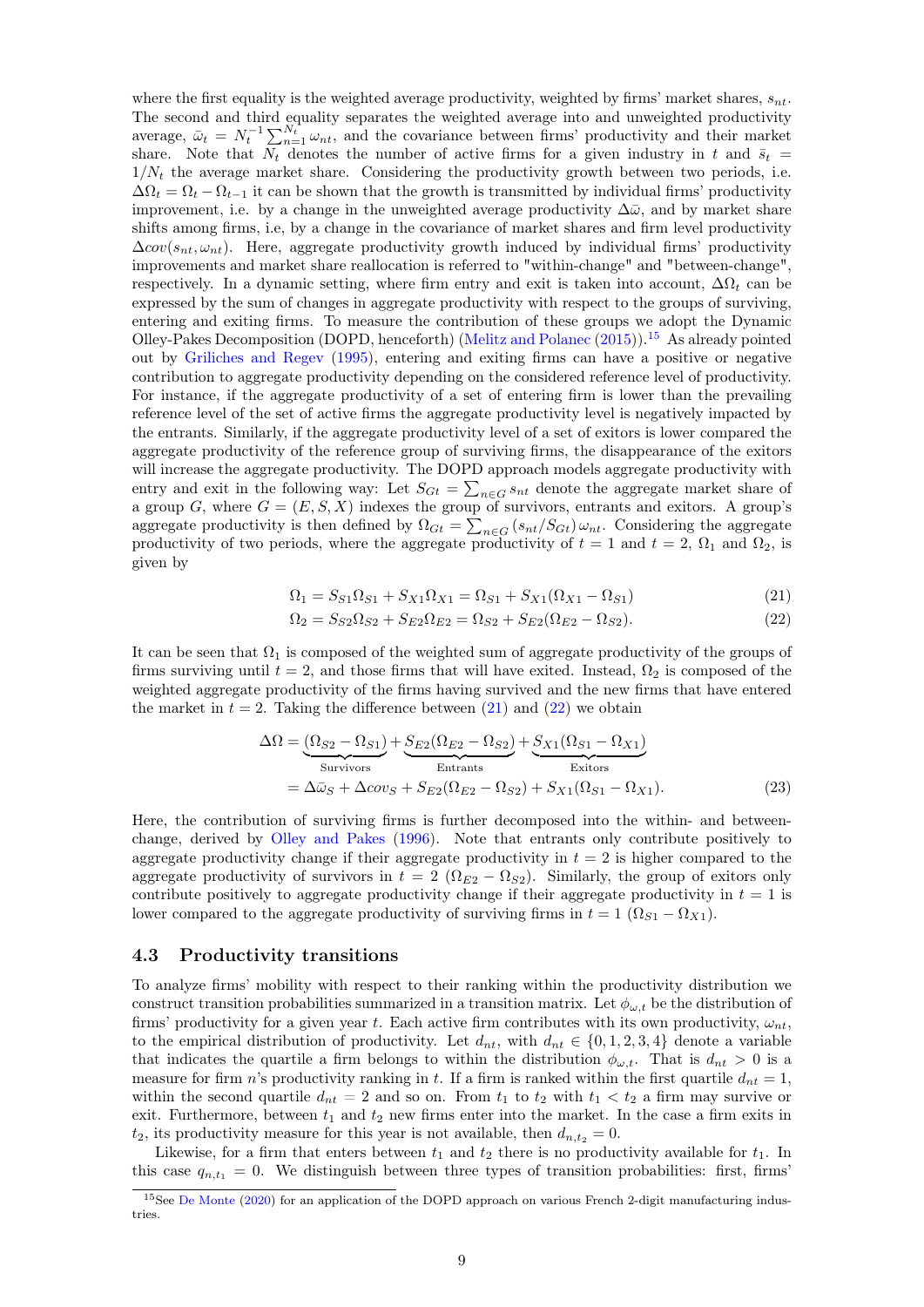probability to transit between quartiles of the distribution of productivity of two points in time and/or to remain in the same quartile. Here, by definition we look at the transition probabilities of survivors. Second, firms' probability to exit in  $t_2$  from a given quartile in  $t_1$ . And third, firms' probability to enter into a given quartile of the distribution of productivity in  $t_2$ . The transition probability for survivors is calculated by

$$
P_{ij}^s = P(d_{n,t_2} = i | d_{n,t_1} = j) = \frac{1}{N_1} \sum_{n=1}^{N_1} \mathbf{1}_{\left[d_{n,t_2} = i \cap d_{n,t_1} = j\right]} \quad \text{with } i, j = 1, 2, 3, 4 \tag{24}
$$

where  $\mathbf{1}_{[A]}$  is a dummy variable equal to one of the condition A is fulfilled and  $N_1$  denotes the number of active firms in  $t_1$ . The transition probability of exitors is calculated by

$$
P_{-j}^{x} = P(d_{n,t_2} = 0 | d_{n,t_1} = j) = \frac{1}{N_1} \sum_{n=1}^{N_1} \mathbf{1}_{\left[d_{n,t_2} = 0 \cap d_{n,t_1} = j\right]} \quad \text{with } j = 1,2,3,4. \tag{25}
$$

The transition probability of entrants is given by

$$
P_{i-}^{e} = P(d_{n,t_2} = i | d_{n,t_1} = 0) = \frac{1}{N_2} \sum_{n=1}^{N_2} \mathbf{1}_{\left[d_{n,t_2} = i \cap d_{n,t_1} = 0\right]} \quad \text{with } i = 1,2,3,4 \tag{26}
$$

where  $N_2$  denote the number of active firms in  $t_2$ .

# <span id="page-10-0"></span>5 Empirical results

In this section we present the empirical results. Section [5.1](#page-10-1) shows production function estimates as well as insights in dynamics of the distribution of firm-level productivity, Section [5.2](#page-11-0) discusses the results of the analysis of aggregate productivity growth by the application of the Dynamic Olley Pakes Decomposition (DOPD), Section [5.3,](#page-17-0) shows changes in the productivity distribution over time and discusses results with respect to productivity persistence, and Section [5.4](#page-18-0) presents firms transition probabilities within the productivity distribution.

#### <span id="page-10-1"></span>5.1 Production function estimates

Table [2](#page-11-1) provides the production function estimation results, separately for each considered 4-digit woodworking industry. The estimates show that for all industries in our data set the coefficient of the autonomous time trend,  $\delta$ , has a negative sign (except for industry for veneer sheets, however, statistically insignificant), implying that time progress is negatively related to firms' productivity. This finding is somewhat counter intuitive since in theory firms are supposed to increase their productivity when time goes on by learning about their economic environment. With regard to the estimates of the technological parameters, i.e. the output elasticities for labor and capital,  $\hat{\beta}_l$ and  $\hat{\beta}_k$ . It can be seen that the coefficient associated with labor varies between 0.467 and 0.714, estimated for the industries "other builders' carpentry/joinery" and "sawmilling/wood planing". The coefficient associated with capital varies on a much lower level, between 0.069 and 0.214, estimated for the industries "veneer sheets/wood panels" and "other builders' carpentry/joinery". Note that the sum of both coefficients is always smaller than one, indicating decreasing economies of scale: an increase in both input factors by 1% does translates in an increase in (value added) production smaller than 1%. A very useful feature of the GMM estimation is the over-identification test with which we can test for over-identification restrictions, i.e. testing for the validity of the set of instruments.<sup>[16](#page-10-2)</sup> The test shows that - except for the industries "sawmilling/wood planing" and "other furniture" - the chosen instruments are statistically valid at the 1 % significance level. Estimates for which the over-identification test does not reject the  $H_0$  (p-value  $< 0.05$ ) should be considered with caution. By having obtained these estimates, firm-level productivity is recovered.

<span id="page-10-2"></span><sup>&</sup>lt;sup>16</sup>Let x be an endogenous regressor, and z a potential instrument, then the instrument is valid if  $E(zx) \neq 0$  and  $E(uz) = 0$ , where u is the error term of the underlying regression. When the number of instruments is higher than the number of endogenous regressors, the over-identification test jointly tests for both conditions that define the validity of the instruments. That is, the null hypothesis,  $H_0 =$  "invalid instruments", should be rejected, which is the case if the p-value is larger than the 5% level of significance.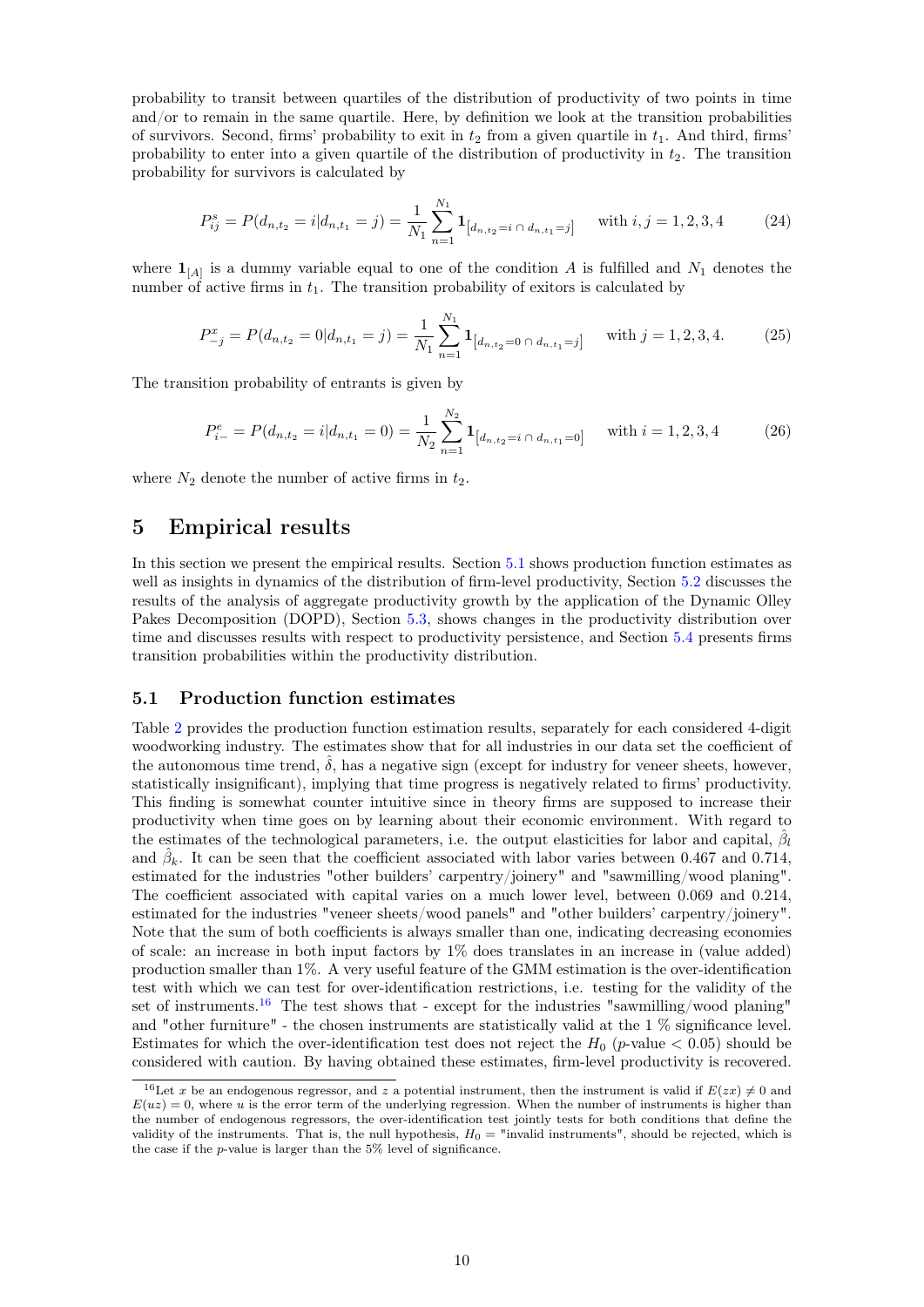|                 |               |                   | Industry                          |                 |              |
|-----------------|---------------|-------------------|-----------------------------------|-----------------|--------------|
|                 | 1610          | 1621              | 1623                              | 1624            | 1629         |
| Coeff.          | Sawmilling/   | Veneer sheets/    | Other builders'                   | Wooden          | Other wood   |
|                 | wood planning | wood-based panels | $\text{carpentry}/\text{joinery}$ | containers      | products     |
| $\hat{\alpha}$  | $0.151*$      | $-0.656$          | $0.832***$                        | $0.388*$        | $0.450**$    |
|                 | (0.116)       | (0.713)           | (0.272)                           | (0.237)         | (0.215)      |
| $\hat{\delta}$  | $-0.0261***$  | 0.0479            | $-0.059***$                       | $-0.0413***$    | $-0.0481***$ |
|                 | (0.008)       | (0.049)           | (0.018)                           | (0.017)         | (0.017)      |
| $\hat{\beta}_L$ | $0.714***$    | $0.605^{***}\,$   | $0.468***$                        | $0.620^{***}\,$ | $0.520***$   |
|                 | (0.018)       | (0.122)           | (0.033)                           | (0.035)         | (0.033)      |
| $\hat{\beta}_K$ | $0.074***$    | 0.069             | $0.214***$                        | $0.159***$      | $0.197***$   |
|                 | (0.010)       | (0.063)           | (0.028)                           | (0.030)         | (0.024)      |
| Obs.            | 57164         | 3366              | 36816                             | 23872           | 19442        |
| $\#$ of Firms   | 3271          | 189               | 2575                              | 1317            | 1338         |
| Over-Id. Test   | 0.000         | 0.476             | 0.097                             | 0.990           | 0.484        |
|                 | 1711/12       | 3101              | 3102                              | 3109            |              |
| Coeff.          | Pulp and      | Office/shop       | Kitchen                           | Other           |              |
|                 | paper         | furniture         | furniture                         | furniture       |              |
| $\hat{\alpha}$  | $0.582*$      | $0.589***$        | 0.177                             | $0.928***$      |              |
|                 | (0.442)       | (0.205)           | (0.195)                           | (0.130)         |              |
| $\hat{\delta}$  | $-0.025$      | $-0.031***$       | $-0.020*$                         | $-0.092***$     |              |
|                 | (0.026)       | (0.013)           | (0.012)                           | (0.011)         |              |
| $\hat{\beta}_L$ | $0.479***$    | $0.612***$        | $0.510***$                        | $0.541***$      |              |
|                 | (0.096)       | (0.037)           | (0.040)                           | (0.016)         |              |
| $\hat{\beta}_K$ | $0.091**$     | $0.161***$        | $0.108***$                        | $0.143***$      |              |
|                 | (0.046)       | (0.027)           | (0.026)                           | (0.010)         |              |
| Obs.            | 4478          | 20486             | 15526                             | 94692           |              |
| $\#$ of Firms   | 238           | 1247              | 1068                              | 7411            |              |
| Over-Id. Test   | 0.681         | 0.323             | 0.330                             | 0.000           |              |

<span id="page-11-1"></span>Table 2: Production function estimates

 $a * p < 0.1; * * p < 0.05; * * * p < 0.01$ 

<sup>b</sup> Standard errors are given in parenthesis.

#### <span id="page-11-0"></span>5.2 Productivity decomposition

In this section we present the empirical results from the Dynamic Olley-Pakes Productivity Decomposition. As described in Section [4.2,](#page-8-0) the primer interest lies on the assessment of the contribution to aggregate productivity growth of the three firm groups survivors, entrants and exitors. For more convenience we do not report growth rates for each year but only for chosen three-year waves. That is, we report growth rates for the waves 1998, 2001, 2004, 2007, 2010, 2013 and 2016, where all growth rates are relative to 1995. Note that for the identification of firms' status of being entrant, exitor or survivor we rely on our definitions for entry and exit of longer time spans (see Section [2.2\)](#page-3-3).

The productivity growth decomposition is carried out for each 4-digit woodworking industry separately, where, as mentioned in Section [4.2,](#page-8-0) the contribution to the aggregate productivity growth of the group of survivors is further decomposed into the "within change" and a "between change" components. (see equation [\(23\)](#page-9-4)). Results are presented in Table [3.](#page-14-0) To sustain the interpretation of these results we also present the results of the aggregate productivity decomposition corresponding to the two-period model of aggregate productivity, given by equations [\(21\)](#page-9-2) and [\(22\)](#page-9-3). Results are provided in Table [4](#page-15-0) and Table [5,](#page-16-0) respectively. Note that here, the two periods of the aggregate productivity model,  $t_1$  and  $t_2$ , correspond in our empirical case to the initial year 1995  $(t_1)$  and a specific wave between 1998 - 2016  $(t_2)$ .

The results are summarized with respect to three aspects: (i) total change in aggregate productivity, (ii) the within and between contribution to aggregate productivity growth of surviving firms, (iii) the contribution of entrants and exitors to total aggregate productivity change;

#### 5.2.1 Total change in aggregate productivity

Considering first the total change in aggregate productivity, reported in Table [3,](#page-14-0) column(s) "total change". Generally, except the industry "veneer sheets/wood panels", all industries reveal positive growth rates in aggregate productivity throughout the whole sample period. However, the amplitude varies substantially. Relative to 1995, the industries' growth rates in 2016 are given by 78.18% (sawmilling/wood planing), - 83.92% (veneer sheets/wood panels), 142.72% (other builders' carpentry/joinery), 114.66% (wooden containers), 120.88% (other wood products), 88.33% (pulp and paper), 86.78% (office/shop furniture), 69.26% (kitchen furniture), 207.89% (other furniture).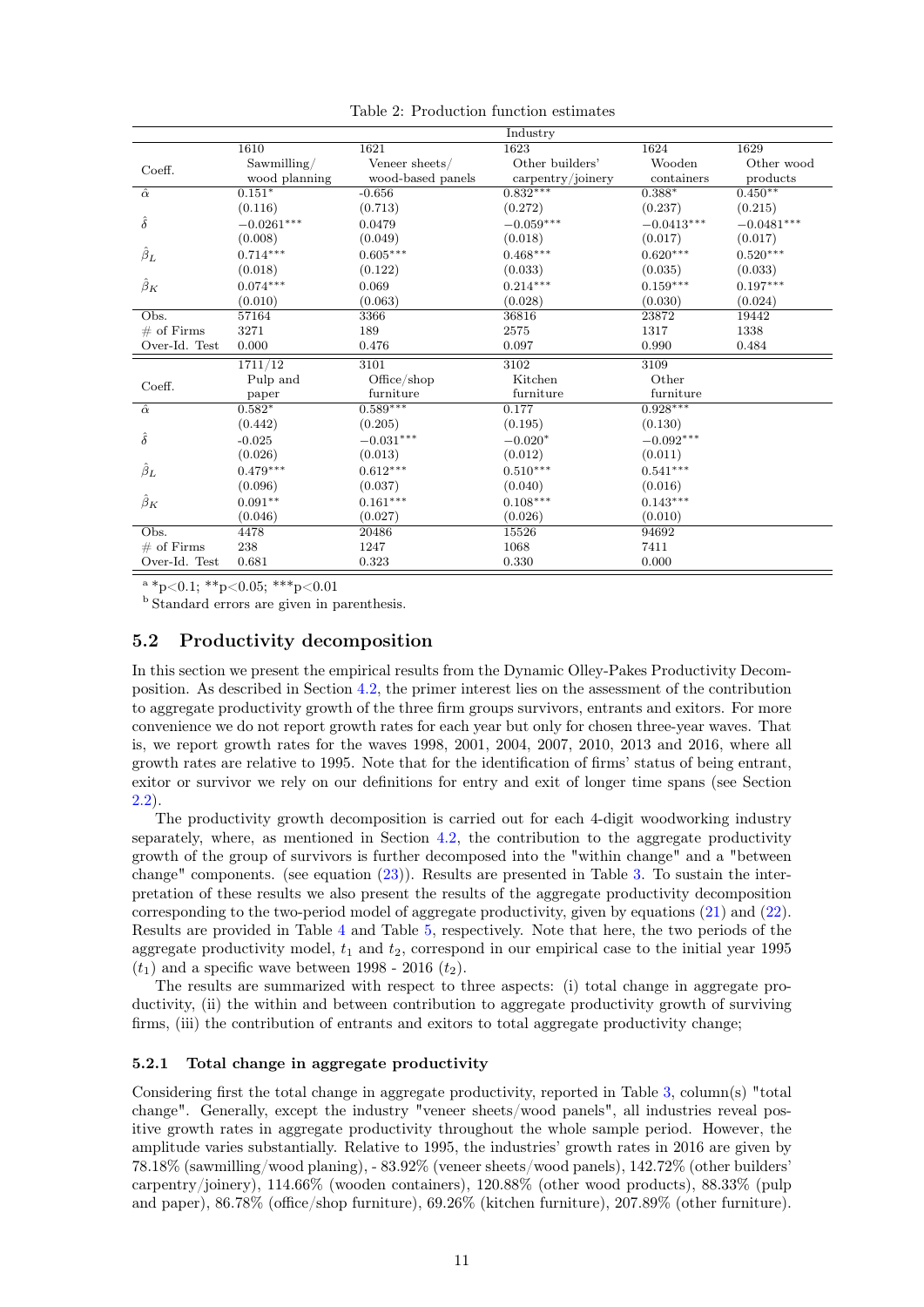Among the industries with a positive productivity growth, the most industries increase consistently their aggregate productivity. However, we also see that from wave to wave productivity growth is non-linear. For the industry "sawmilling/wood planning", for instance, we observe a slow down in the growth between the years 2007 and 2010, the period where the economic crisis has hit at most the French woodworking industries. More precisely, from 2007 to 2010 the industry "sawmilling/wood planing" experienced a productivity growth slow down, where in 2007 and 2010 the growth rates are given by 44.43% and 41.07%, relative to 1995. We will see that firm exit has contributed to this development substantially. Other industries such as the industry "office/shop furniture" shows much higher productivity growth rate for the beginning of the sample period, given by 17.26% (1998) and 40.81% (2001), relative to 1995. Instead, between 2007, 2010 and 2013 the industry's aggregate productivity only grew by 79.49%, 83.06% and 86.78%, relative to 1995.

#### 5.2.2 Within and between productivity improvement of surviving firms

The contribution to aggregate productivity growth of surviving firms', is decomposed into the within (individual firms' productivity change) and the between (productivity growth through reallocation of market shares) productivity growth is presented in column(s) "within" and "between". Generally, the figures show that the group of surviving firms contribute at most to total productivity change. The decomposition into the within- and between-growth components shows that the within-growth component plays by far the most important role. We can see that in all 4-digit industries the group of surviving firms has significantly increased over time its productivity due to proper improvements. More precisely, relative to 1995, firms that have survived until 2016 increased their within productivity by 84.32% (sawmilling/wood planing), -79.18% (veneer sheets/wood panels), 136.89% (other builders' carpentry/joinery), 113.89% (wooden containers), 108.57% (other wood products), 71.25% (pulp and paper), 89.90% (office/shop furniture), 72.48% (kitchen furniture), and 197.07% (other furniture). Instead, according to our results, survivors' between-growth contribution, seems to be negligible, since we only measure a very small growth rate. However, throughout most of the industries and years the sign of the between-growth rate is positive. Only the group of survivors belonging to the industries "pulp and paper", "office/shop furniture" and "kitchen furniture" exhibit for several years a negative sign with respect to their between contribution. Note that in the case of a positive sign of the between growth rate, market shares tend to move from lower to higher productivity firms - and vice-versa if the sign is negative. [Haltiwanger](#page-30-13) [\(2011\)](#page-30-13) evaluates a positive sign of the between-growth component as an indication for a "well-functioning" economy. This is, since firms with a higher productivity are able to generate more output with the same level of input leading in a competitive economic environment to a higher consumer surplus.

#### 5.2.3 The contribution of entrants and exitors to aggregate productivity change

Considering first the contribution of entering firms. It can be seen that throughout nearly all industries and years entering firms have a relatively small but negative effect on the aggregate productivity growth. The only industries for which we measure for some waves a positive contribution of the group of entering firms are the industries "veener sheets/wood-based pannels", "other wood products", and "pulp and paper". For some cases, however, the contribution of entrants can have a significant effect on the total change in productivity. For the industry "sawmilling/wood planning" we measure for the year 2010 a contribution of entrants of -16.40%, relative to 1995. Similar for the industry "kitchen furniture" where entrants considerably pull down the industry's' total growth rate. The industry for "veener sheets/wood based pannels" states a counter example: here surviving firm contribute negatively and entering firm considerably positively to aggregate productivity growth. Remember that in equation [\(23\)](#page-9-4) it is shown that entering firms only contribute positively to the aggregate productivity growth if the groups aggregate productivity level in  $t_2$  is higher compared to the productivity level of surviving firms in  $t_2$  (where the difference is weighted by the (aggregated) market share of the entrants). A measured negative contribution implies that entering firms have a lower productivity level compared to the group of survivors. This is illustrated in Table [5.](#page-16-0) The table shows for both the group of survivors and entrants between 1995 (column  $t_1$ ) and the considered wave (column  $t_2$ ), the aggregated productivity (columns  $\Omega_S$ and  $\Omega_E$ , for survivors and entrants, respectively) as well as the aggregated market shares (columns  $S<sub>S</sub>$  and  $S<sub>E</sub>$  for survivors and entrants, respectively).<sup>[17](#page-12-0)</sup> It can be seen that the aggregate level of entrants is almost always lower than that of the group of survivors, except for those industries and years, where we observe a positive contribution of entrants. The Table also shows that for each

<span id="page-12-0"></span><sup>&</sup>lt;sup>17</sup>Table [5](#page-16-0) precisely corresponds to equation  $(22)$ .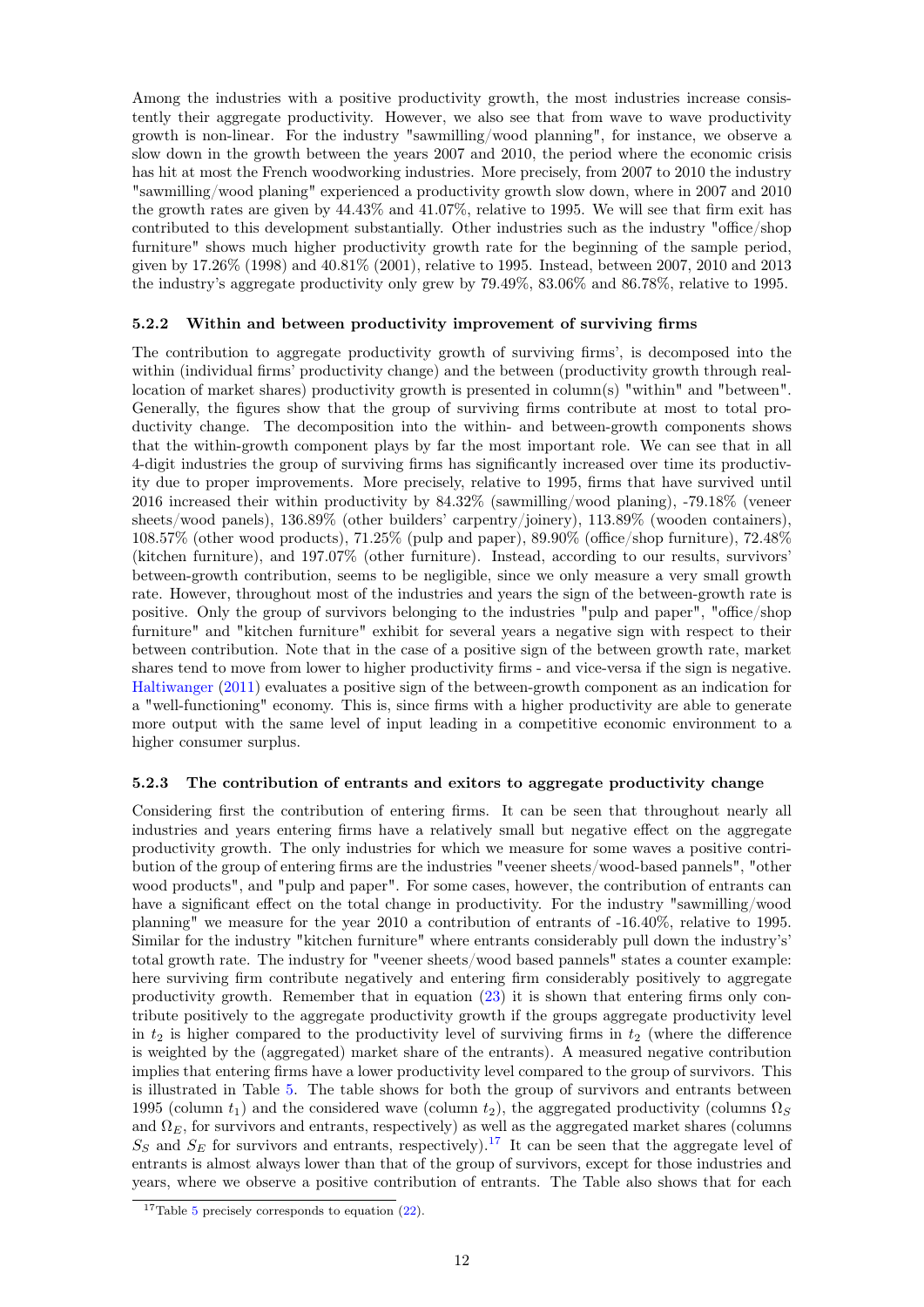industry the market shares of survivors decreases over time, whereas the market shares of entrants increases. For instance, considering the industry "sawmilling/wood planing", the aggregated market share of firms survived and of those that have entered from 1995 to 1998 (2016) accounts for 91.06% and 8.94% (63.53% and 36.47%), respectively. This pattern is also reflected in the observed number of survivors and entrants, i.e., the farther from 1995, the lower (higher) the number of survivors (entrants). Note that these patterns are observed for all industries. The finding of a negative contribution of entering firms to aggregate productivity change firms confirms findings of other empirical works (see, for instance, [Foster et al.](#page-30-14) [\(2001\)](#page-30-14) and [Fariñas and Ruano](#page-30-15) [\(2005\)](#page-30-15)). This is often explained by the fact that entering firms have less experience and thus lag back in terms of productivity relative to firms that have survived, where more experience is associated with higher efficiency in the production process as well as a better adaption to the prevailing economic environment (see [Nelson and Winter](#page-31-7) [\(2002\)](#page-31-7)).

Considering now the contribution the group of exiting firms to aggregated productivity change. Compared to the group of entrants, the contribution of exiting firms to aggregate productivity growth seems to be less distinct. That is, for some industries, such as "sawmilling/ wood planning", "veneer sheets/wood-based panels" and "other wood products" we measure a consistent negative contribution to aggregate productivity growth of the group of exiting firms. Here exitors contribute considerably negatively especially in the industries "veener sheets/ wood based pannels" (-13.26%, 2007) and "other wood products" (-17.13%, 2010). For other industries, however, exiting firms contribute consistently positively to the aggregate productivity growth especially for the industries "pulp/paper" (11.42%), "office/shop furniture" (19.82%, 2016), "kitchen furniture" (23.18%, 2013) and "other furniture" (16.54%, 2013). According to equation [\(23\)](#page-9-4), the contribution is measured by the difference between the aggregated productivity level in 1995  $(t = 1)$  of those firms that survive and exit until the considered wave  $1998, \ldots, 2016$  ( $t = 2$ ). Hence, a positive contribution implies that firms that survived have in 1995 a higher aggregated productivity level compared to those that have exit the market and vice versa. Table [4](#page-15-0) provide the corresponding measures for these comparisons. The table shows the aggregate productivity in 1995 of surviving firms (column(s)  $\Omega_S$ ) and of those firms that exit (column(s)  $\Omega_X$ ) between 1995 and the considered wave (column(s)  $t_2$ ) as well as the corresponding aggregated market shares (column(s)  $S_S$  and  $S_X$ ). Considering, for instance, industry "veneer sheets/wood-based panels", exhibiting an important negative contribution of exiting firms to aggregate productivity growth, it can be seen that the aggregate productivity of the group of exitors is higher compared the group of surviving firm. In particular, the aggregate productivity in 1995 of those firms that survived until 2016 is given by 1.53, whereas the aggregate productivity in 1995 of those firms having exited until 2016 is higher, given by 1.63. By the disappearance of exiting firms, aggregate productivity will drop and hence exiting firms contribute negatively to aggregate productivity growth. In other words, those industries that experience a negative contribution to aggregate productivity growth by the group of exitors loose "good" firms. Table [4](#page-15-0) also illustrates the number of observed survivors and exitors between 1995 and the considered wave. Note that the number of survivors reported in Table [4](#page-15-0) is, by definition, the same as the number reported in Table [5.](#page-16-0) However, the aggregate productivity measure between both tables changes since in Table [4](#page-15-0) the aggregated productivity is measured for the initial year 1995, whereas in Table [5,](#page-16-0) the aggregate productivity is measured for the respective period  $t_2$ . We observe the general pattern, the bigger the time gap between 1995 and the considered wave, the smaller the observed number of survivors and, consequently, the higher the number of exitors.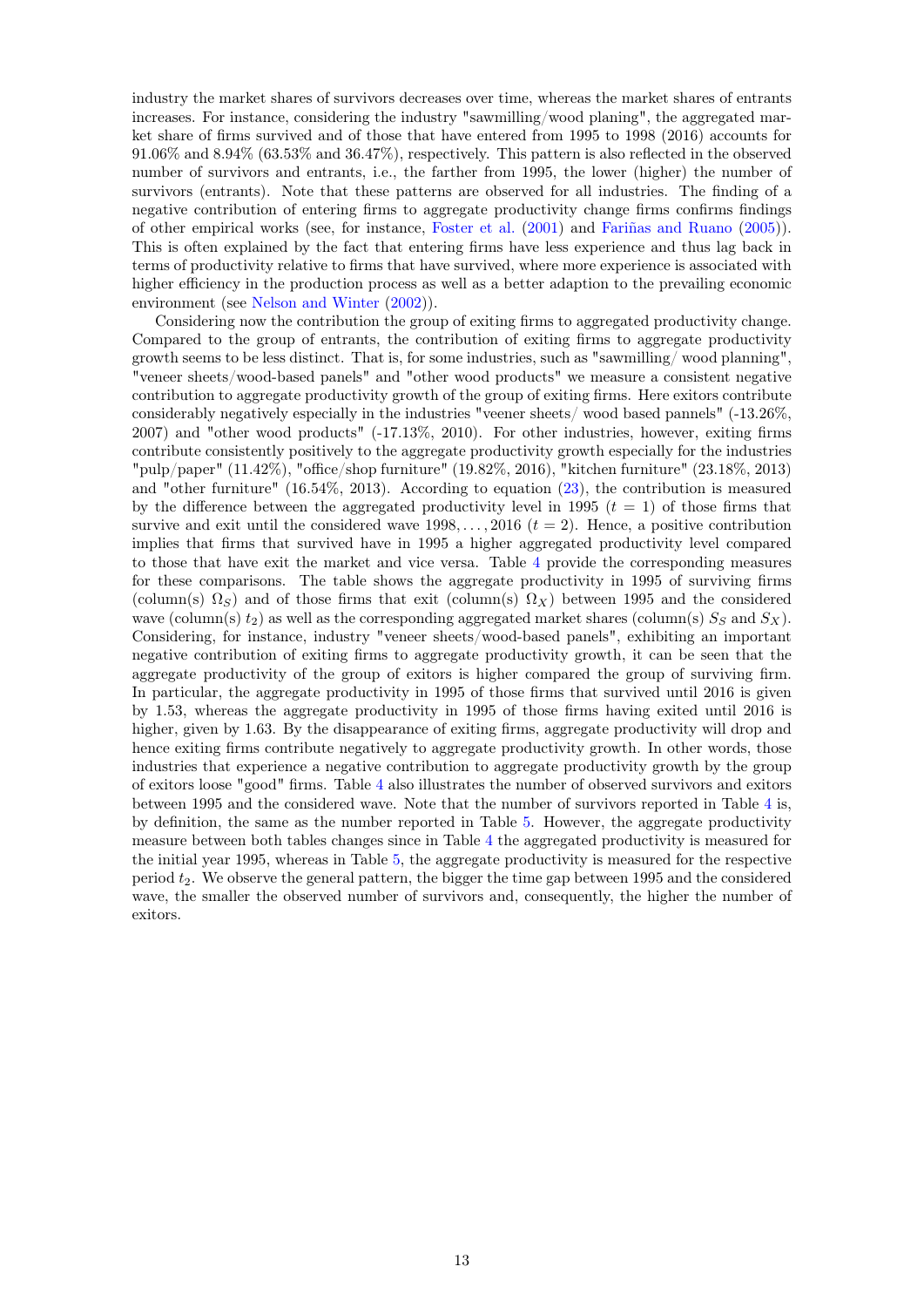<span id="page-14-0"></span>

|                                                                                | Change <sup>b</sup><br>Total<br>Exitors<br>Contr.<br>Entrants<br>Contr. | Between | 20.18<br>$\begin{array}{c} 71.68 \\ 73.68 \\ 0.08 \end{array}$<br>$-1.98$<br>$-2.97$<br>$-7.6$<br>$-0.149$ | 32.49      | 42.41<br>$-0.103$<br>$-0.041$<br>$0.163$<br>$0.165$<br>$0.107$<br>$-0.003$ | $-4.21$ | 10.15 | $\frac{11.42}{11.21}$            |       | 0.84<br>$-8.38$<br>$-8.38$<br>$-8.39$<br>$-8.39$<br>$-8.39$<br>$-8.39$<br>$-8.39$<br>$-8.39$<br>$-8.39$<br>$-8.39$<br>$-8.39$<br>$-8.39$<br>$-8.39$<br>$-8.39$<br>$-8.39$<br>0.004 | $40.81$<br>55.41<br>5.06 | $6.01$<br>9.58<br>$\begin{array}{c} 0.011 \\ -0.023 \\ 0.000 \\ -0.050 \\ \end{array}$ | 79.49                         | 83.06<br>86.78 |          | 109.19   | 14.83   | 46.60<br>$\begin{array}{l} 11.57 \\ 13.50 \\ 19.38 \\ 4.36 \\ 7.90 \\ 8.14 \end{array}$<br>$-1.66$<br>$-1.66$<br>$-1.9$<br>$-8.09$<br>$-0.123$<br>$-0.050$<br>$-0.105$<br>$-0.059$<br>$-0.055$                                                                                                                                                                                                           | $50.82$<br>$53.09$ |       | 65.99<br>14.74<br>0.002 | 63.04<br>0.366        | 69.26  | 26.84          | 66.80<br>$\begin{array}{r} 23.38 \\ 15.37 \\ -0.21 \\ 6.58 \\ \hline \end{array}$<br>$\begin{array}{c} 0.686 \\ 0.003 \\ 0.006 \\ 0.013 \\ 0.014 \\ 0.008 \\ 0.014 \\ 0.030 \\ 0.0124 \\ \end{array}$ | 98.21                   | 131.26   | 155.38              | 179.94<br>207.53<br>14.68<br>16.54<br>15.70         |        | 15.24<br>$-0.04$<br>0.006 | 33.98<br>0.49<br>0.009 | $\begin{array}{c} 48.83 \\ 59.40 \\ 65.21 \end{array}$<br>0.19<br>0.005 | 0.81<br>0.074 | 2.57<br>0.127 | 74.34<br>$4.91$<br>6.24<br>0.227 | 94.09<br>0.280 |
|--------------------------------------------------------------------------------|-------------------------------------------------------------------------|---------|------------------------------------------------------------------------------------------------------------|------------|----------------------------------------------------------------------------|---------|-------|----------------------------------|-------|------------------------------------------------------------------------------------------------------------------------------------------------------------------------------------|--------------------------|----------------------------------------------------------------------------------------|-------------------------------|----------------|----------|----------|---------|----------------------------------------------------------------------------------------------------------------------------------------------------------------------------------------------------------------------------------------------------------------------------------------------------------------------------------------------------------------------------------------------------------|--------------------|-------|-------------------------|-----------------------|--------|----------------|-------------------------------------------------------------------------------------------------------------------------------------------------------------------------------------------------------|-------------------------|----------|---------------------|-----------------------------------------------------|--------|---------------------------|------------------------|-------------------------------------------------------------------------|---------------|---------------|----------------------------------|----------------|
|                                                                                | Survivors<br>Contr.                                                     | Within  | 19.10                                                                                                      | 32.03      | 43.62                                                                      | 47.15   |       | $\frac{58.31}{69.27}$            |       | 18.91                                                                                                                                                                              | 43.62                    | 57.92                                                                                  | $79.33$<br>$82.67$<br>$84.74$ |                |          | 89.90    |         | $\begin{array}{c} 12.18 \\ 41.24 \\ 51.10 \\ 61.32 \end{array}$                                                                                                                                                                                                                                                                                                                                          |                    |       |                         | $\frac{58.00}{72.98}$ |        |                | 70.59                                                                                                                                                                                                 | 106.15                  | 135.20   | 152.06              | 171.04                                              | 197.07 | 17.79                     |                        | $\begin{array}{c} 36.74 \\ 52.16 \\ 62.70 \end{array}$                  |               | 70.97         | 75.96<br>88.26                   |                |
|                                                                                | Year                                                                    |         | 1998<br>2001                                                                                               |            | 2004                                                                       | 2007    | 2010  | 2013<br>2016<br>1998             |       |                                                                                                                                                                                    | 2001                     | 2004                                                                                   | $2007$<br>$2013$<br>$2013$    |                |          | 2016     |         | $\begin{array}{l} 1998 \\ 2001 \\ 2004 \\ 2007 \end{array}$                                                                                                                                                                                                                                                                                                                                              |                    |       | 2010                    |                       |        |                | $2013$<br>$2038$<br>$2001$                                                                                                                                                                            | 2004<br>2007            |          |                     | $\begin{array}{c} 2010 \\ 2013 \\ 2016 \end{array}$ |        | 1998<br>2001              |                        | 2004<br>2007<br>2010                                                    |               |               | 2013                             | 2016           |
|                                                                                | Industry                                                                |         | 1700                                                                                                       | Pulp and   | paper                                                                      |         |       |                                  |       | 3101                                                                                                                                                                               | Office/shop              | furniture                                                                              |                               |                |          |          | 1102    | Kitchen                                                                                                                                                                                                                                                                                                                                                                                                  | <b>iurniture</b>   |       |                         |                       |        | 3109           | Other                                                                                                                                                                                                 | $_{\mathrm{turniture}}$ |          |                     |                                                     |        | $\overline{A}$            |                        |                                                                         |               |               |                                  |                |
|                                                                                | Change <sup>b</sup><br>Total                                            |         | $\frac{11.25}{37.55}$                                                                                      |            |                                                                            | 44.43   |       | 11.07<br>13.18<br>13.18<br>14.47 |       |                                                                                                                                                                                    | $-12.39$                 | $-16.09$                                                                               | $-34.88$                      | $-76.21$       | 101.85   | $-83.92$ | 13.98   | 43.54                                                                                                                                                                                                                                                                                                                                                                                                    | 68.73              | 88.59 | 101.67                  | 122.95<br>142.72      |        | 17.53          | 36.01                                                                                                                                                                                                 | 52.70                   | 65.87    | 86.44               | 101.69                                              | 114.66 | 19.72                     | 25.73                  | 49.75                                                                   | 57.57         | 69.58         | 79.55                            | .20.88         |
|                                                                                | Exitors<br>Contr.                                                       |         | $-2.03$<br>$-1.17$<br>$-2.41$                                                                              |            |                                                                            | $-2.60$ |       | $3.32$<br>$3.36$<br>$7.57$       |       | $-4.61$                                                                                                                                                                            | $-3.22$                  | $-13.18$<br>$-13.26$<br>$-11.29$                                                       |                               |                | $-9.07$  | $-9.21$  | $-4.56$ | $-3.37$<br>$-3.27$                                                                                                                                                                                                                                                                                                                                                                                       |                    |       | $-1.71$                 | 1.80                  |        | $8.95$<br>0.09 | 1.65                                                                                                                                                                                                  | 3.24                    | 4.55     | $\frac{5.43}{6.08}$ |                                                     | 6.86   | 2.61                      | $-11.25$               | $-9.27$<br>$-14.04$                                                     |               | $-17.13$      | $-16.22$                         | $-9.94$        |
| Table 3: Aggregate Productivity Decomposition (DOPD): 1995 - 2016 <sup>ª</sup> | Entrants<br>Contr.                                                      |         | $\frac{162}{10}$ 2 3 4 8<br>$\frac{20}{10}$ 2 3 4 9                                                        |            |                                                                            |         |       |                                  |       |                                                                                                                                                                                    |                          |                                                                                        |                               |                |          |          |         | $\begin{array}{l} \mathcal{Q}\in \mathbb{C} \, \, \mathbb{C} \, \, \mathbb{C} \, \, \mathbb{C} \, \mathbb{C} \, \, \mathbb{C} \, \mathbb{C} \, \mathbb{C} \, \mathbb{C} \, \mathbb{C} \, \mathbb{C} \, \mathbb{C} \, \mathbb{C} \, \mathbb{C} \, \mathbb{C} \, \mathbb{C} \, \mathbb{C} \, \mathbb{C} \, \mathbb{C} \, \mathbb{C} \, \mathbb{C} \, \mathbb{C} \, \mathbb{C} \, \mathbb{C} \, \mathbb{C}$ |                    |       |                         | $-5.23$               |        |                |                                                                                                                                                                                                       |                         |          |                     |                                                     |        |                           |                        |                                                                         |               |               | $-1.85$                          | 22.03          |
|                                                                                |                                                                         | Between | 0.004                                                                                                      | 0.006      | 0.013                                                                      | 0.020   | 0.025 | 0.043                            | 0.055 | 0.211                                                                                                                                                                              | 0.009                    | 0.109                                                                                  | 0.378                         | 0.837          | 1.311    | 1.508    | 0.013   | 0.010                                                                                                                                                                                                                                                                                                                                                                                                    | 0.011              | 0.016 | 0.002                   | $-0.005$              | 0.016  | 0.008          | 0.035                                                                                                                                                                                                 | 0.041                   | 0.064    | 0.044               | 0.043                                               | 0.042  | 0.010                     | 0.051                  | 0.012                                                                   | 0.062         | 0.076         | 0.142                            | 0.215          |
|                                                                                | Survivors<br>Contr.                                                     | Within  | 14.90                                                                                                      | 28.12      | 42.89                                                                      | 50.49   | 60.77 | 71.25                            | 84.32 | 1.28                                                                                                                                                                               | $-11.70$                 | $-23.30$                                                                               | $-36.40$                      | $-62.99$       | $-94.38$ | $-79.18$ | 21.90   | $50.10\,$                                                                                                                                                                                                                                                                                                                                                                                                | 77.15              | 97.75 | 113.55                  | 126.39                | 136.08 | 18.99          | 37.42                                                                                                                                                                                                 | 56.65                   | 69.14    | 87.40               | 99.86                                               | 113.89 | 19.90                     | 39.25                  | 57.26                                                                   | 65.75         | 85.61         | 97.48                            | 108.57         |
|                                                                                | Year                                                                    |         | 1998                                                                                                       | 2001       | 2004                                                                       | 2007    | 2010  | 2013                             | 2016  | 1998                                                                                                                                                                               | 2001                     | 2004                                                                                   | 2007                          | 2010           | 2013     | 2016     | 1998    | 2001                                                                                                                                                                                                                                                                                                                                                                                                     | 2004               | 2007  | 2010                    | 2013                  | 2016   | 1998           | 2001                                                                                                                                                                                                  | 2004                    | 2007     | 2010                | 2013                                                | 2016   | 1998                      | 2001                   | 2004                                                                    | 2007          | 2010          | 2013                             | 2016           |
|                                                                                | Industry                                                                |         | 1610                                                                                                       | Sawmilling | wood planning                                                              |         |       |                                  |       | 1621                                                                                                                                                                               | Veener sheets            | wood-based                                                                             | pannels                       |                |          |          | 1623    | Other builders'                                                                                                                                                                                                                                                                                                                                                                                          | carpentry/joinery  |       |                         |                       |        | 1624           | Wooden containers                                                                                                                                                                                     | Other wood              | products |                     |                                                     |        | 1629                      | Other wood             | products                                                                |               |               |                                  |                |

abThe total change in aggregate productivity is the sum of the contributions of survivors, entrants and exitors.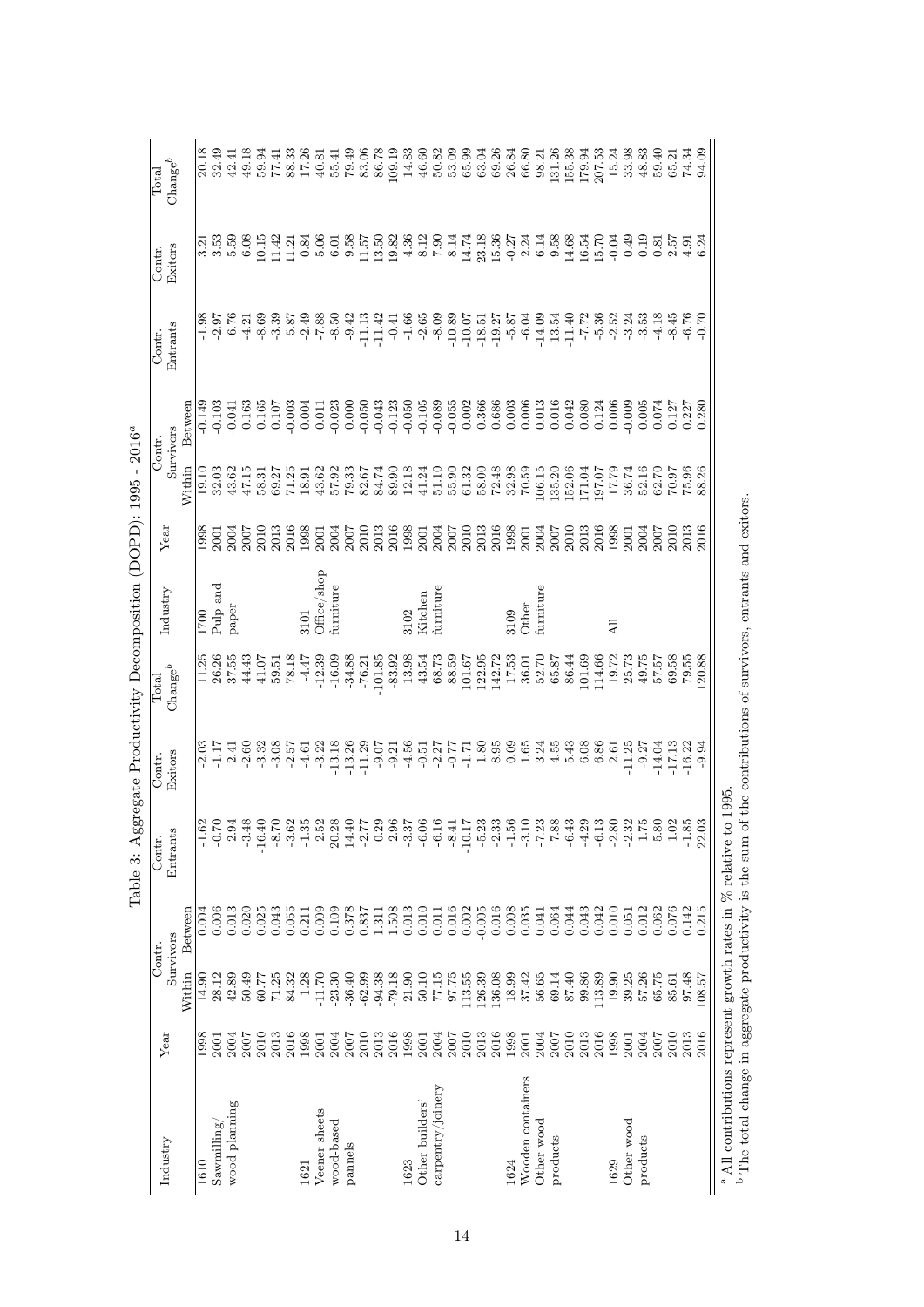<span id="page-15-0"></span>

|                                                           | Exits<br>#                  |                         |            |               |                               |                |                | 99982778      |                                 |                                                 |            |                    |                       |                                             |               |         |                                                                                             |                                                            |         |         |         |         |         |                                 |            |             |         |                |                   |                |            |                    |         | $33800$<br>$48800$ |                                             |         |
|-----------------------------------------------------------|-----------------------------|-------------------------|------------|---------------|-------------------------------|----------------|----------------|---------------|---------------------------------|-------------------------------------------------|------------|--------------------|-----------------------|---------------------------------------------|---------------|---------|---------------------------------------------------------------------------------------------|------------------------------------------------------------|---------|---------|---------|---------|---------|---------------------------------|------------|-------------|---------|----------------|-------------------|----------------|------------|--------------------|---------|--------------------|---------------------------------------------|---------|
|                                                           | Surv.<br>$^{\ddag}$         | $\overline{\mathbf{5}}$ |            |               | 3365                          |                | $\overline{6}$ | ₩             |                                 | 35 26 36 36 36 36 36 36 36 37 38 39 30 31 32 33 |            |                    |                       |                                             |               |         |                                                                                             |                                                            |         |         |         |         | 2544    | 2030<br>1656                    |            | 1331<br>654 |         | 441            | 315<br>727<br>589 |                |            | 506                |         | $\frac{28}{300}$   |                                             |         |
|                                                           | $\Omega_1^e$                |                         |            |               |                               |                |                |               |                                 |                                                 |            |                    |                       |                                             |               |         |                                                                                             |                                                            |         |         |         |         |         |                                 |            |             |         |                |                   |                |            |                    |         |                    | $\begin{array}{c} 0.13 \\ 0.12 \end{array}$ |         |
|                                                           |                             |                         |            |               |                               |                |                |               |                                 |                                                 |            |                    |                       |                                             |               |         |                                                                                             |                                                            |         |         |         |         |         |                                 |            |             |         |                |                   |                |            |                    |         | 14.81              | 50.96                                       |         |
|                                                           |                             |                         |            |               |                               |                |                |               |                                 |                                                 |            |                    |                       |                                             |               |         |                                                                                             |                                                            |         |         |         |         |         |                                 |            |             |         |                |                   |                |            |                    |         |                    |                                             |         |
|                                                           |                             |                         |            |               |                               |                |                |               |                                 |                                                 |            |                    |                       |                                             |               |         |                                                                                             |                                                            |         |         |         |         |         |                                 |            |             |         |                |                   |                |            |                    |         |                    |                                             |         |
|                                                           |                             |                         |            |               |                               |                |                |               |                                 |                                                 |            |                    |                       |                                             |               |         |                                                                                             |                                                            |         |         |         |         |         |                                 |            |             |         |                |                   |                |            |                    | 0.13    |                    | 0.18                                        |         |
| survivors and exitors                                     | $t_2$                       |                         |            |               |                               |                |                |               |                                 |                                                 |            |                    |                       |                                             |               |         |                                                                                             |                                                            |         |         |         |         |         |                                 |            |             |         |                |                   |                |            |                    |         |                    |                                             |         |
| $(t_1)$ :                                                 | $t_1$                       |                         |            |               |                               |                |                |               |                                 |                                                 |            |                    |                       |                                             |               |         |                                                                                             |                                                            |         |         |         |         |         |                                 |            |             |         |                |                   | 1995<br>1995   |            | 1995               | 1995    | 1995               | 1995<br>1995                                |         |
| Table 4: Productivity Decomposition in the base year 1995 | Industry                    | $\frac{0021}{2}$        | pup and    | paper         |                               |                |                |               | 3101                            | Office/shop                                     | turniture  |                    |                       |                                             |               | 3102    |                                                                                             | Kitchen<br>furniture                                       |         |         |         |         |         | 3109<br>Other<br>furniture      |            |             |         |                |                   | $\overline{A}$ |            |                    |         |                    |                                             |         |
|                                                           | Exits<br>#                  |                         | 219<br>393 | 498           |                               |                |                |               | E H H H H H H H H H H H H H H H |                                                 | 30         | 34                 | 38                    |                                             | $\frac{6}{7}$ |         |                                                                                             | 142788                                                     |         |         | 439     |         |         | $481$<br>$55$<br>$519$<br>$219$ |            | 266         | 321     | $344$<br>$359$ |                   |                |            | 166<br>2825<br>375 |         | 459                | $\frac{1}{5}$ <sub>20</sub>                 |         |
|                                                           | Surv.<br>#                  | 1320                    | 116        |               |                               |                |                | <b>935655</b> | $\frac{5}{2}$                   |                                                 | 5          | 25                 | 46                    | 57                                          | $\frac{8}{2}$ |         |                                                                                             | 631<br>512<br>43                                           |         | 365     | 276     |         |         | 359998739385                    |            |             |         |                |                   |                | 450        | 366                | 299     | $\overline{210}$   | 크<br>13                                     |         |
|                                                           |                             |                         |            |               |                               |                |                |               |                                 |                                                 |            |                    |                       |                                             |               |         |                                                                                             |                                                            |         |         |         |         |         |                                 |            |             |         |                |                   |                |            |                    |         |                    |                                             |         |
|                                                           | $\frac{S_{X}^{c,d}}{12.27}$ |                         | 19.86      |               | 29.72<br>37.35                | 45.12<br>50.74 |                | 54.00         | 13.45                           | 18.29                                           | 33.57      | $38.46$<br>$45.30$ |                       |                                             |               |         |                                                                                             | 43 34 36 36 36<br>4 3 3 3 3 3 3 3 3 3<br>4 3 3 3 3 3 3 3 3 |         |         | 44.13   | 56.21   | 10.87   | 20.54                           | 25.83      | 32.84       | 39.44   | 42.80          | 46.74             | $8.03$         | 31.86      | 42.79              | 53.69   | 64.95              | 73.62                                       | 76.72   |
|                                                           | ಜಿ                          |                         | $-0.23$    | $-0.22$       | $-0.23$                       | $-0.24$        | $-0.25$        | $-0.26$       | 1.88                            | 1.73                                            | 1.83       | 1.80               | $1.73\,$              | $1.69$<br>$1.68$                            |               |         |                                                                                             | $588335$<br>$99999$                                        |         |         |         | $-0.44$ | $-0.70$ | $-0.75$                         | $-0.78$    | $-0.77$     | $-0.77$ | $-0.77$        | $-0.76$           | $-0.45$        | 0.10       | 0.02               | $-0.02$ | $-0.05$            | $-0.07$                                     | $-0.09$ |
|                                                           | $\frac{SG_{c,d}}{87.73}$    |                         | 80.14      |               | $70.28$<br>$62.65$<br>$54.88$ |                | 49.26          | 46.00         | 86.55                           | 81.71                                           | 66.43      | 61.54              | $\frac{54.70}{50.57}$ |                                             |               |         |                                                                                             | 84.76<br>76.64<br>72.48<br>69.172<br>55.87<br>43.79        |         |         |         |         | 89.13   | 79.46                           | 74.17      | 67.16       | 60.56   | 57.20          | 53.26             | 91.97          | 68.14      | 57.21              | 46.31   | 35.05              | 26.38                                       | 23.28   |
|                                                           | ಕ್ಷ                         | $-0.31$                 | $-0.28$    | $-0.31$       | $-0.30$                       | $-0.32$        | $-0.31$        | $-0.30$       | 1.54                            | $1.56\,$                                        | 1.44       | 1.45               | 1.48                  | $\begin{array}{c} 1.51 \\ 1.53 \end{array}$ |               | $-0.37$ | $-0.32$                                                                                     | $-0.39$                                                    | $-0.36$ | $-0.37$ | $-0.33$ | $-0.28$ | $-0.69$ | $-0.67$                         | $-0.65$    | $-0.63$     | $-0.63$ | $-0.63$        | $-0.61$           | $-0.13$        | $-0.25$    | $-0.20$            | $-0.28$ | $-0.31$            | $-0.29$                                     | $-0.22$ |
|                                                           | $t_2$                       | 8661                    | 2001       | 2004          | 2007                          | 2010           | 2013           | 2016          | .998                            | 2001                                            |            |                    |                       |                                             |               |         | $\begin{array}{l} 2004 \\ 2007 \\ 2013 \\ 2013 \\ 2013 \\ 2016 \\ 1998 \\ 2001 \end{array}$ | 2004                                                       | 2007    | 2010    | 2013    | 2016    | 1998    | 2001                            | 2004       | 2007        | 2010    | 2013           | 2016              | 1998           | 2001       | 2004               | 2007    | <b>2010</b>        | 2013                                        | 2016    |
|                                                           | 47                          | 1995                    | 1995       | 1995          | 1995                          | 1995           | 1995           | 1995          | 1995                            | 1995                                            | 1995       | 1995               | 1995                  | 1995                                        | 1995          | 1995    | 1995                                                                                        | 1995                                                       | 1995    | 1995    | 1995    | 1995    | 1995    | 1995                            | 1995       | 1995        | 1995    | 1995           | 1995              | 1995           | 1995       | 1995               | 1995    | 1995               | 1995                                        | 1995    |
|                                                           | Industry                    | 1610                    | Sawmilling | wood planning |                               |                |                |               | 1621                            | Veener sheets                                   | wood-based | pannels            |                       |                                             |               | 1623    | Other builders'                                                                             | carpentry/joinery                                          |         |         |         |         | 1624    | Wooden containers               | Other wood | products    |         |                |                   | 1629           | Other wood | products           |         |                    |                                             |         |

<sup>a</sup> According to equation (21) this table reports measures of aggregate productivity and market shares for the group of surviving and exiting firms. The measures are always (and <sup>a</sup> According to equation ([21\)](#page-9-2) this table reports measures of aggregate productivity and market shares for the group of surviving and exiting firms. The measures are always (and only) for the initial year 1995. only) for the initial year 1995.

62.9 2013 -0.29 2010 2010 2010 2010 2010 2010 2010 145.02 145.02 145.02 145.04 199.04 0.13 2010 10.07 2013 201 1995 2016 -0.22 23.28 -0.09 76.72 -0.12 113 530 1995 2016 0.19 41.85 0.06 58.15 0.12 190 610

<sup>b</sup> The columns  $\Omega_S$  and  $\Omega_X$  denote the aggregate productivity of the firm groups survivors and exitors, respectively.

The columns  $S_S$  and  $S_X$  denote the aggregated market shares of the firm groups survivors and exitors, respectively.

bc

de $\frac{d}{ds}$  and  $S_X$  are given in  $\%$ . Columns Ω1 denotes the aggregate productivity for the initial year 1995.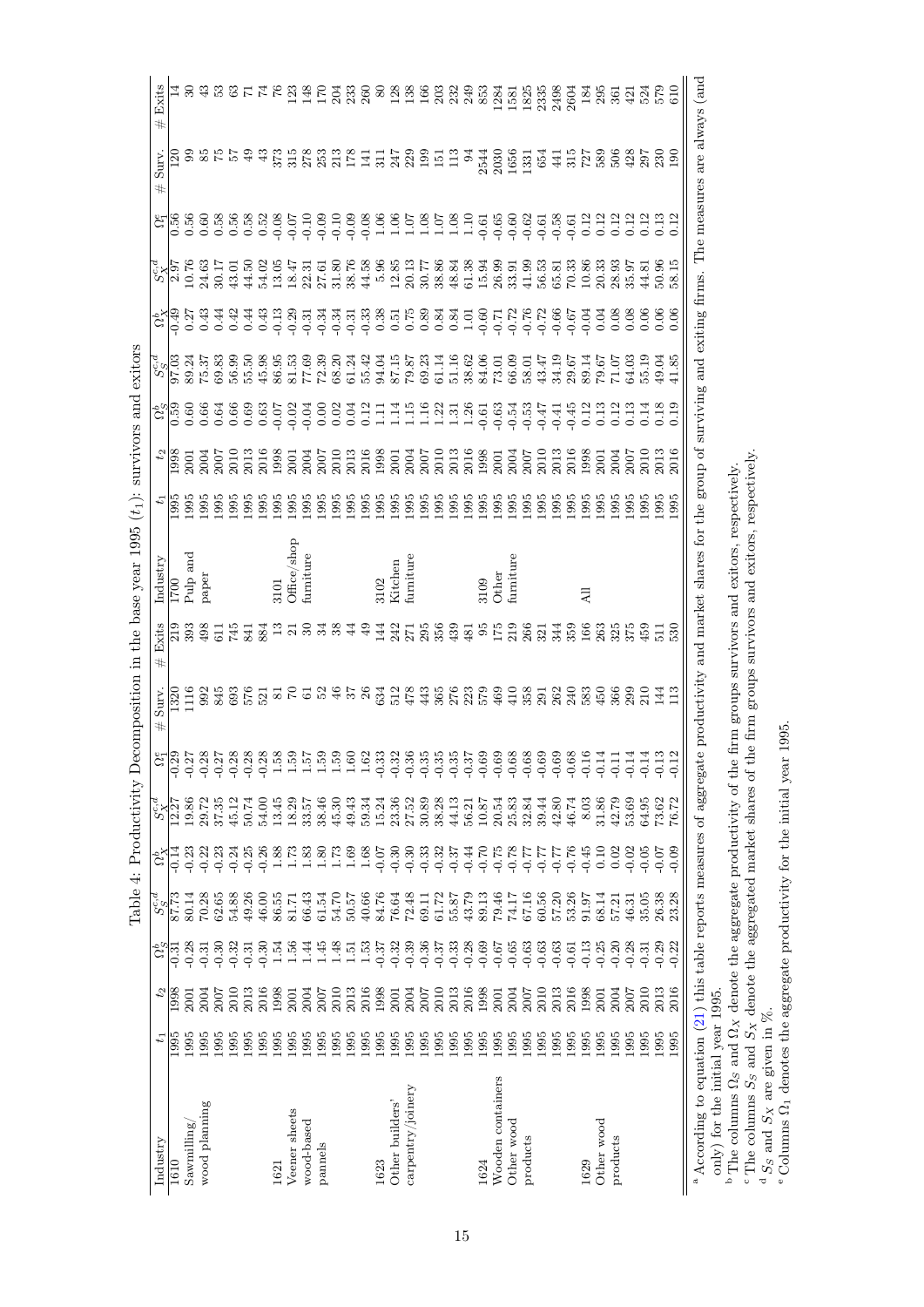<span id="page-16-0"></span>

| no Entr.<br>#                                                                                               |                   |                   |               |      | ដុន្លនាំនងន          |      |                | IТ   | 257                      | 3335633538555 |         |                     |                  |                  |         |                 |                                       |       |       |                  |              | 134<br>1777 |                            | 2021<br>2250<br>0512<br>0577<br>277                         |          |                                             |                                                     |       |                | 33<br>33<br>53 |          |       | 439   | 367<br>293           |               |  |
|-------------------------------------------------------------------------------------------------------------|-------------------|-------------------|---------------|------|----------------------|------|----------------|------|--------------------------|---------------|---------|---------------------|------------------|------------------|---------|-----------------|---------------------------------------|-------|-------|------------------|--------------|-------------|----------------------------|-------------------------------------------------------------|----------|---------------------------------------------|-----------------------------------------------------|-------|----------------|----------------|----------|-------|-------|----------------------|---------------|--|
| Surv.<br>$^{\rm \#}$                                                                                        | $\frac{5}{2}$     |                   |               |      | 636556               |      | $\ddot{a}$     |      | en anggripa<br>Sanggripa |               |         |                     |                  | $\overline{141}$ |         |                 | 12489252                              |       |       |                  | $\mathbb{R}$ |             |                            | $\begin{array}{c} 2544 \\ 2030 \\ 1656 \\ 1331 \end{array}$ |          | 654                                         | 441                                                 |       | 32886          |                |          | 428   |       | 222                  |               |  |
|                                                                                                             |                   |                   |               |      |                      |      |                |      |                          |               |         |                     |                  |                  |         |                 |                                       |       |       |                  |              |             |                            |                                                             |          |                                             |                                                     |       |                |                |          |       |       |                      |               |  |
|                                                                                                             |                   |                   |               |      |                      |      |                |      |                          |               |         |                     |                  |                  |         |                 |                                       |       |       |                  |              |             |                            |                                                             |          |                                             |                                                     |       |                |                |          |       |       |                      |               |  |
| 송]<br>이 이 이 이 이 오 및 니 니 이 이 이 이 이 이 이 니 니 니 이 니 니 니 이 이 이 이 이 이 니 니 이 이 이 이 이 이 니 니 니 이 니 니 니 이 이 이 이 니 니 이 |                   |                   |               |      |                      |      |                |      |                          |               |         |                     |                  |                  |         |                 |                                       |       |       |                  |              |             |                            |                                                             |          |                                             |                                                     |       |                | 0.37           | 0.46     |       |       | 66<br>0.68<br>0.0.08 |               |  |
|                                                                                                             |                   |                   |               |      |                      |      |                |      |                          |               |         |                     |                  |                  |         |                 |                                       |       |       |                  |              |             |                            |                                                             |          |                                             |                                                     |       |                |                |          |       |       |                      |               |  |
| $c_{16}^{36}$ 834453335                                                                                     |                   |                   |               |      |                      |      |                |      |                          |               |         |                     |                  |                  |         |                 |                                       |       |       |                  |              |             |                            |                                                             |          |                                             |                                                     |       |                |                |          |       |       |                      |               |  |
| $t_2$                                                                                                       |                   |                   |               |      |                      |      |                |      |                          |               |         |                     |                  |                  |         |                 |                                       |       |       |                  |              |             |                            |                                                             |          |                                             |                                                     |       |                |                |          |       |       |                      |               |  |
| $t_1$                                                                                                       |                   |                   |               |      |                      |      |                |      |                          |               |         |                     |                  |                  |         |                 |                                       |       |       |                  |              |             |                            |                                                             |          |                                             |                                                     |       |                |                |          |       |       |                      |               |  |
| Industry                                                                                                    | $\overline{1700}$ | Pulp and<br>paper |               |      |                      |      |                | 3101 | Office/shop              | furniture     |         |                     |                  |                  |         |                 | 3102<br>Kitchen<br>furniture          |       |       |                  |              |             | 3109<br>Other<br>furniture |                                                             |          |                                             |                                                     |       | $\overline{A}$ |                |          |       |       |                      |               |  |
| Entr.                                                                                                       |                   |                   |               |      |                      |      |                |      |                          |               |         |                     |                  |                  | 318     | 493             | 617                                   |       |       |                  |              |             |                            |                                                             |          |                                             |                                                     |       |                |                |          |       |       |                      |               |  |
| #<br>Surv.<br>$\#$                                                                                          | 1320              | 116               |               |      |                      |      |                |      |                          |               |         |                     |                  |                  |         |                 |                                       | 443   | 365   |                  |              |             |                            | 235800813936868586868                                       |          |                                             |                                                     |       |                |                |          | 299   | 210   | $\vec{H}$            | $\Xi$         |  |
| $\tilde{c}$                                                                                                 | $\sqrt{12}$       |                   |               |      | 8 7 8 8<br>8 8 9 8 9 | 0.65 | 0.95           | 1.72 | 1.55                     | 388           |         |                     | $1.23$<br>$1.28$ |                  | $-0.15$ |                 | 0.31<br>0.5<br>0.6                    |       | 0.68  | 0.84             | 1.01         | $-0.44$     | $-0.13$                    | 0.05                                                        | 0.22     | 0.30                                        | 0.48                                                | 0.58  | 0.17           | 0.36           | 0.38     | 0.56  | 0.68  | 0.91                 | $\frac{4}{1}$ |  |
|                                                                                                             |                   |                   |               |      |                      |      |                | 6.78 | 15.92                    | 38.57         | 41.91   | 33.64               | 34.24            | 37.22            | 11.96   | 18.70           | 22.74                                 | 31.34 | 39.76 | 43.95            | 48.28        | $12.74\,$   | 19.58                      | $20.55$<br>$21.74$                                          |          | 25.13                                       | 31.84                                               | 33.00 | 7.43           | 16.31          | 27.12    | 35.28 | 35.90 | 36.94                | 48.38         |  |
| $\frac{c_{\rm H}^{48}}{c_{\rm H}^{48}}$ $\frac{1}{c_{\rm H}^{48}}$ $\frac{1}{c_{\rm H}^{48}}$               |                   |                   |               |      | $\overline{0}$       | 0.49 | 0.88           | 1.53 |                          | 38888833      |         |                     |                  |                  | $-0.39$ | $-0.17$         | 0.10                                  |       |       | $0.53$<br>$0.57$ |              |             |                            | $9958336$<br>$-0.5336$                                      |          | $\begin{array}{c} 0.11 \\ 0.39 \end{array}$ |                                                     | 0.46  | $-0.18$        | 0.24           | 0.43     | 0.67  | 0.70  | 0.88                 | 1.66          |  |
|                                                                                                             |                   |                   |               |      |                      |      |                |      |                          |               |         |                     |                  |                  |         |                 |                                       |       |       |                  |              |             |                            | 80.42<br>79.45<br>78.37<br>74.87                            |          |                                             | $68.16$<br>$67.00$<br>$92.57$<br>$83.69$<br>$72.88$ |       |                |                |          | 64.72 | 64.10 | 63.06                | 51.62         |  |
|                                                                                                             | $\frac{1}{10}$    | 0.07              | 0.27          | 0.42 | $0.56$<br>0.73       |      | $0.98$<br>1.73 |      | $1.52$<br>$1.39$         |               | 1.47    | 1.33                | 1.25             |                  |         |                 | $11.88888$<br>$0.500000$<br>$0.50000$ |       |       |                  | 1.04         |             |                            |                                                             |          | 0.36                                        | 0.52                                                | 0.64  | 0.19           | 0.38           | 0.36     | 0.50  | 0.67  | 0.93                 | 1.20          |  |
|                                                                                                             |                   | 888               |               |      | $\frac{201}{2013}$   |      |                | 1998 | 2004<br>2004             |               | 2007    | $\frac{2013}{2016}$ |                  |                  | 1998    | 2001            | 2004                                  | 2007  |       | 2013             | 2016         | 1998        | 2001                       | 2004                                                        | 2007     | $\frac{0}{2010}$                            |                                                     |       | 1998<br>2001   |                | 2004     | 2007  | 201C  | 2013                 | 2016          |  |
| t,                                                                                                          | $\sqrt{985}$      |                   | 1995<br>1995  | 1995 | 1995                 | 1995 | 1995           | 1995 | 1995                     | 1995          | 1995    | 1995                | 1995             | 1995             | 1995    | 1995            | 1995                                  | 1995  | 1995  | 1995             | 1995         | 1995        | 1995                       | 1995                                                        | 1995     | 1995                                        | 1995                                                | 1995  | 1995           | 1995           | 1995     | 1995  | 1995  | 1995                 | 1995          |  |
| Industry                                                                                                    | 1610              | Sawmilling        | wood planning |      |                      |      |                | 1621 | Veener sheets            | wood-based    | pannels |                     |                  |                  | 1623    | Other builders' | carpentry/joinery                     |       |       |                  |              | 1624        | Wooden containers          | Other wood                                                  | products |                                             |                                                     |       | 1629           | Other wood     | products |       |       |                      |               |  |

Table 5: Productivity decomposition in  $t_2$ : survivors and entrants<sup>*a*</sup> Table 5: Productivity decomposition in  $t_2$ : survivors and entrants<sup>a</sup> <sup>a</sup> According to equation (22) this table reports measures of aggregate productivity and market shares for the group of surviving and entering firms. The values always represent <sup>a</sup> According to equation [\(22\)](#page-9-3) this table reports measures of aggregate productivity and market shares for the group of surviving and entering firms. The values always represent measures concerning the second time period  $t_2$ . measures concerning the second time period  $t_2$ .

<sup>b</sup> The columns  $\Omega_S$  and  $\Omega_E$  denote the aggregate productivity of the firm groups survivors and entrants, respectively.

The columns  $S_S$  and  $S_E$  denote the aggregated market shares of the firm groups survivors and entrants, respectively.

bc

de $\frac{d}{ds} S_S$  and  $S_E$  are given in  $\%$ . <sup>e</sup> Column  $\Omega_2$  denotes the aggregate productivity for the second time period  $t_2$ .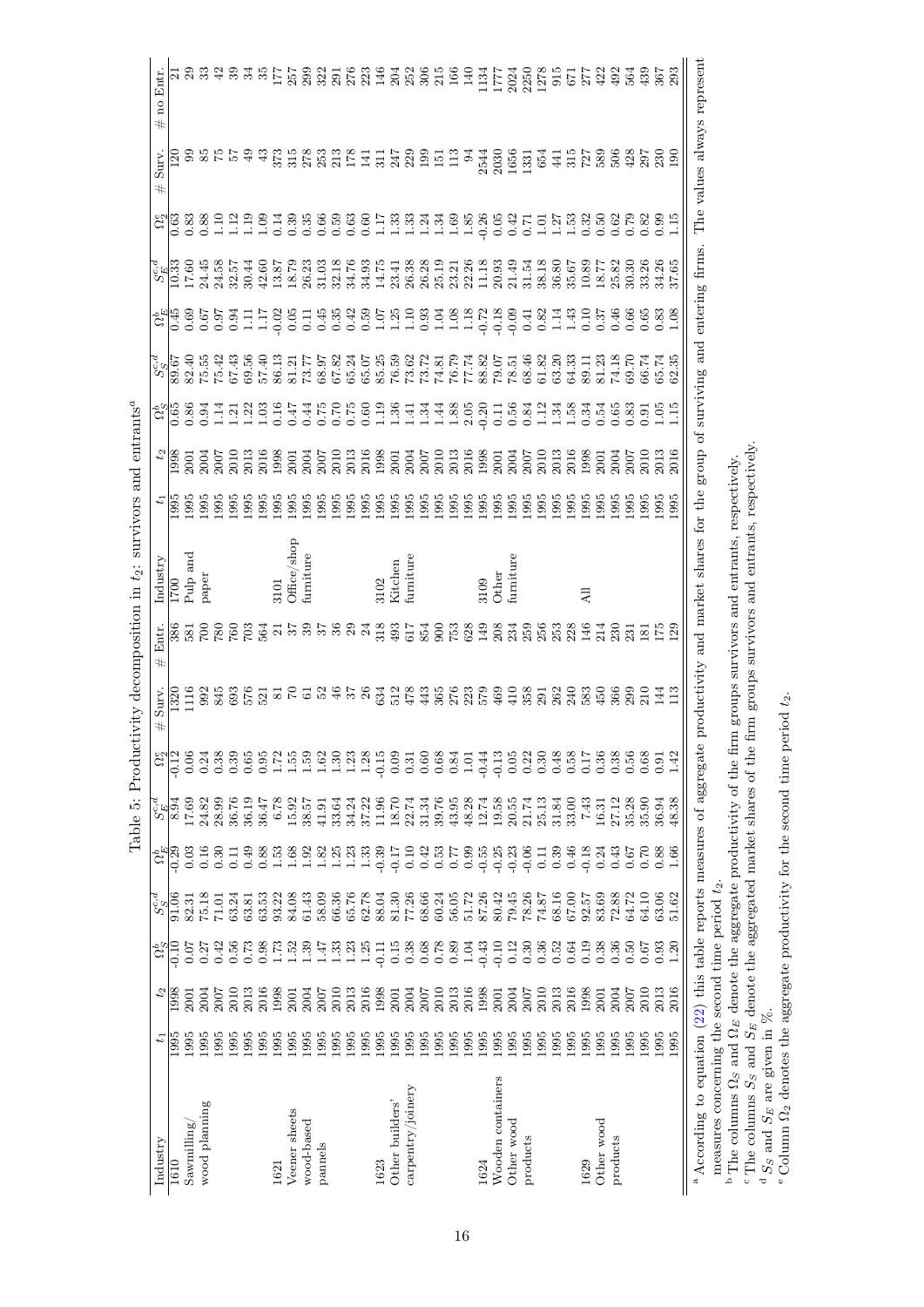# <span id="page-17-0"></span>5.3 Productivity dispersion

To provide some insights into dynamics of the distributions of firm-level productivity, we discuss in this section productivity dispersion over time. Figure [3](#page-17-1) shows a nonparametric 3D kernel density estimate of firm productivity (across all industries) conditional on time. Figure [4](#page-17-2) provides the corresponding 2D plot, for the waves 1995, 2000, 2005, 2010 and 2015.<sup>[18](#page-17-3)</sup> It can be seen that in the early years of our sample the density of low productive firms is considerably higher. Over time, this mass decays and becomes less concentrated.



<span id="page-17-1"></span>Figure 3: Productivity density conditional on time:  $\hat{\phi}(\hat{\omega}_{nt}|t)$ .



<span id="page-17-2"></span>Figure 4: Unconditional productivity density for different waves:  $\widetilde{\phi}_t(\hat{\omega}_n)$ 

<span id="page-17-3"></span><sup>18</sup>Note that Figure [3](#page-17-1) is a nonparametric estimate of a conditional density of firm productivity on year. I.e., the plots show an estimate for  $\phi(\omega_{nt}|t)$ , where  $\phi$  denotes the distribution function and  $\omega_{nt}$  firm productivity. The corresponding 2D plot shows the unconditional density, however, for some chosen waves. The estimates are obtained by using of the R-package "np", where optimal bandwidths are obtained applying likelihood cross-validation.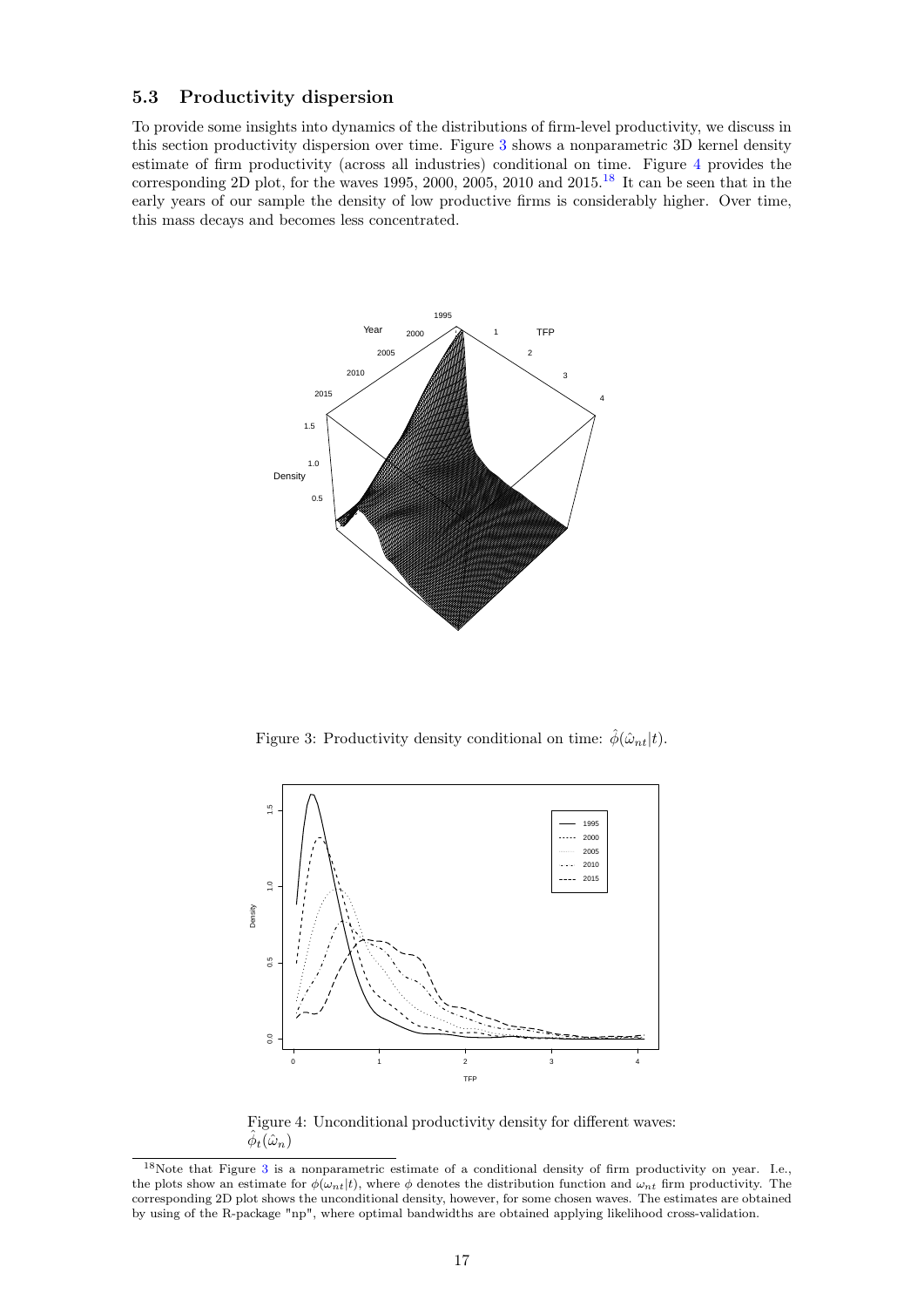Figure [5](#page-18-1) provides further insight to these dynamics. The left hand side figure (a) shows the yearly evolution of the first quartile (dashed line), the median (solid line) as well as the third quartile (dotted line) of the distribution of firm-level productivity. It can be seen that the curves are slightly diverging over time, which means that productivity becomes more dispersed over time within the interquartile range. That is, firms with a productivity level at the 75% percentile of the productivity distribution improve faster their productivity compared to firms at the 25% percentile. Additionally, the right hand side figure (b) shows the 90/10-percentile ratio in productivity over time (solid line) and corresponding time-mean (dashed line). Contrarily to figure (a), figure (b) shows that the 90/10 percentile ratio first declines quite rapidly, until around 2006, whereupon the ratio seems to stabilize and finally increases. This demonstrates that depending on which statistic we are looking at, changes with respect to the productivity dispersion of firms' productivity can be differently evaluated. While the inter-quartile dispersion steadily increases over time, the dispersion between the 90th and 10th percentile decreases for a long time span before an increase takes place. We pursue our analysis with the investigation of firms mobility within the productivity distribution of firm level productivity.



<span id="page-18-1"></span>Figure 5: Productivity dispersion over time.

#### <span id="page-18-0"></span>5.4 Productivity transitions

We now turn to the results of firms' transition probabilities within the distribution of firm level productivity. As outlined in Section [4.3,](#page-9-0) we investigate the probability of survivors to move between quartiles of the productivity distribution with respect to two points in time. Also, we report probabilities of entrants and exitors to enter or exit into or from a given quartile of the productivity distribution. For this purpose we select five waves, 1995, 2000, 2005, 2010 and 2015, where we always consider two of them, say  $t_1$  and  $t_2$ , with  $t_1 < t_2$ . Note that we relay on the definitions made in Section [2.2](#page-3-3) to identify firms' status of either survivor, entrant or exitor for longer time spans. Table [6](#page-20-0) provides the results. Each cell of the transition matrix contains the probability for a specific pair,  $t_1$  and  $t_2$ , of either transiting between two quartiles, remaining in the same quartile, exiting from a given quartile or entering into a given quartile - within the distribution of firm productivity. In the following we summarize the most important findings.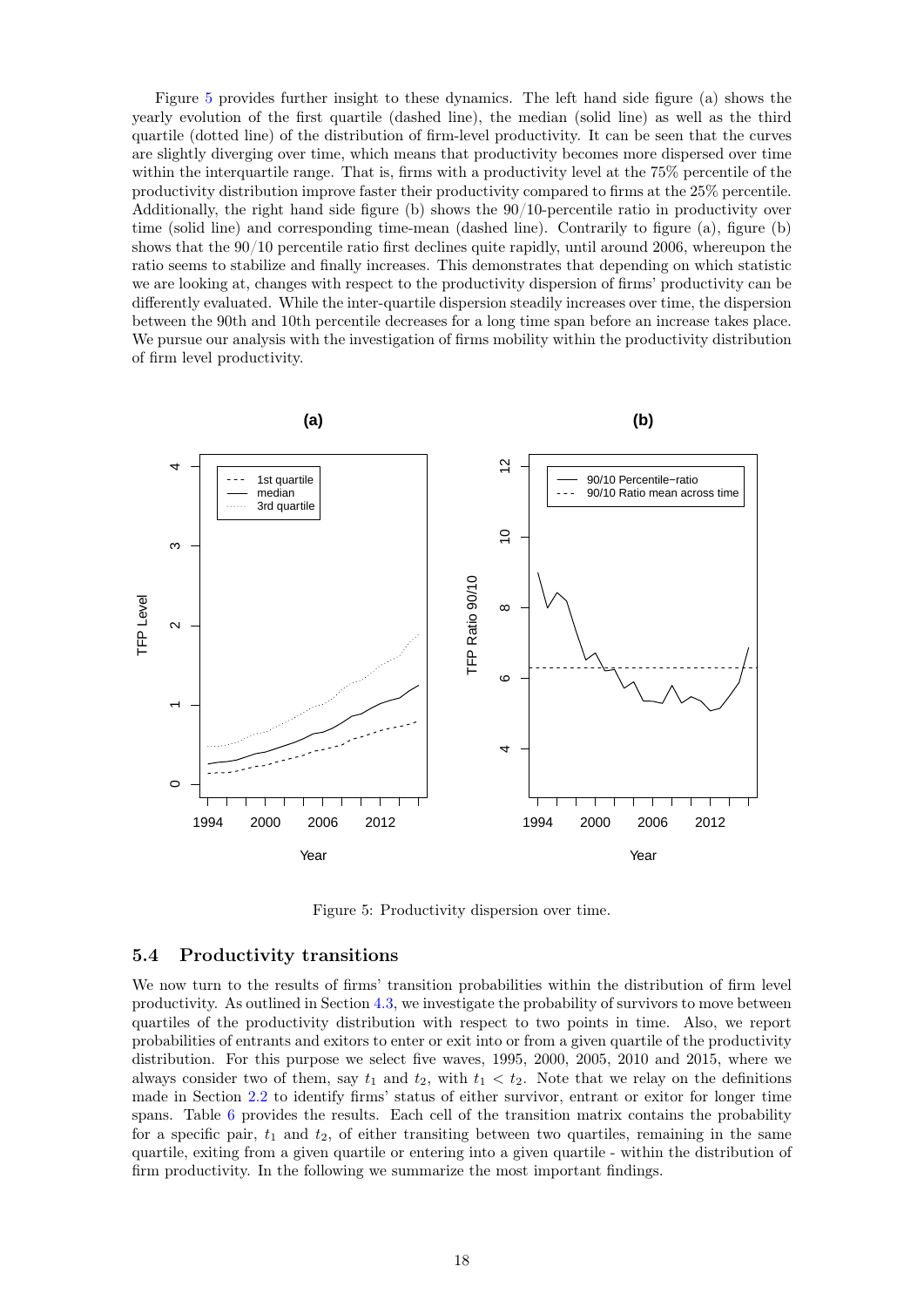#### 5.4.1 Survivors are sticky

Consider first the top left square, i.e. transitions between the two periods  $t_1 = 1995$  and  $t_2 = 2000$ . Given firms survive between 1995 and 2000, firms' highest probability is measured to remain in the quartile they came from  $(t_1)$ , which can be seen by the probabilities on the diagonal of the square. More precisely, given a firm was ranked in 1995 in the first quantile  $Q1$  ( $Q2$ ,  $Q3$ ,  $Q4$ , for the quartiles two, three and four), the probability to remain in 2000 in Q1 is given by 40.4% (33.5%, 38.7%, 59.6%). Comparing five-year spans, this pattern is also observed for any other of those couples. For instance, the square in the bottom right, i.e.  $t_1 = 2010$  and  $t_2 = 2015$ , the probability that firms are ranked in the same quartile, is given by  $25.9\%$  (Q1),  $23.4\%$  (Q2), 25.3% (Q3), 41.2% (Q4), which is, compared to the other possible transition outcomes (except exit), the highest probability. For very large time spans, such as for  $t_1 = 1995$  and  $t_2 = 2015$ , the probabilities to survive and, thus, to move between quartiles, decreases drastically. Hence firm exit is the by fare most probable outcome.

#### 5.4.2 Exit is very likely, but more likely for low productive firms

Firm exit in  $t_2$  turns out to be highly probable for firms belonging to any productivity quartile in  $t_1$ . For example, for  $t_1 = 1995$  and  $t_2 = 2000$ , the probability that a firm ranked in 1995 in Q1 (Q2, Q3, Q4) and exits in  $t_2$  is given by 37.4% (30.5%, 23.3% and 19.8%). Comparing the other five-year spans, given by 2000-2005, 2005-2010, and 2010-2015, we measure an increase in the probability to exit over time. For the time-span 2010-2015, for instance, given a firm was ranked in Q1 (Q2, Q3, Q4) the probability to exit is given by  $59.8\%$  (46.5%, 40.0%, 28.9.9%), which is significantly higher compared to the exit probabilities for 1995-2000. Note that this pattern goes in line with the general observation of a decrease in the number of firms, i.e., positive net exit rates, especially from 2007 on (see Figure [1.](#page-5-1) Generally, we find that the probability to exit is decreasing in firms productivity ranking. That is, exit is more likely for lower productive firms. This finding confirms important hypothesis made in well-known modes describing industry dynamics, such as [Hopenhayn](#page-30-16) [\(1992\)](#page-30-16) and [Ericson and Pakes](#page-30-17) [\(1995\)](#page-30-17). Furthermore, when the time span increases, the probability to exit increases substantially for all groups. Taking the longest time span for which we measure transition probabilities,  $t_1 = 1995$  and  $t_2 = 2015$ , it can be seen that firms ranked in 1995 in Q1 (Q2, Q3, Q4), exit in 2015 with a probability of 89.8% (81.0%, 67.1%, 58.1%).

#### 5.4.3 Entrants are most likely ranked among low productivity firms

For each couple  $t_1$  and  $t_2$ , Table [6](#page-20-0) also provides the probabilities of firms to transit from inactivity to activity, that is, firms entering into a given quartile of the distribution of firm productivity. Consider first the transition probabilities shown in the upper left square,  $t_1 = 1995$  and  $t_2 = 2000$ . It an be seen that firms inactive in 1995 but active in 2000 enter in the market ranked in Q1 (Q2, Q3, Q4) with a probability of 33.3 % (26.7%, 22.6%, 17.4%). Given the time span  $t_1 = 2010$  and  $t_2 = 2015$ , we observe a similar pattern: firms' probability to enter between 2010 and 2015 in Q1 (Q2, Q3, Q4), with a probability of 33.6% (17.6%, 20.1%, 28.7%).

These results confirm earlier studies such as [Foster et al.](#page-30-5) [\(2006\)](#page-30-5), analysing such dynamics in the the U.S retail market.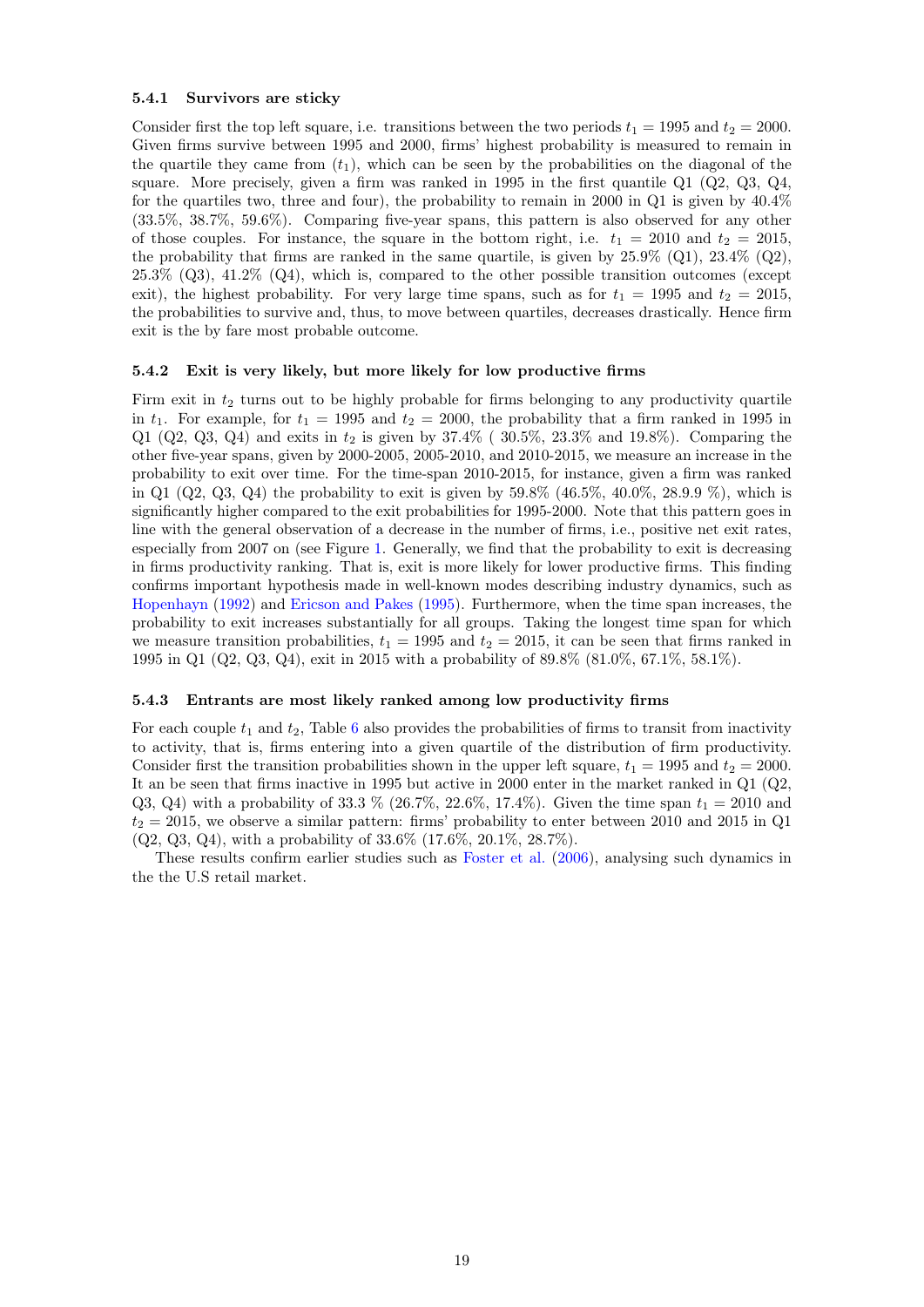<span id="page-20-0"></span>

|                                       | Exit                                                                                                                                                                                                                                                                                                                                                                                          |                                                                                                                           | 89.8<br>81.0<br>67.1<br>58.1         |      |                                                                                                                                                                                                                                                                                                                                                                                                                                                                                                                                                         |                                                |      |  |  |      |  |  |      |       |
|---------------------------------------|-----------------------------------------------------------------------------------------------------------------------------------------------------------------------------------------------------------------------------------------------------------------------------------------------------------------------------------------------------------------------------------------------|---------------------------------------------------------------------------------------------------------------------------|--------------------------------------|------|---------------------------------------------------------------------------------------------------------------------------------------------------------------------------------------------------------------------------------------------------------------------------------------------------------------------------------------------------------------------------------------------------------------------------------------------------------------------------------------------------------------------------------------------------------|------------------------------------------------|------|--|--|------|--|--|------|-------|
|                                       |                                                                                                                                                                                                                                                                                                                                                                                               |                                                                                                                           |                                      |      | $G _{\bigcirc}^{\bullet} _{\bigcirc}^{\bullet} _{\bigcirc}^{\bullet} _{\bigcirc}^{\bullet} _{\bigcirc}^{\bullet} _{\bigcirc}^{\bullet} _{\bigcirc}^{\bullet} _{\bigcirc}^{\bullet} _{\bigcirc}^{\bullet} _{\bigcirc}^{\bullet} _{\bigcirc}^{\bullet} _{\bigcirc}^{\bullet} _{\bigcirc}^{\bullet} _{\bigcirc}^{\bullet} _{\bigcirc}^{\bullet} _{\bigcirc}^{\bullet} _{\bigcirc}^{\bullet} _{\bigcirc}^{\bullet} _{\bigcirc}^{\bullet} _{\bigcirc}^{\bullet} _{\bigcirc}^{\bullet} _{\bigcirc}^{\bullet} _{\bigcirc}^{\bullet} _{\bigcirc}^{\bullet} _{\$ |                                                |      |  |  |      |  |  |      |       |
|                                       |                                                                                                                                                                                                                                                                                                                                                                                               |                                                                                                                           |                                      |      |                                                                                                                                                                                                                                                                                                                                                                                                                                                                                                                                                         |                                                |      |  |  |      |  |  |      |       |
|                                       |                                                                                                                                                                                                                                                                                                                                                                                               |                                                                                                                           |                                      |      |                                                                                                                                                                                                                                                                                                                                                                                                                                                                                                                                                         |                                                |      |  |  |      |  |  |      |       |
|                                       |                                                                                                                                                                                                                                                                                                                                                                                               |                                                                                                                           |                                      |      | $\begin{array}{l} \n\hline\nG_{1}^{1} \stackrel{.}{m} \stackrel{.}{\sigma} \stackrel{.}{m} \stackrel{.}{m} \stackrel{.}{m} \stackrel{.}{m} \stackrel{.}{m} \stackrel{.}{m} \stackrel{.}{m} \stackrel{.}{m} \stackrel{.}{m} \stackrel{.}{m} \stackrel{.}{m} \stackrel{.}{m} \stackrel{.}{m} \stackrel{.}{m} \stackrel{.}{m} \stackrel{.}{m} \stackrel{.}{m} \stackrel{.}{m} \stackrel{.}{m} \stackrel{.}{m} \stackrel{.}{m} \stackrel{.}{m} \stackrel{.}{m$                                                                                              |                                                |      |  |  |      |  |  |      |       |
|                                       | Exit                                                                                                                                                                                                                                                                                                                                                                                          |                                                                                                                           |                                      |      |                                                                                                                                                                                                                                                                                                                                                                                                                                                                                                                                                         |                                                |      |  |  |      |  |  |      |       |
| הדמ <del>ד</del>                      |                                                                                                                                                                                                                                                                                                                                                                                               |                                                                                                                           |                                      |      |                                                                                                                                                                                                                                                                                                                                                                                                                                                                                                                                                         |                                                |      |  |  |      |  |  |      |       |
|                                       | $\frac{10}{100} \frac{30}{100} \times \frac{100}{100} \frac{30}{100} \times \frac{100}{100} \frac{100}{100} \times \frac{100}{100} \times \frac{100}{100} \times \frac{100}{100} \times \frac{100}{100} \times \frac{100}{100} \times \frac{100}{100} \times \frac{100}{100} \times \frac{100}{100} \times \frac{100}{100} \times \frac{100}{100} \times \frac{100}{100} \times \frac{100}{1$ |                                                                                                                           |                                      |      |                                                                                                                                                                                                                                                                                                                                                                                                                                                                                                                                                         |                                                |      |  |  |      |  |  |      |       |
|                                       |                                                                                                                                                                                                                                                                                                                                                                                               |                                                                                                                           |                                      |      | $Q$   $\circ$ $\Xi$ $\Xi$ $\sim$ $\frac{1}{2}$ $\frac{1}{2}$ $\frac{1}{2}$ $\frac{1}{2}$ $\frac{1}{2}$ $\frac{1}{2}$ $\frac{1}{2}$ $\frac{1}{2}$ $\frac{1}{2}$ $\frac{1}{2}$ $\frac{1}{2}$ $\frac{1}{2}$ $\frac{1}{2}$ $\frac{1}{2}$ $\frac{1}{2}$ $\frac{1}{2}$ $\frac{1}{2}$ $\frac{1}{2}$ $\frac{1}{2}$ $\frac{1}{2$                                                                                                                                                                                                                                 |                                                |      |  |  |      |  |  |      |       |
|                                       |                                                                                                                                                                                                                                                                                                                                                                                               |                                                                                                                           |                                      |      | $\frac{1}{9}$ $\frac{1}{11}$ $\frac{1}{9}$ $\frac{1}{9}$ $\frac{1}{9}$ $\frac{1}{9}$ $\frac{1}{11}$ $\frac{1}{11}$ $\frac{1}{11}$ $\frac{1}{11}$ $\frac{1}{11}$ $\frac{1}{11}$ $\frac{1}{11}$ $\frac{1}{11}$ $\frac{1}{11}$ $\frac{1}{11}$ $\frac{1}{11}$ $\frac{1}{11}$ $\frac{1}{11}$ $\frac{1}{11}$ $\frac{1}{$                                                                                                                                                                                                                                      |                                                |      |  |  |      |  |  |      |       |
|                                       | Exit                                                                                                                                                                                                                                                                                                                                                                                          |                                                                                                                           | $59.1$<br>$51.3$<br>$54.8$<br>$32.5$ |      |                                                                                                                                                                                                                                                                                                                                                                                                                                                                                                                                                         | $\frac{15}{43}$ $\frac{8}{31}$ $\frac{13}{18}$ |      |  |  |      |  |  |      |       |
| ceer 'Xinxingham I of Yingini Honight |                                                                                                                                                                                                                                                                                                                                                                                               |                                                                                                                           |                                      |      |                                                                                                                                                                                                                                                                                                                                                                                                                                                                                                                                                         |                                                |      |  |  |      |  |  |      |       |
|                                       |                                                                                                                                                                                                                                                                                                                                                                                               |                                                                                                                           |                                      |      |                                                                                                                                                                                                                                                                                                                                                                                                                                                                                                                                                         |                                                |      |  |  |      |  |  |      |       |
| laule U.                              |                                                                                                                                                                                                                                                                                                                                                                                               |                                                                                                                           |                                      |      |                                                                                                                                                                                                                                                                                                                                                                                                                                                                                                                                                         |                                                |      |  |  |      |  |  |      |       |
|                                       |                                                                                                                                                                                                                                                                                                                                                                                               |                                                                                                                           |                                      |      | $G _{\overline{X}}$ $\frac{1}{12}$ $\frac{1}{12}$ $G$ $G$ $G$ $G$ $\frac{1}{28}$ $\frac{1}{16}$ $\frac{1}{16}$ $\frac{1}{16}$ $\frac{1}{16}$ $\frac{1}{16}$ $\frac{1}{16}$ $\frac{1}{16}$ $\frac{1}{16}$ $\frac{1}{16}$ $\frac{1}{16}$ $\frac{1}{16}$ $\frac{1}{16}$ $\frac{1}{16}$ $\frac{1}{16}$ $\frac{1}{$                                                                                                                                                                                                                                          |                                                |      |  |  |      |  |  |      |       |
|                                       |                                                                                                                                                                                                                                                                                                                                                                                               | $\frac{11}{25}$<br>$\frac{14}{25}$<br>$\frac{13}{25}$<br>$\frac{33}{25}$<br>$\frac{33}{25}$                               |                                      |      |                                                                                                                                                                                                                                                                                                                                                                                                                                                                                                                                                         |                                                |      |  |  |      |  |  |      |       |
|                                       |                                                                                                                                                                                                                                                                                                                                                                                               | $G$ $\frac{1}{2}$ $\frac{1}{2}$ $\frac{3}{2}$ $\frac{3}{2}$ $\frac{3}{2}$ $\frac{5}{2}$ $\frac{4}{2}$                     |                                      |      |                                                                                                                                                                                                                                                                                                                                                                                                                                                                                                                                                         |                                                |      |  |  |      |  |  |      |       |
|                                       | $\frac{20}{3}$ $\frac{3}{3}$ $\frac{3}{2}$ $\frac{3}{2}$ $\frac{5}{3}$ $\frac{5}{3}$ $\frac{5}{3}$ $\frac{6}{3}$ $\frac{3}{2}$                                                                                                                                                                                                                                                                |                                                                                                                           |                                      |      |                                                                                                                                                                                                                                                                                                                                                                                                                                                                                                                                                         |                                                |      |  |  |      |  |  |      |       |
|                                       |                                                                                                                                                                                                                                                                                                                                                                                               | $\frac{32}{18}$<br>$\frac{1}{3}$<br>$\frac{5}{3}$<br>$\frac{1}{4}$<br>$\frac{1}{3}$<br>$\frac{2}{5}$                      |                                      |      |                                                                                                                                                                                                                                                                                                                                                                                                                                                                                                                                                         |                                                |      |  |  |      |  |  |      |       |
|                                       |                                                                                                                                                                                                                                                                                                                                                                                               | $G _{G}^{4}$ $\stackrel{4}{4}$ $\stackrel{7}{4}$ $\stackrel{8}{5}$ $\stackrel{9}{6}$ $\stackrel{9}{3}$ $\stackrel{33}{3}$ |                                      |      |                                                                                                                                                                                                                                                                                                                                                                                                                                                                                                                                                         |                                                |      |  |  |      |  |  |      |       |
| $t_2$                                 |                                                                                                                                                                                                                                                                                                                                                                                               |                                                                                                                           |                                      |      |                                                                                                                                                                                                                                                                                                                                                                                                                                                                                                                                                         |                                                |      |  |  |      |  |  |      | Entry |
|                                       | $\ddot{t}$                                                                                                                                                                                                                                                                                                                                                                                    |                                                                                                                           |                                      | 1995 |                                                                                                                                                                                                                                                                                                                                                                                                                                                                                                                                                         |                                                | 2000 |  |  | 2005 |  |  | 2010 |       |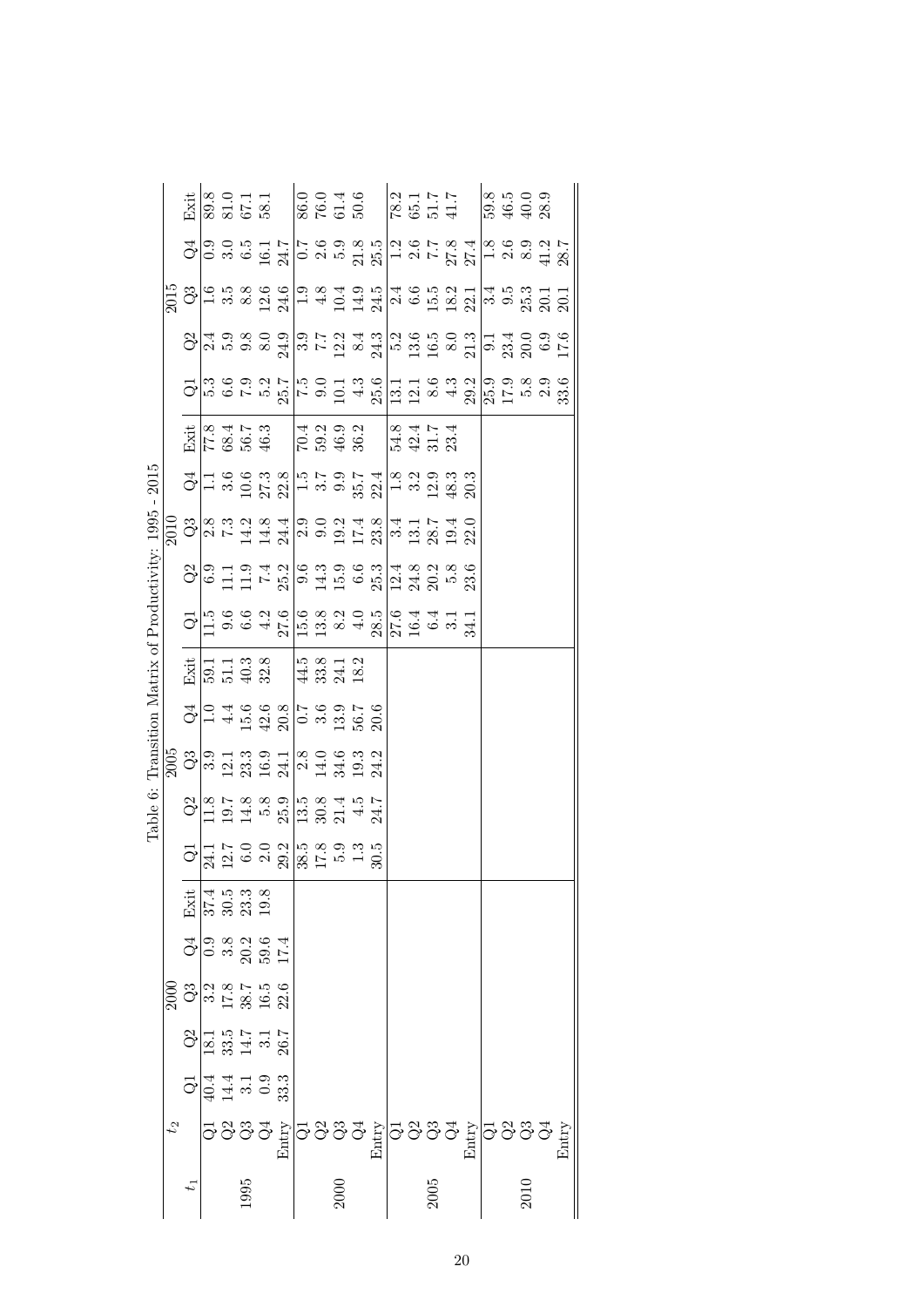# 5.5 Firm productivity and firm size

So far we have seen that French woodworking industries have been very dynamic in terms of firm entry and exit over the past years and that lower productivity firms are especially concerned from entry and exit. It is therefore interesting to study whether firms' productivity level is related to firm size. Firm size is often measured by firms' number of employees. We use the log input factors capital, labor and intermediary inputs  $(k, l, m)$  as possible firm size measures and consider the correlation between these variables and firms' log productivity. Also, correlations are calculated between firm productivity and the binary variables entry and exit. Table [7](#page-21-1) provides the correlation table, where the correlation are presented across all industries as well as for each 4-digit industry separately. Generally, it can be seen that firm productivity is positively correlated with all firm size measures (input factors). Considering all industries jointly, the correlations between firm productivity and the capital stock, labor and material use is given by 0.42, 0.45 and 0.53, respectively. The correlations vary quite substantially among industries. For instance, the lowest correlations for capital, labor and materials are given by 0.30 (3109), 0.31 (1610) and 0.41 (1610). Instead, the highest correlation between productivity and the three variables (same order) are given by 0.77,  $0.77$  and  $0.81$  (all for the industry  $1711/12$ . The latter result is not surprising since the pulp and paper industry is know to be very capital intensive with many big and less small firms. Finally, consider the correlation between firm productivity and firm status of either entrant or exitor, reported in the two last columns. The figures show that firm productivity is negatively correlated with both entry and exit. This last result is expected since we already saw in the previous section that entry and exit is more likely to occur for firms ranked in lower quartiles of the productivity distributions. By the result of a positive correlation between firm productivity and size and a negative correlation between firm productivity and firm entry/exit, we can conclude that small firms are rather less productive and that those firms are especially menaced from exit.

|         | $\overline{cor}(\hat{\omega}_{nt}, k_{nt})$ | $\overline{cor}(\hat{\omega}_{nt}, l_{nt})$ | $\overline{cor}(\hat{\omega}_{nt}, m_{nt})$ | $\overline{cor}(\hat{\omega}_{nt}, e_{nt})$ | $\overline{cor}(\hat{\omega}_{nt}, x_{nt})$ | Obs.    |
|---------|---------------------------------------------|---------------------------------------------|---------------------------------------------|---------------------------------------------|---------------------------------------------|---------|
| All     | 0.42                                        | 0.45                                        | 0.53                                        | $-0.13$                                     | $-0.09$                                     | 185,289 |
|         | (0.00)                                      | (0.00)                                      | (0.00)                                      | (0.00)                                      | (0.00)                                      |         |
| 1610    | 0.36                                        | 0.31                                        | 0.41                                        | $-0.12$                                     | $-0.10$                                     | 35,891  |
|         | (0.00)                                      | (0.00)                                      | (0.00)                                      | (0.00)                                      | (0.00)                                      |         |
| 1621    | 0.64                                        | 0.65                                        | 0.73                                        | $-0.17$                                     | $-0.15$                                     | 2,102   |
|         | (0.00)                                      | (0.00)                                      | (0.00)                                      | (0.00)                                      | (0.00)                                      |         |
| 1623    | 0.40                                        | 0.47                                        | 0.58                                        | $-0.15$                                     | $-0.07$                                     | 25,108  |
|         | (0.00)                                      | (0.00)                                      | (0.00)                                      | (0.00)                                      | (0.00)                                      |         |
| 1624    | 0.35                                        | 0.35                                        | 0.43                                        | $-0.12$                                     | $-0.12$                                     | 14,595  |
|         | (0.00)                                      | (0.00)                                      | (0.00)                                      | (0.00)                                      | (0.00)                                      |         |
| 1629    | 0.34                                        | 0.40                                        | 0.50                                        | $-0.11$                                     | $-0.09$                                     | 13,062  |
|         | (0.00)                                      | (0.00)                                      | (0.00)                                      | (0.00)                                      | (0.00)                                      |         |
| 1711/12 | 0.77                                        | 0.77                                        | 0.81                                        | $-0.08$                                     | $-0.11$                                     | 2,678   |
|         | (0.00)                                      | (0.00)                                      | (0.00)                                      | (0.00)                                      | (0.00)                                      |         |
| 3101    | 0.34                                        | 0.39                                        | 0.46                                        | $-0.11$                                     | $-0.11$                                     | 12,977  |
|         | (0.00)                                      | (0.00)                                      | (0.00)                                      | (0.00)                                      | (0.00)                                      |         |
| 3102    | 0.51                                        | 0.57                                        | 0.64                                        | $-0.13$                                     | $-0.10$                                     | 10,381  |
|         | (0.00)                                      | (0.00)                                      | (0.00)                                      | (0.00)                                      | (0.00)                                      |         |
| 3109    | 0.30                                        | 0.36                                        | 0.46                                        | $-0.12$                                     | $-0.04$                                     | 68,495  |
|         | (0.00)                                      | (0.00)                                      | (0.00)                                      | (0.00)                                      | (0.00)                                      |         |

<span id="page-21-1"></span>Table 7: Correlation between firm-level productivity and input factors (in logs).<sup> $a,b$ </sup>

a Industry description: 1610 - Sawmilling/wood planing; 1621 - Veener sheets/wood-based panels; 1623 - Other builders' carpentry/joinery; 1624 - Wooden containers; 1629 - Other wood/products; 1711/12 pulp and paper; 3101 - Office and shop furniture; 3102 - Kitchen furniture; 3103 - Other furniture; <sup>b</sup> *p*-values reported in parenthesis.

# <span id="page-21-0"></span>6 Conclusion

The French woodworking industries have experienced a significant decrease in the number of active firms, especially throughout the past ten years. One reason for this development is a very competitive trade environment, where foreign firms take more and more market shares [\(Koebel](#page-30-1) [et al.](#page-30-1) [\(2016\)](#page-30-1)). Since firms' degree of competivtivness is often linked to productivity [\(Hopenhayn](#page-30-16) [\(1992\)](#page-30-16), [Ericson and Pakes](#page-30-17) [\(1995\)](#page-30-17)) we aim to study the French woodworking industries' evolu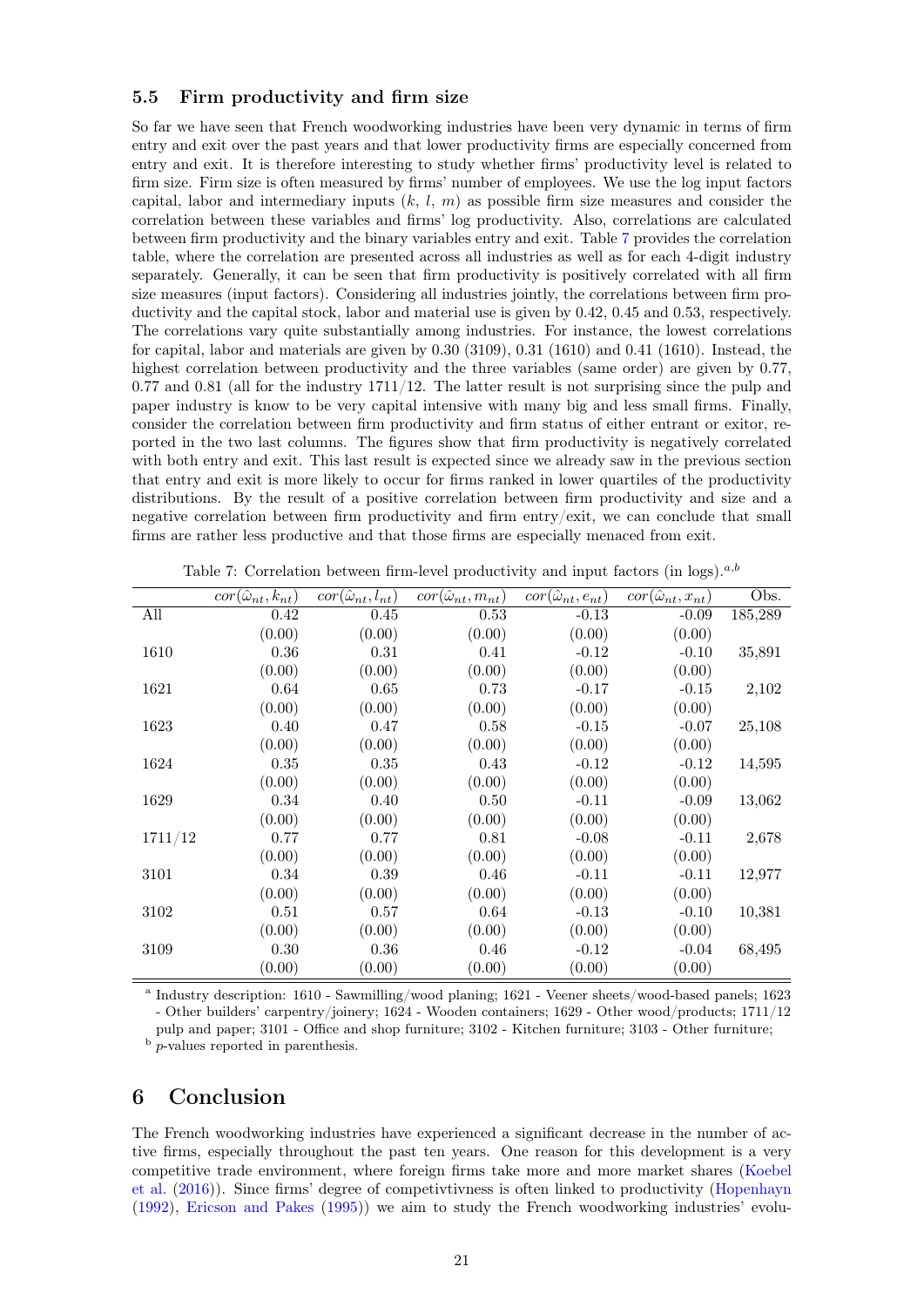tion of aggregate productivity related to firm entry and exit. This is studied by the application of the method proposed by [Melitz and Polanec](#page-31-1) [\(2015\)](#page-31-1), where, for a given industry, the measure of aggregate productivity is decomposed into those parts contributed by surviving, entering and exiting firms. Furthermore, we study firms transition probabilities to move with respect to their productivity ranking between two points in time. In this framework we also study firms' probability to enter or exit into or from a given quartile of the probability distribution. Finally, we relate firm-level productivity to firm size measures. To empirically investigate these aspects we combine the French fiscal firm-level data sets FICUS (1994-2007) and FARE (2008-2016). We then estimate a value-added Cobb-Douglas production function [\(Wooldridge](#page-31-0) [\(2009\)](#page-31-0)) for each considered 4-digit woodworking industry and recover firm-level productivity based on the production function estimates.

The DOPD productivity decomposition reveals that nearly all industries have considerably increased their aggregate productivity. Relative to 1995 the aggregate productivity has increased until 2016 in a range by about 70% (Kitchen furniture) and 207% (Other furniture), with only one industry that experienced a negative productivity growth, given by about -83% in 2016 relative to 1995. The productivity decomposition shows that for the most industries the largest part to the growth is contributed by those firms who survived until the reported waves (1998-2016, reporting each third wave). In particular, survivng firms increased the aggregate productivity by increasing their individual productivity (within-change). Instead, our results show that surviving firms' contribution through market share reallocations (between-change) is very low, indicating that among surviving firms' market shares hardly wander from low to higher productive firms. Similar results with respect to the strong contribution of within-change to aggregate productivity change were found in other studies (see [Baily et al.](#page-30-3) [\(1992\)](#page-30-3), [Griliches and Regev](#page-30-4) [\(1995\)](#page-30-4)), [Melitz](#page-31-1) [and Polanec](#page-31-1) [\(2015\)](#page-31-1)). Furthermore, the group of entrants has generally contributed negatively to aggregate productivity growth. That is, the group of entrants has a lower level of aggregate compared to the group of survivors, which pulls down the aggregate productivity. The composition also shows that the group of exitors have contributed both negatively and positively, depending on the considered industry. Especially the manufacturing industries of wood and products of wood industries (those industries classified within the 2-digit industry 16<sup>∗</sup> ) have experienced a negative contribution by the group of exitors. For these cases this implies that the group of exitors have a higher productivity compared to the the group of survivors. I.e., the industry suffered from a loss of relatively productive firms, pulling down the aggregate productivity level. Instead, the manufacturing industries for furniture have experience a positive contribution by exitors, in these cases the industries have lost relatively unproductive firms, which in turn increases the total change in aggregate productivity.

The investigation of firms' mobility within the productivity distribution has shown that, given a firms survives, firms are sticky over time with respect to their productivity ranking. That is, high (low) productivity firms strongly tend to remain high (low) productivity firms. Beside stickiness, firm exit is very likely, where especially less productive firms are menaced by a higher probability to exit. Similarly, firms entry is most likely to occur for within lower quartiles of the productivity distribution. Generally, our results with respect to firms' transition, entry and exit probability with respect to their productivity ranking go in line findings presented in [Foster et al.](#page-30-5) [\(2006\)](#page-30-5). Lastly we also relate firm productivity to firm size and find that both variables are positively correlated. This implies that especially small and unproductive firms are exposed to a higher risk of exit.

The study can be refined and extended in various ways. First, with respect to [Koebel et al.](#page-30-1) [\(2016\)](#page-30-1), showing that an industry's aggregate productivity is positively related with its competitiveness, it would be interesting to investigate to which extend trading and nontrading woodworking industries have improved their aggregate productivity overtime, similar to [Pavcnik](#page-31-4) [\(2002\)](#page-31-4). Second, the use of value-added Cobb-Dougals production function is a restrictive representation of the production technology. It is likely that the Cobb-Douglas specification would be rejected against a more flexible production function. Furthermore, using a gross output production function might change the recovered firm-level productivity estimations considerably. See [Gandhi et al.](#page-30-18) [\(forth](#page-30-18)[coming\)](#page-30-18) for a comparison between productivity measures based on a value-added and gross output production function and [De Monte](#page-30-8) [\(2020\)](#page-30-8) for a similar empirical application using a translog gross output production function. Furthermore, beside the impact of firm entry and exit on and industry's aggregate such as productivity and or output, it is crucial to know more about reasons for firm exit. See for instance [De Monte and Koebel](#page-30-19) [\(2020\)](#page-30-19) for some theoretical foundations concerning firm dynamics in the framework of Cournot competition, where firms' efficiency in fixed and variable costs are considered with an empirical application based firm-level data of French manufacturing firms.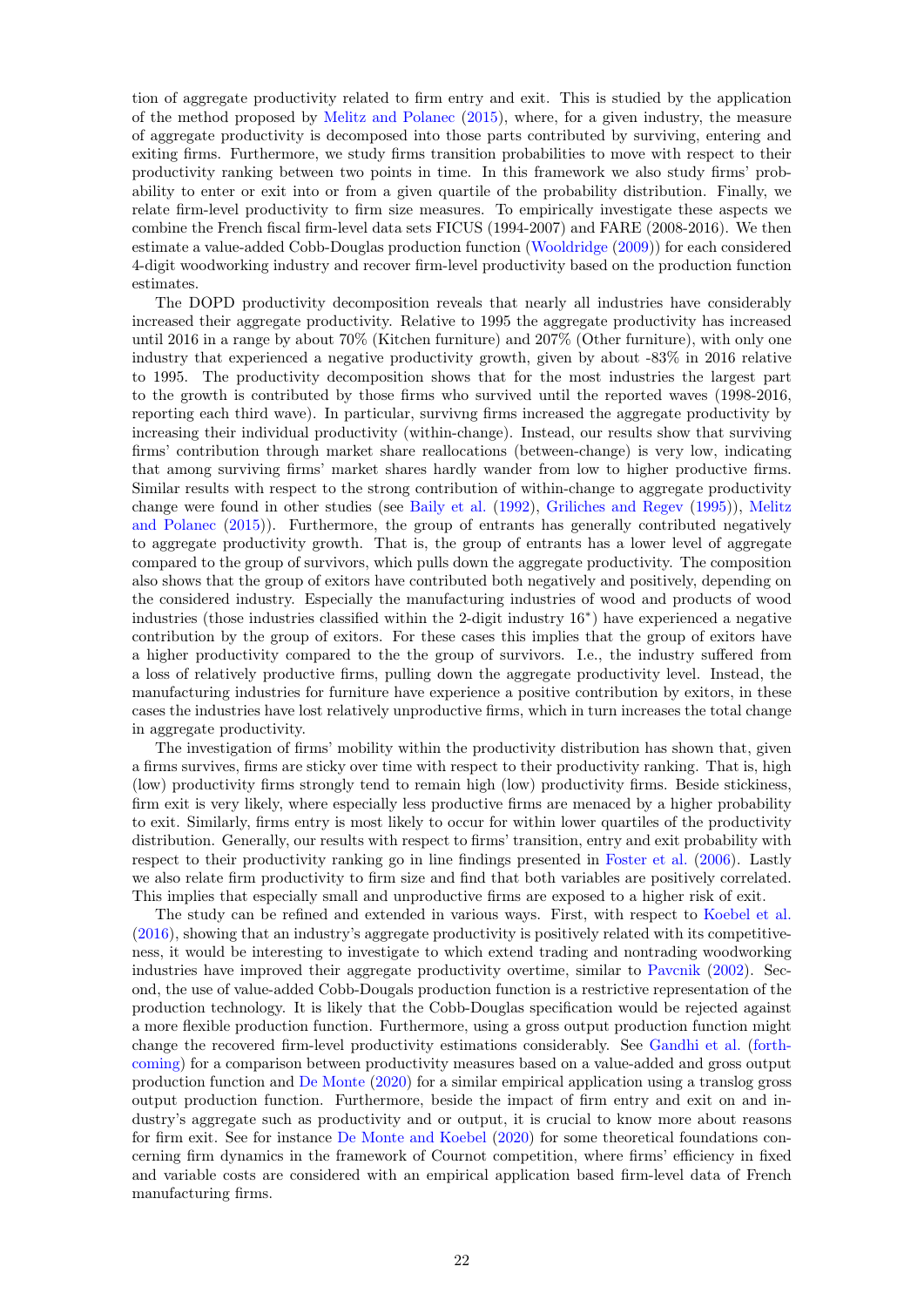# Appendix A Data

# A1 Considered industries and number of observations

| Industry | Description                                          | $#$ Firms | $\#$ Obs. |
|----------|------------------------------------------------------|-----------|-----------|
| 16       | Manufacture of wood, and products of wood and cork   |           |           |
| 1610     | Sawmilling and planing of wood                       | 4,501     | 38,831    |
| 1621     | Manufacture of veener sheets and wood-based panels   | 258       | 2,265     |
| 1623     | Manufacture of other builders' carpentry and joinery | 3,982     | 27,175    |
| 1624     | Manufacture of wooden containers                     | 1,744     | 15,894    |
| 1629     | Manufacture of other products of wood                | 2,012     | 14,235    |
| $17^a$   | Manufacture of pulp, paper, and paperboard           |           |           |
| 1711     | Manufacture of pulp                                  | 16        | 130       |
| 1712     | Manufacture of paper and paperboard                  | 300       | 2,784     |
| 31       | Manufacture of furniture                             |           |           |
| 3101     | Manufacture of office and shop furniture             | 1,710     | 14,059    |
| 3102     | Manufacture of kitchen furniture                     | 1,539     | 11,192    |
| 3109     | Manufacture of other furniture                       | 11,310    | 73,578    |
| Total    |                                                      | 27,372    | 200,143   |

Table 8: Table A1: Description 2-Digit Manufacturing Industries

<sup>a</sup> By the reason of only less observations for industry 1711, we treat the industries 1711 and 1712 jointly.

Complementary to Table [1](#page-5-0) from section [3,](#page-4-3) Table [10](#page-24-0) shows the same summary statistics, however, not in terms of size groups but in terms of the considered 4-digit industries (column 1). Note that, all figures represent averages over all years. Table [10](#page-24-0) shows that industry 3109 is the biggest in terms of number of firms, with a share of firms with respect to all industries given by 37.0%, followed by the sectors 1610 and 1623, with shares of number of firms given by 19% and 14%, respectively. The industries also vary in terms of firms' average ages, where firms belonging 1712 is shown to be the oldest industry with an average age of 22.2 years, whereas the youngest average firm age is measured for industry 1711, with 10.1 years. Average ages are also reflected in the survival, entry and exit rates of the various industries. For instance, the industries 1623 and 3109, revealing relatively low average firm ages also have lower survival rates and higher entry and exit rates compared to other (older) industries.

# A2 Missing values

As already mentioned in Section [2](#page-3-0) we drop firms with zero employees to establish consistency between the merged data bases FICUS and FARE. Additionally, if a firm reports missing values for the number employees after having already reported a non-zero value, we replace the missingvalue by the most recent non-zero and non-missing value. Furthermore, for the estimation of the production function we only keep those firm observations that are non-missing and non-negative values in the dependent variable, i.e. value-added production, as well as in the explanatory variables (including those for the control function), i.e. capital and materials), which is necessary when estimating the log-linearized model of the production (see equation [\(2\)](#page-7-5)). This implies that we only obtain for the kept firm observations productivity estimates (on which further analysis is carried out). Since we link firm productivity to entry and exit we check whether missing values are particularly linked to firms identified as entrants, survivors and exitors firms. Table [9](#page-24-1) below shows the share of missing values for each (log) variables and with respect to each firm group. The shares are calculated over all industries and years. The first three rows in Table [9](#page-24-1) show the share of missing values of the variables value-added production, capital, labor and intermediary product consumption within the group of entrants, exitors and survivors. It can be seen that within each group, entrants and exitors the shares of missing values are considerably higher for entrants and exitors compared to survivors. For the variable value-added production, for instance, within the firm groups of entrants and exitors the share of missing values is about 14%, whereas within the group of survivors the share is only at about 11 %. Similarly, for the variable capital within the group of entrants, exitors and survivors the share of missing values is given by about 6%, 12% and 1%. It can also be seen, that the share of missing values of the variable labor reduces to zero by first dropping firms with zero employees and second by replacing missing values by the most recent non-missing value. The forth and fifth row show the shares of observations according to each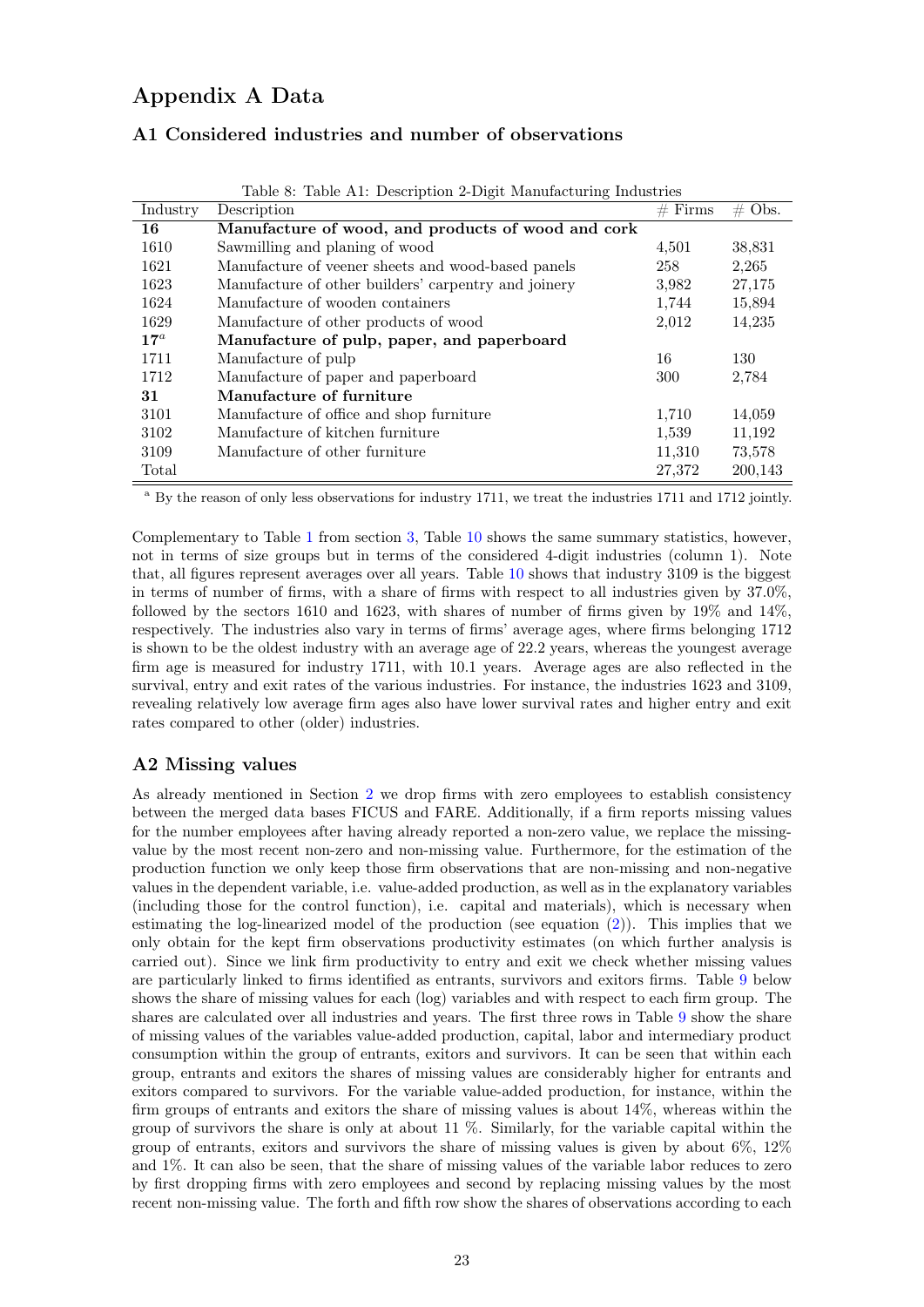group when keeping and when dropping all rows containing missing values of the listed variables. It can be seen that keeping all observations i.e. with missing values, the share of entrants, exitors and survivors is given by about 8%, 9% and 71%. Once we drop all rows contain missing values, the corresponding shares slightly change to about 7%, 8% and 74%. The slight decrease in the share of observations of entrants and exitors comes from the fact that within these groups we find relatively more missing values compared to the group of survivors. Consequently, the share of survivors slightly increases when dropping missing values. This means, by the nature of our data entering and exiting firms are slightly underrepresented implying that effects related to these firm groups might be underestimated.[19](#page-24-2)

|                | Table 9: Shares of missing values |          |         |                  |
|----------------|-----------------------------------|----------|---------|------------------|
|                |                                   | Entrants | Exitors | <b>Survivors</b> |
|                | Y                                 | 14.78    | 14.58   | 11.54            |
| Share of       | k                                 | 6.72     | 12.10   | 1.69             |
| missing values |                                   | 0.00     | 0.00    | 0.00             |
|                | m                                 | 4.34     | 4.51    | 1.77             |
| Share of       | Share with NAs                    | 8.13     | 9.66    | 71.53            |
| observations   | Share without NAs                 | 7.54     | 8.49    | 74.21            |

<span id="page-24-1"></span>Figures are expressed in %

#### A3 Further descriptive statistics

<span id="page-24-0"></span>

| Table 10: Average statistics with respect to 4-digit industries |  |  |  |  |
|-----------------------------------------------------------------|--|--|--|--|
|                                                                 |  |  |  |  |

| Industry | of<br># | Share    | #<br>of   | Share of  |      | Survival | Entry | Exit |
|----------|---------|----------|-----------|-----------|------|----------|-------|------|
|          | firms   | of firms | employees | employees | Age  | Rate     | Rate  | Rate |
| 1610     | 1689    | 19.0     | 19498     | 14.0      | 18.1 | 78.1     | 6.1   | 6.6  |
| 1621     | 99      | 1.0      | 7069      | 5.0       | 21.1 | 81.2     | 5.2   | 5.5  |
| 1623     | 1182    | 14.0     | 18843     | 13.0      | 14.5 | 72.5     | 8.8   | 8.5  |
| 1624     | 692     | 8.0      | 13621     | 10.0      | 18.1 | 80.8     | 5.0   | 5.3  |
| 1629     | 619     | 7.0      | 6167      | 4.0       | 18.4 | 74.4     | 6.4   | 8.8  |
| 1711     | 6       | 0.0      | 1073      | $1.0\,$   | 10.1 | 83.8     | 5.4   | 2.3  |
| 1712     | 122     | 1.0      | 19882     | 14.0      | 22.2 | 81.9     | 4.4   | 4.9  |
| 3101     | 612     | 7.0      | 16196     | 11.0      | 16.6 | 78.9     | 5.8   | 6.2  |
| 3102     | 487     | 6.0      | 9823      | 7.0       | 15.2 | 75.8     | 6.9   | 8.0  |
| 3109     | 3200    | 37.0     | 30108     | 21.0      | 14.5 | 69.7     | 9.2   | 10.8 |
| Total    | 8708    | 100.0    | 142280    | 100.0     | 16.9 | 77.7     | 6.3   | 6.7  |

Table [11](#page-25-0) illustrates for the considered 4-digit woodworking industries changes between 1994 and 2016 with respect to the number of firms and the (deflated) output level. It can be seen that except the industries 1623, 1711, and 3102, all industries have experienced a significant decrease in the number of firms. Particularly affected by this development are the industries 1629, and 3109, with a decrease in the number of firms of -55.0% and -61.6%, respectively. For the same industries we also observe a decrease in real gross output, by -22.3% and -43.2%, respectively. Many other industries, experiencing a decrease in the number of firms, however, increased in the production level over time.

<span id="page-24-2"></span> $19$ Note that the share of observations of entrants, exitors and survivors does not add up to  $100\%$ , since there are firms whose status can not be identified.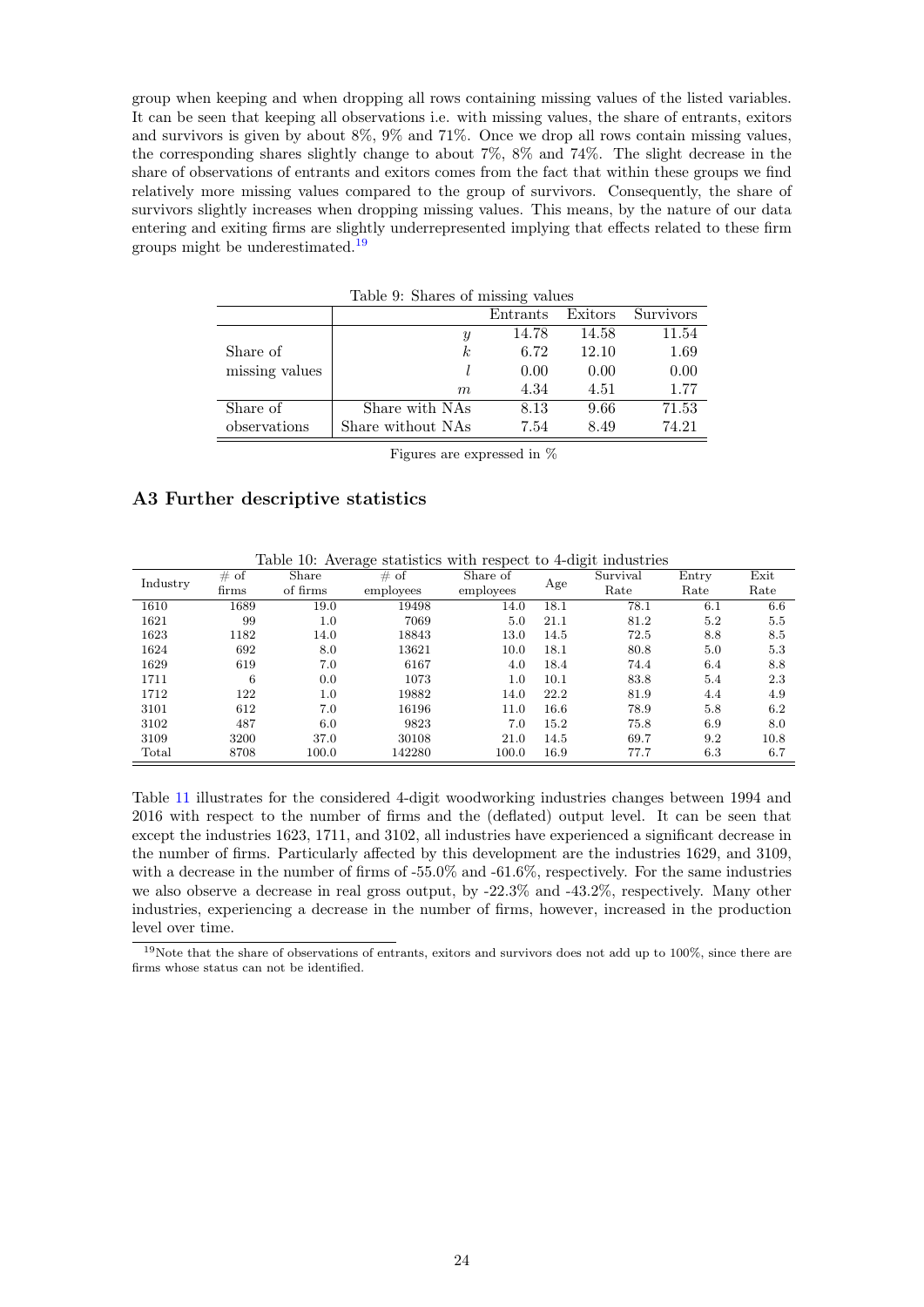<span id="page-25-0"></span>Table 11: Changes 1994 - 2016

| Industry | # firms<br>1994 | # firms<br>2016 | Average<br>growth<br>rate | Total<br>Change | Prod.<br>1994 | Prod.<br>2019 | Average<br>growth<br>rate | Total<br>Change |
|----------|-----------------|-----------------|---------------------------|-----------------|---------------|---------------|---------------------------|-----------------|
| 1610     | 1569            | 1371            | $-0.6$                    | $-12.6$         | 23300.5       | 32653.6       | 1.5                       | 40.1            |
| 1621     | 96              | 67              | $-1.6$                    | $-30.2$         | 14005.7       | 15054.1       | 0.3                       | 7.5             |
| 1623     | 787             | 1280            | 2.1                       | 62.6            | 17651.3       | 25021.5       | 1.5                       | 41.8            |
| 1624     | 707             | 592             | $-0.8$                    | $-16.3$         | 13311.0       | 21179.2       | 2.0                       | 59.1            |
| 1629     | 809             | 364             | $-3.4$                    | $-55.0$         | 7110.4        | 5523.1        | $-1.1$                    | $-22.3$         |
| 1711     | 3               | 6               | 3.1                       | 100.0           | 2764.6        | 6374.3        | 3.7                       | 130.6           |
| 1712     | 133             | 94              | $-1.5$                    | $-29.3$         | 54501.2       | 51688.8       | $-0.2$                    | $-5.2$          |
| 3101     | 482             | 600             | 1.0                       | 24.5            | 15670.0       | 20149.5       | 1.1                       | 28.6            |
| 3102     | 395             | 416             | 0.2                       | 5.3             | 9654.0        | 10931.7       | 0.5                       | 13.2            |
| 3109     | 3674            | 1409            | $-4.1$                    | $-61.6$         | 32411.3       | 18407.5       | $-2.4$                    | $-43.2$         |
| Total    | 8655            | 6199            | $-1.4$                    | $-28.4$         | 190380.1      | 206983.2      | 0.4                       | 8.7             |

In Figure [1](#page-5-1) we have seen the overall evolution of the number of firms with the yearly entry and exit rates. The figure shows a dramatic decrease in the number of firms for the year 2015, which is recovered again in 2016. Table [12](#page-25-1) provides some insights into this uncharacteristic decrease. The table shows the number of firms for all years by keeping also firms with zero employees (which are dropped for the analysis presented in the main text). The table furthermore reports the number of firms with zero and one employee as well the number of firms with zero employees in  $t - 1$  and one employee in  $t$  and vice versa (last two columns). It can be seen that in 2015 there were 604 firms with zero employees that had reported one employee in 2014. In 2016, these firms seem to report again one employee as we observe 814 firms reporting one employee in 2016 while having reported zero employees in 2015. For this reason we observe extraordinarily many exits in 2015 and a relatively high rate of entry for 2016. Table [12](#page-25-1) reports the number of firms with zero and one employee.

<span id="page-25-1"></span>

|               |               | Table 12: Firms dynamics of firms reporting one and zero employee. |                 |
|---------------|---------------|--------------------------------------------------------------------|-----------------|
| $\#$ of firms | $\#$ of firms | $\#$ of firms with zero                                            | $\#$ of firms w |

|            |              | $\#$ of firms | $#$ of firms | $\#$ of firms with zero | $\#$ of firms with one |
|------------|--------------|---------------|--------------|-------------------------|------------------------|
| Year $(t)$ | $#$ of firms | with zero     | with one     | employee in t-1         | employee in t-1        |
|            |              | employees     | employee     | and one in t            | and zero in t          |
| 1994       | 18447        | 7257          | 2886         |                         |                        |
| 1995       | 18988        | 7566          | 2926         | 444                     | 420                    |
| 1996       | 20390        | 7922          | 3217         | 601                     | 400                    |
| 1997       | 20557        | 8168          | 3223         | 419                     | 429                    |
| 1998       | 20645        | 8561          | 2987         | 413                     | 646                    |
| 1999       | 20701        | 8703          | 2921         | 548                     | 611                    |
| 2000       | 20169        | 7865          | 3188         | 791                     | 268                    |
| 2001       | 19727        | 7656          | 3042         | 428                     | 406                    |
| 2002       | 20465        | 8175          | 3162         | 395                     | 480                    |
| 2003       | 20289        | 8171          | 3247         | 462                     | 437                    |
| 2004       | 20395        | 8310          | 3254         | 498                     | 483                    |
| 2005       | 19006        | 7685          | 2983         | 444                     | 493                    |
| 2006       | 20070        | 8265          | 3157         | 429                     | 386                    |
| 2007       | 19840        | 8024          | 3251         | 458                     | 276                    |
| 2008       | 24146        | 11899         | 3092         | 350                     | 778                    |
| 2009       | 22277        | 11925         | 2156         | 317                     | 944                    |
| 2010       | 22993        | 12363         | 1978         | 241                     | 400                    |
| 2011       | 22634        | 12487         | 1843         | 185                     | 337                    |
| 2012       | 22581        | 12605         | 1679         | 202                     | 320                    |
| 2013       | 23261        | 13539         | 1482         | 193                     | 347                    |
| 2014       | 24778        | 14759         | 1565         | 214                     | 271                    |
| 2015       | 21556        | 15400         | 1091         | 182                     | 604                    |
| 2016       | 22161        | 14394         | 2072         | 814                     | 107                    |

# Appendix B Productivity dispersion

Table [13](#page-26-0) shows for the considered 4-digit industries average productivity ratios of the 90/10, 95/5, and 99/1 percentile ratios. As the table illustrates, productivity dispersion varies substantially between the different industries. More precisely, it can be seen that the industry 1711/12 exhibits the by fare highest productivity dispersion. Here the  $90/10$ ,  $95/5$ , and  $99/1$  percentile ratio is given 19, 47.7 and 277.3. This implies, that a firm at the 90th percentile (of the distribution of productivity) produces 19 times as much as a firm at the 10th percentile, with the same amount of inputs. Other industries, such as 3101 show a much lower degree of productivity dispersion, given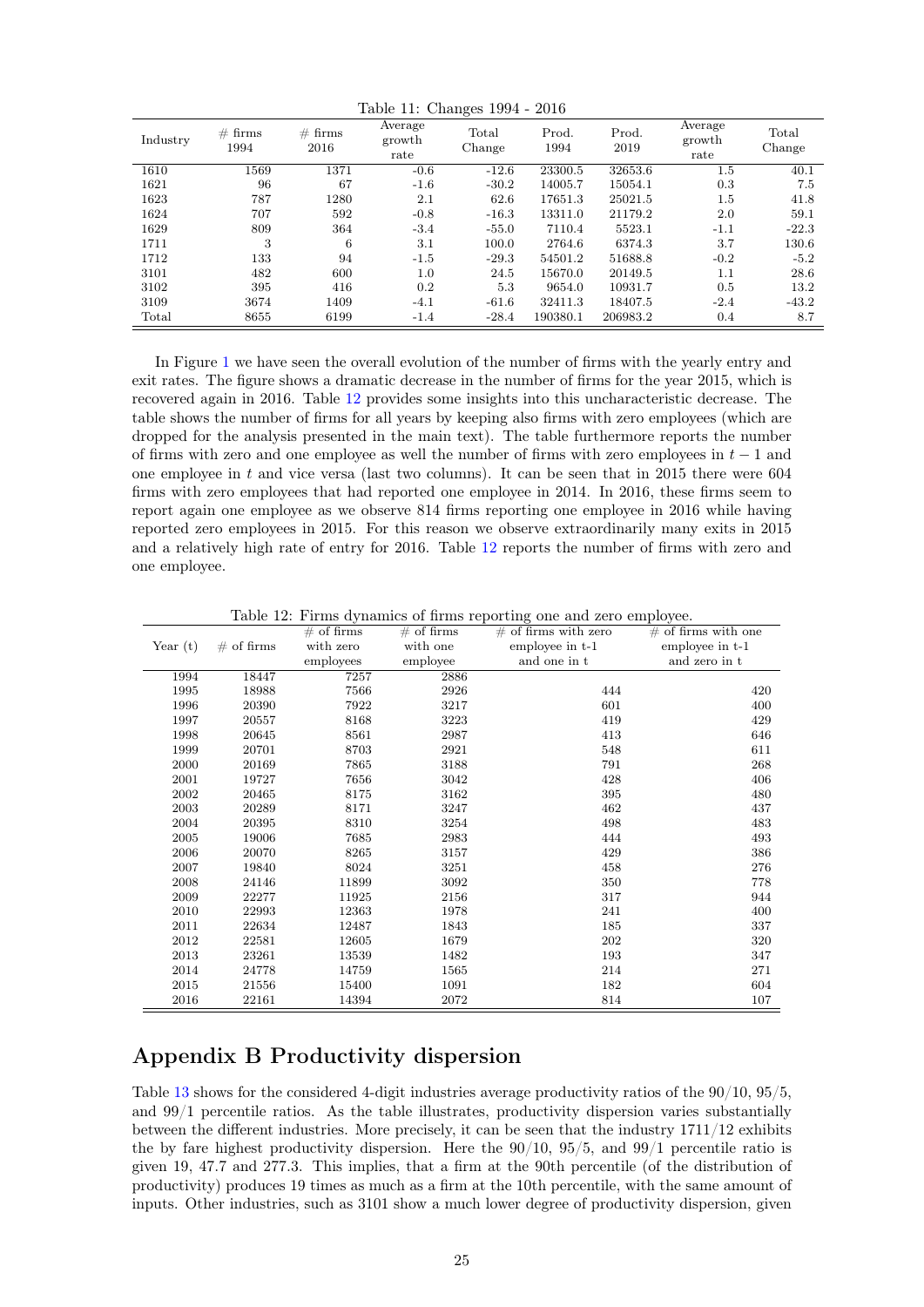by 5.2, 9.2, and 38.8, for the  $90/10$ ,  $95/5$ , and  $99/1$  percentile ratio, respectively.

<span id="page-26-0"></span>

| Table 13: Productivity percentile ratios |  |  |  |  |
|------------------------------------------|--|--|--|--|
|------------------------------------------|--|--|--|--|

|       |       |               |                     |         |           | Industry <sup><i>a</i></sup> |              |      |      |          |
|-------|-------|---------------|---------------------|---------|-----------|------------------------------|--------------|------|------|----------|
| Ratio | All   | 1610          | 1621                | 1623    | 1624 1629 |                              | 1711/12 3101 |      | 3102 | 3109     |
| 90/10 |       | $10.0 \t 5.3$ |                     | 9.8 8.0 |           | 5.4 7.4                      | 19.0         | 5.2  |      | 6.2 11.3 |
| 95/5  | 20.3  |               | $9.7$ $20.5$ $15.6$ |         |           | 9.6 15.8                     | 40.7         | 9.2  | 12.8 | -23.1    |
| 99/1  | 109.4 | 60.8          | 126.3               | 64.0    | 46.3      | 90.8                         | 277.3        | 38.8 | 73.7 | 147.7    |

<sup>a</sup> Industry description: 1610 - Sawmilling/wood planing; 1621 - Veener sheets/woodbased panels; 1623 - Other builders' carpentry/joinery; 1624 - Wooden containers; 1629 - Other wood/products; 1711/12 pulp and paper; 3101 - Office and shop furniture; 3102 - Kitchen furniture; 3103 - Other furniture;

# Appendix C Productivity decomposition (DOPD)

We present here the DOPD productivity decomposition with the base year 2007 (whereas in the main text, the initial year is 1995) and the corresponding growth rates for waves 2010, 2013, 2016. Results are presented in Table [14.](#page-27-0)

Furthermore, Table [15](#page-28-0) provides the corresponding aggregate productivity measure of the base year composed of survivors and exitors. And [16](#page-29-0) the aggregate productivity measure of the considered waves, composed of the aggregate productivity of surviving and entering firms. Table [14](#page-27-0) illustrates that in 2016, the aggregate productivity has increased for all industries except one. More precisely, the total change in 2016 relative to 2007 is given by 36.01% (Sawmilling), -34.32% ( "veneer sheets/wood-based panels), 54.67% (Other builders carpentry/joinery), 45.75% (Wooden containers), 75.55% (Other wood products), 24.56% (pulp and paper), 17.31% (office/shop furniture), 21.57% (kitchen furniture) and 77.58% (other furniture). Considering the contribution of surviving firms we can see that the by fare largest part of the contribution is due to individual firms productivity improvement (within change) and only a negligible amount is contributed by market share shifts (between change). Generally the contribution of entering and exiting firms is smaller compared to the contribution of surviving firms. We measure for almost all years and industries a negative contribution of entering firms with respect to the aggregate productivity in 2007. That is, in these cases the aggregate productivity of entering firms is smaller compared to the aggregate productivity of surviving firms, which decreases the total change in aggregate productivity. Table [16](#page-29-0) shows the corresponding differences in the aggregate productivity of the group of survivors and entrants, measured for the respective wave  $(t_2)$ . Instead, relative to 2007, our results reveal a positive contribution of exiting firms for all years and industries. This is different to what we have measured for some industries (especially the industries for wood and wood products) when the base year was set to 1995. This means, the aggregate productivity of those firms that exit after 2007 was lower in 2007 compared to the aggregate productivity of surviving firms, leading to a positive contribution to aggregate productivity of exiting firms. This indicates that the economic distributions from 2007 on mainly affected firms with lower level of productivity, compared to those firms that survived. Also note Table [15](#page-28-0) showing the differences between survivors and exitors, measured for the base year in 2007  $(t_1)$ . It can be seen that the difference in aggregate productivity is only favorable to the group of surviving firms.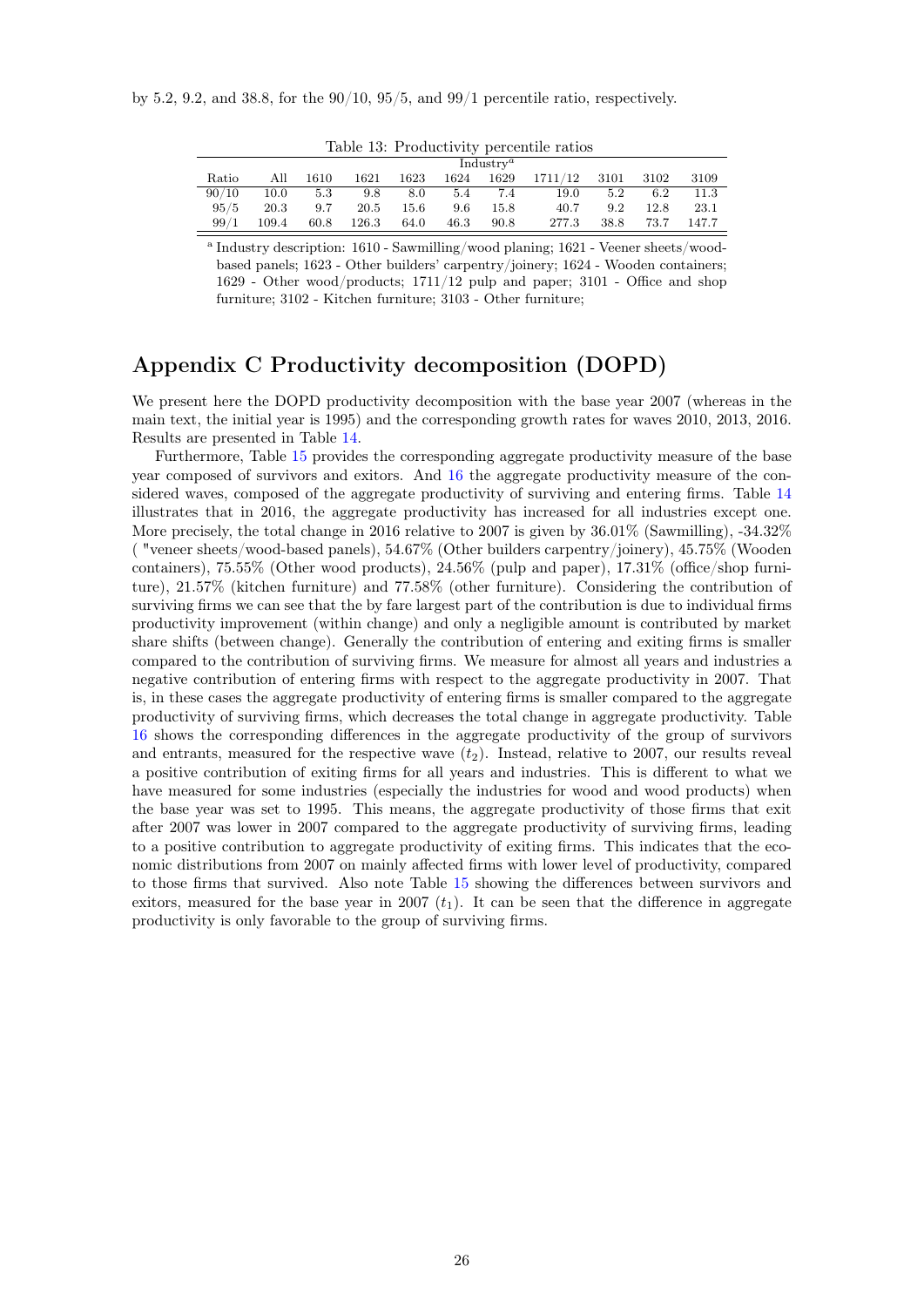<span id="page-27-0"></span>

|                                                                                                                         | Year                         | Contr.    |                                                             | Contr            | Contr.<br>Exitors | Total                                                                     | industry                                                                                                                                                                                                                                                                                                                                                                                                                                                                          | Year | Contr                                                                                                                                                                                                                                                                      |                                                                                                                                                                                                                                                                                                     |                                                                              | Contr.<br>Exitors |                                          |
|-------------------------------------------------------------------------------------------------------------------------|------------------------------|-----------|-------------------------------------------------------------|------------------|-------------------|---------------------------------------------------------------------------|-----------------------------------------------------------------------------------------------------------------------------------------------------------------------------------------------------------------------------------------------------------------------------------------------------------------------------------------------------------------------------------------------------------------------------------------------------------------------------------|------|----------------------------------------------------------------------------------------------------------------------------------------------------------------------------------------------------------------------------------------------------------------------------|-----------------------------------------------------------------------------------------------------------------------------------------------------------------------------------------------------------------------------------------------------------------------------------------------------|------------------------------------------------------------------------------|-------------------|------------------------------------------|
| Industry                                                                                                                |                              | Survivors |                                                             | Entran'          |                   | $\mathbb{C}\mathrm{hange}^{b}$                                            |                                                                                                                                                                                                                                                                                                                                                                                                                                                                                   |      | Survivors                                                                                                                                                                                                                                                                  |                                                                                                                                                                                                                                                                                                     | Contr.<br>Entrants                                                           |                   | $\frac{\text{Total}}{\text{Change}^{b}}$ |
|                                                                                                                         |                              | Within    | Between                                                     |                  |                   |                                                                           |                                                                                                                                                                                                                                                                                                                                                                                                                                                                                   |      | Vithin                                                                                                                                                                                                                                                                     | Betweer                                                                                                                                                                                                                                                                                             |                                                                              |                   |                                          |
| 1610                                                                                                                    |                              | 13.04     |                                                             |                  |                   |                                                                           |                                                                                                                                                                                                                                                                                                                                                                                                                                                                                   |      |                                                                                                                                                                                                                                                                            |                                                                                                                                                                                                                                                                                                     |                                                                              |                   |                                          |
| Sawminiling/                                                                                                            | 2013                         |           |                                                             |                  |                   |                                                                           |                                                                                                                                                                                                                                                                                                                                                                                                                                                                                   |      |                                                                                                                                                                                                                                                                            |                                                                                                                                                                                                                                                                                                     |                                                                              |                   |                                          |
| wood planning                                                                                                           |                              | 30.96     | 0.019                                                       |                  |                   | ដ្ឋ និង ទី១៩ ខែមី មី ដែលមាន<br>ក្នុង មី មី មី មី មី ដូច មី មី មី មី មី មី | $\begin{tabular}{l} 1700 \\ {\footnotesize \text{Pubp and} } \\ {\footnotesize \text{Pape}} \\ \text{S101} \\ \text{Office/shor} \\ \text{infinite} \\ \text{f.itiden} \\ \text{f.itden} \\ \text{f.itden} \\ \text{f.itden} \\ \text{f.itden} \\ \text{f.itone} \\ \text{f.itone} \\ \text{f.itone} \\ \text{f.itone} \\ \text{f.itone} \\ \text{f.itone} \\ \text{f.itone} \\ \text{f.itone} \\ \text{f.itone} \\ \text{f.itone} \\ \text{f.itone} \\ \text{f.itone} \\ \text{$ |      | $\begin{array}{l} 7.33\\ 7.45\\ 8.59\\ 1.43\\ 1.45\\ 2.54\\ 2.56\\ 2.57\\ 2.57\\ 2.58\\ 2.59\\ 2.59\\ 2.50\\ 2.50\\ 2.50\\ 2.50\\ 2.50\\ 2.50\\ 2.50\\ 2.50\\ 2.50\\ 2.50\\ 2.50\\ 2.50\\ 2.50\\ 2.50\\ 2.50\\ 2.50\\ 2.50\\ 2.50\\ 2.50\\ 2.50\\ 2.50\\ 2.50\\ 2.50\\ 2.$ | $\begin{array}{l} 0.216 \\ 0.010 \\ 0.010 \\ 0.010 \\ 0.000 \\ 0.000 \\ 0.000 \\ 0.000 \\ 0.000 \\ 0.000 \\ 0.000 \\ 0.000 \\ 0.000 \\ 0.000 \\ 0.000 \\ 0.000 \\ 0.000 \\ 0.000 \\ 0.000 \\ 0.000 \\ 0.000 \\ 0.000 \\ 0.000 \\ 0.000 \\ 0.000 \\ 0.000 \\ 0.000 \\ 0.000 \\ 0.000 \\ 0.000 \\ 0.$ | 1<br>12 3 3 3 6 1 3 3 5 1 5 9 9 3 5 6 6 7 9<br>1 9 1 9 0 9 1 6 7 9 0 1 9 1 9 |                   |                                          |
| 1621                                                                                                                    | 2016<br>2010                 | 27.57     | 0.046                                                       |                  |                   |                                                                           |                                                                                                                                                                                                                                                                                                                                                                                                                                                                                   |      |                                                                                                                                                                                                                                                                            |                                                                                                                                                                                                                                                                                                     |                                                                              |                   |                                          |
| Veener sheets                                                                                                           | 2013                         | 48.61     |                                                             |                  |                   |                                                                           |                                                                                                                                                                                                                                                                                                                                                                                                                                                                                   |      |                                                                                                                                                                                                                                                                            |                                                                                                                                                                                                                                                                                                     |                                                                              |                   |                                          |
| wood-based                                                                                                              | 2016                         | 50.10     |                                                             |                  |                   |                                                                           |                                                                                                                                                                                                                                                                                                                                                                                                                                                                                   |      |                                                                                                                                                                                                                                                                            |                                                                                                                                                                                                                                                                                                     |                                                                              |                   |                                          |
| 1623                                                                                                                    | 201                          |           |                                                             |                  |                   |                                                                           |                                                                                                                                                                                                                                                                                                                                                                                                                                                                                   |      |                                                                                                                                                                                                                                                                            |                                                                                                                                                                                                                                                                                                     |                                                                              |                   |                                          |
| Other builders'                                                                                                         |                              |           | 9.299<br>0.576<br>0.015<br>0.017<br>0.014<br>0.000<br>0.014 | $\frac{1}{2}$ of |                   |                                                                           |                                                                                                                                                                                                                                                                                                                                                                                                                                                                                   |      |                                                                                                                                                                                                                                                                            |                                                                                                                                                                                                                                                                                                     |                                                                              |                   |                                          |
| carpentry/joinery                                                                                                       |                              |           |                                                             |                  |                   |                                                                           |                                                                                                                                                                                                                                                                                                                                                                                                                                                                                   |      |                                                                                                                                                                                                                                                                            |                                                                                                                                                                                                                                                                                                     |                                                                              |                   |                                          |
| 1624                                                                                                                    |                              |           |                                                             |                  |                   |                                                                           |                                                                                                                                                                                                                                                                                                                                                                                                                                                                                   |      |                                                                                                                                                                                                                                                                            |                                                                                                                                                                                                                                                                                                     |                                                                              |                   |                                          |
| Wooden                                                                                                                  | 31803<br>20181003<br>2018101 |           |                                                             |                  |                   |                                                                           |                                                                                                                                                                                                                                                                                                                                                                                                                                                                                   |      |                                                                                                                                                                                                                                                                            |                                                                                                                                                                                                                                                                                                     |                                                                              |                   |                                          |
| containers                                                                                                              |                              |           |                                                             |                  |                   |                                                                           |                                                                                                                                                                                                                                                                                                                                                                                                                                                                                   |      |                                                                                                                                                                                                                                                                            |                                                                                                                                                                                                                                                                                                     |                                                                              |                   |                                          |
| 1629                                                                                                                    |                              | 19.26     | 0.007                                                       |                  |                   |                                                                           |                                                                                                                                                                                                                                                                                                                                                                                                                                                                                   |      |                                                                                                                                                                                                                                                                            |                                                                                                                                                                                                                                                                                                     |                                                                              |                   |                                          |
| Other wooc                                                                                                              |                              | 27.06     | 0.110                                                       | ကု               |                   |                                                                           |                                                                                                                                                                                                                                                                                                                                                                                                                                                                                   |      |                                                                                                                                                                                                                                                                            |                                                                                                                                                                                                                                                                                                     |                                                                              |                   |                                          |
| products                                                                                                                | 2016                         | 11.89     |                                                             |                  |                   |                                                                           |                                                                                                                                                                                                                                                                                                                                                                                                                                                                                   |      |                                                                                                                                                                                                                                                                            |                                                                                                                                                                                                                                                                                                     |                                                                              |                   |                                          |
| $\frac{1}{10}$ $\frac{1}{10}$ $\frac{1}{10}$ $\frac{1}{10}$ $\frac{1}{10}$ $\frac{1}{10}$ $\frac{1}{10}$ $\frac{1}{10}$ |                              |           | ここを ・ こ                                                     |                  | č                 |                                                                           |                                                                                                                                                                                                                                                                                                                                                                                                                                                                                   |      |                                                                                                                                                                                                                                                                            |                                                                                                                                                                                                                                                                                                     |                                                                              |                   |                                          |

Table 14: Aggregate Productivity Decomposition (DOPD):  $2007$  -  $2016^a$ Table 14: Aggregate Productivity Decomposition (DOPD): 2007 - 2016a

ab<sup>a</sup> All contributions represent growth rates in % relative to 2007.

The total change in aggregate productivity is the sum of the contributions of survivors, entrants and exitors.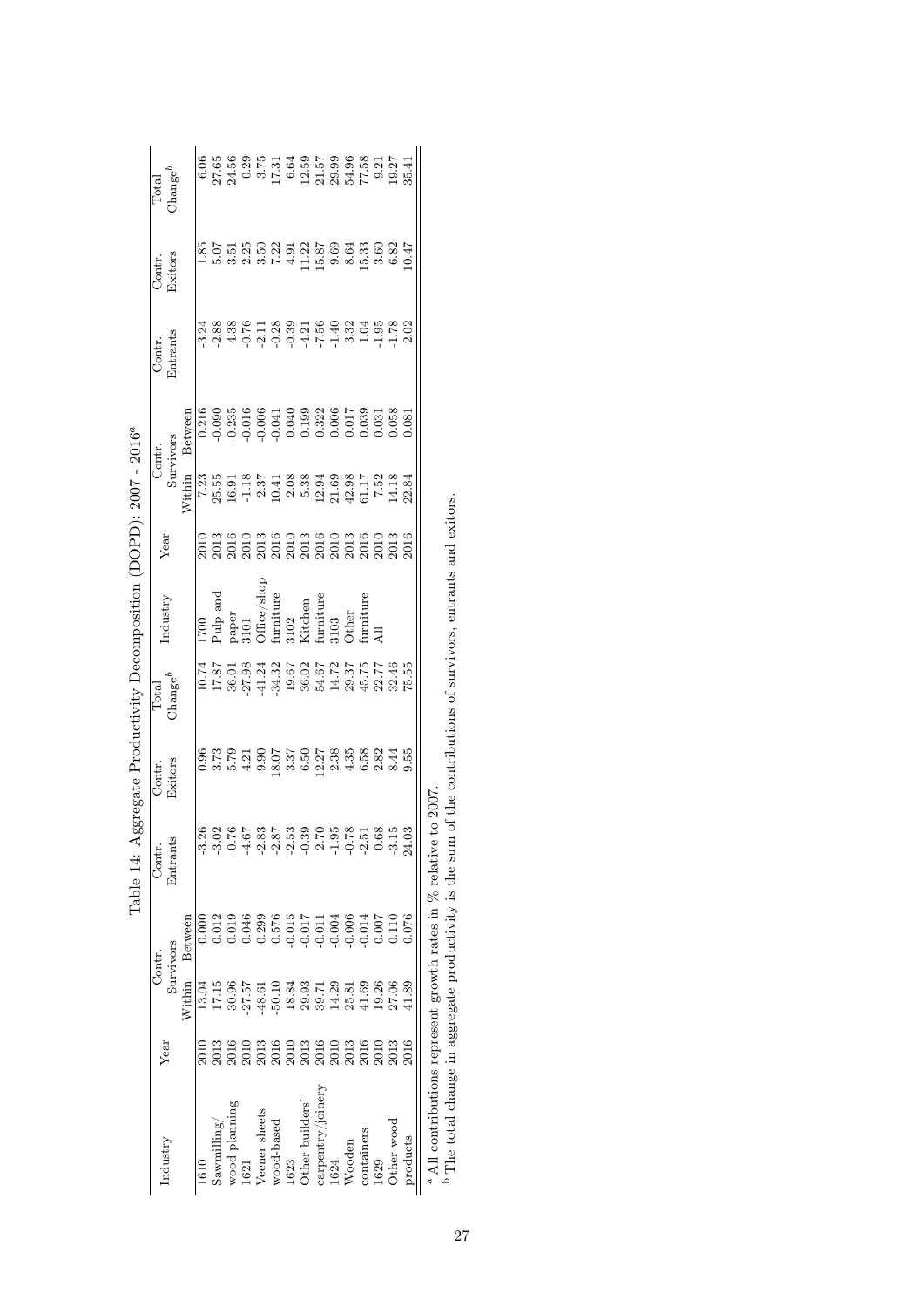<span id="page-28-0"></span>

| Exits<br>#                                                                                                                                                                                                                                                                                                           |      |                        | $\ddot{a}$ |                                                                                                                                                                                                                                                                                                                      |                                            |     |                  |     |               |     |     |                                                             |              |         | are always                                                               |
|----------------------------------------------------------------------------------------------------------------------------------------------------------------------------------------------------------------------------------------------------------------------------------------------------------------------|------|------------------------|------------|----------------------------------------------------------------------------------------------------------------------------------------------------------------------------------------------------------------------------------------------------------------------------------------------------------------------|--------------------------------------------|-----|------------------|-----|---------------|-----|-----|-------------------------------------------------------------|--------------|---------|--------------------------------------------------------------------------|
| Surv.<br>$\#$                                                                                                                                                                                                                                                                                                        |      |                        |            |                                                                                                                                                                                                                                                                                                                      |                                            |     |                  |     |               |     |     |                                                             |              |         | The measures                                                             |
| ಜೆ                                                                                                                                                                                                                                                                                                                   |      |                        |            |                                                                                                                                                                                                                                                                                                                      |                                            |     |                  |     |               |     |     |                                                             |              |         |                                                                          |
| a la p o o r n n n n n n n o o l r 0 a n n<br>V l n r n n n n n n n n n n n n n n<br>V l n n n n n n n n n n n n n n n n                                                                                                                                                                                             |      |                        |            |                                                                                                                                                                                                                                                                                                                      |                                            |     |                  |     |               |     |     |                                                             |              |         | group of surviving and exiting firms.                                    |
|                                                                                                                                                                                                                                                                                                                      |      |                        |            | $\frac{1}{12}$ $\frac{1}{2}$ $\frac{3}{2}$ $\frac{3}{2}$ $\frac{3}{2}$ $\frac{3}{2}$ $\frac{3}{2}$ $\frac{3}{2}$ $\frac{3}{2}$ $\frac{3}{2}$ $\frac{3}{2}$ $\frac{3}{2}$ $\frac{3}{2}$ $\frac{3}{2}$ $\frac{3}{2}$ $\frac{3}{2}$ $\frac{3}{2}$ $\frac{3}{2}$ $\frac{3}{2}$ $\frac{3}{2}$ $\frac{3}{2}$ $\frac{3}{2}$ |                                            |     |                  |     |               |     |     |                                                             |              | 0.58    |                                                                          |
|                                                                                                                                                                                                                                                                                                                      |      |                        |            |                                                                                                                                                                                                                                                                                                                      |                                            |     |                  |     |               |     |     |                                                             |              |         |                                                                          |
|                                                                                                                                                                                                                                                                                                                      |      | $\Xi$                  |            | 1865 1868 3868<br>1966 1966 1966                                                                                                                                                                                                                                                                                     |                                            |     |                  |     |               |     |     |                                                             |              |         |                                                                          |
| $t_2$                                                                                                                                                                                                                                                                                                                |      |                        |            |                                                                                                                                                                                                                                                                                                                      |                                            |     |                  |     |               |     |     |                                                             |              |         |                                                                          |
| $t_1$                                                                                                                                                                                                                                                                                                                |      |                        |            |                                                                                                                                                                                                                                                                                                                      |                                            |     |                  |     |               |     |     |                                                             |              |         |                                                                          |
| ndustry                                                                                                                                                                                                                                                                                                              |      |                        |            | 1700<br>Pulp and<br>Pulp and<br>paper<br>paper<br>S101<br>Miniture<br>3102<br>Miniture<br>Cother<br>Other                                                                                                                                                                                                            |                                            |     |                  |     |               |     |     |                                                             |              |         | and market shares for the                                                |
| Exits<br>#                                                                                                                                                                                                                                                                                                           |      | 23<br>23<br>24<br>24   |            |                                                                                                                                                                                                                                                                                                                      | 29                                         | 348 | 595<br>703       |     | $\frac{9}{2}$ | 183 | 219 | 20328                                                       |              |         |                                                                          |
| $_{\rm{Surr}}$<br>$^{\rm \#}$                                                                                                                                                                                                                                                                                        |      | 1265<br>1021<br>873    |            |                                                                                                                                                                                                                                                                                                                      |                                            | 947 | 365              | 546 |               |     |     | $\Xi$ $\frac{5}{9}$ $\Xi$ $\frac{1}{2}$ $\frac{5}{9}$ $\Xi$ |              |         |                                                                          |
| $\mathbb{S}^{\mathbb{C}}$                                                                                                                                                                                                                                                                                            |      |                        |            | 5.37<br>0.38.59<br>0.4.4.40<br>0.6                                                                                                                                                                                                                                                                                   |                                            |     | 881128<br>600000 |     |               |     |     |                                                             | 0.55<br>0.55 |         | egate                                                                    |
| $\frac{1}{2}$ $\frac{1}{2}$ $\frac{1}{8}$ $\frac{3}{8}$ $\frac{3}{8}$ $\frac{3}{8}$ $\frac{3}{8}$ $\frac{5}{8}$ $\frac{5}{8}$ $\frac{1}{12}$ $\frac{5}{8}$ $\frac{3}{8}$ $\frac{5}{8}$ $\frac{1}{8}$ $\frac{5}{8}$ $\frac{5}{8}$ $\frac{5}{8}$ $\frac{5}{8}$ $\frac{3}{8}$ $\frac{3}{8}$ $\frac{3}{8}$ $\frac{5}{8}$ |      |                        |            |                                                                                                                                                                                                                                                                                                                      |                                            |     |                  |     |               |     |     |                                                             |              |         |                                                                          |
|                                                                                                                                                                                                                                                                                                                      |      |                        |            |                                                                                                                                                                                                                                                                                                                      |                                            |     |                  |     |               |     |     |                                                             |              |         |                                                                          |
| $\begin{array}{c} 0.64 \\ 0.08 \\ 0.09 \\ 0.09 \\ 0.09 \\ 0.09 \\ 0.09 \\ 0.09 \\ 0.09 \\ 0.09 \\ 0.09 \\ 0.09 \\ 0.09 \\ 0.00 \\ 0.00 \\ 0.00 \\ 0.00 \\ 0.00 \\ 0.00 \\ 0.00 \\ 0.00 \\ 0.00 \\ 0.00 \\ 0.00 \\ 0.00 \\ 0.00 \\ 0.00 \\ 0.00 \\ 0.00 \\ 0.00 \\ 0.00 \\ 0.00 \\ 0.00 \\ 0.00 \\ 0.00 \\ 0.$        |      |                        |            |                                                                                                                                                                                                                                                                                                                      |                                            |     |                  |     |               |     |     |                                                             |              |         |                                                                          |
|                                                                                                                                                                                                                                                                                                                      | 0.38 | 0.41                   | 1.44       | 1.63                                                                                                                                                                                                                                                                                                                 | 178452318886<br>17845231888<br>11000000000 |     |                  |     |               |     |     |                                                             |              | 0.65    |                                                                          |
|                                                                                                                                                                                                                                                                                                                      |      |                        |            |                                                                                                                                                                                                                                                                                                                      |                                            |     |                  |     |               |     |     |                                                             |              |         |                                                                          |
|                                                                                                                                                                                                                                                                                                                      |      |                        |            |                                                                                                                                                                                                                                                                                                                      |                                            |     |                  |     |               |     |     |                                                             |              |         |                                                                          |
|                                                                                                                                                                                                                                                                                                                      |      | $3$ aw $\min$ l $\log$ |            | wood planning<br>1621<br>1621<br>Veener sheets<br>Veener sheets<br>1623<br>Cother wood<br>629<br>004<br>004<br>coordaners<br>2020                                                                                                                                                                                    |                                            |     |                  |     |               |     |     |                                                             |              | roducts | <sup>a</sup> According to equation (21) this table reports measures of a |

Table 15: Productivity Decomposition in the base year  $2007(t_1)$ : survivors and exitors Table 15: Productivity Decomposition in the base year  $2007(t_1)$ : survivors and exitors <sup>a</sup> According to equation [\(21\)](#page-9-2) this table reports measures of aggregate productivity and market shares for the group of surviving and exiting firms. The measures are always (and only) for the initial year 2007.

<sup>b</sup> The columns  $\Omega_S$  and  $\Omega_X$  denote the aggregate productivity of the firm groups survivors and exitors, respectively.

abcdeThe columns  $S_S$  and  $S_X$  denote the aggregated market shares of the firm groups survivors and exitors, respectively.

 $\frac{d}{d} S_S$  and  $S_X$  are given in  $\%$ .

Columns Ω1 denotes the aggregate productivity for the initial year 2007.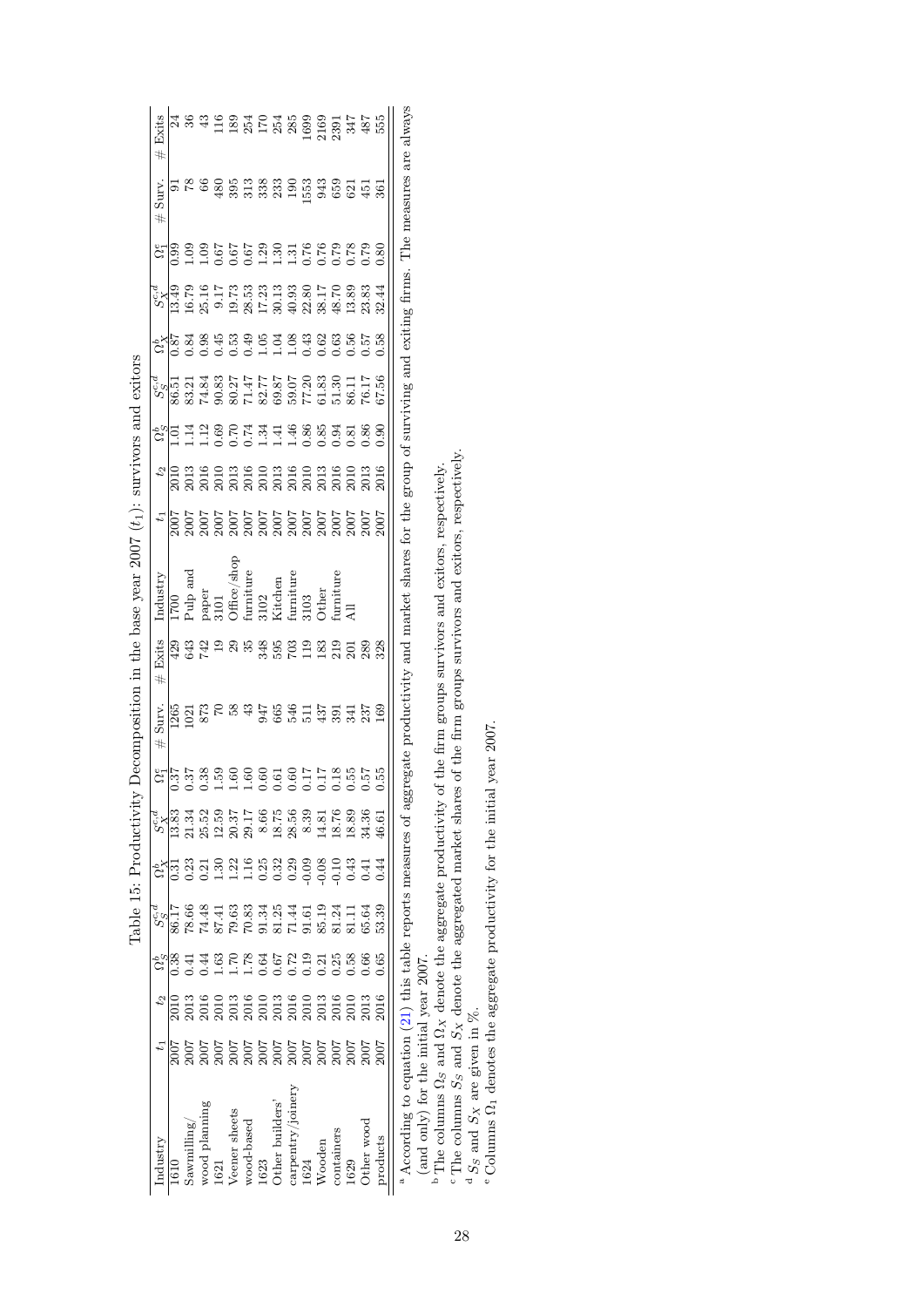<span id="page-29-0"></span>

| Industry                                                                                                                                                       |                                      | $t_2$ | $\Omega^b_{\alpha}$                  | $\overline{S_{S}^{c,d}}$                                                                                      | $\Omega^b_E$     | $S^{c,d}_{F}$                             |                                                                                                                                                                                                                                                                                                                                               | Surv.<br>#     | Entr.<br>$\#$ | Industry                                                          | $\ddot{t}$                           | $t_2$        | $\Omega_S^b$                              |                                                          |                   |                                                             |      | Surv.<br>$\#$    | Entr.<br>no<br>#            |
|----------------------------------------------------------------------------------------------------------------------------------------------------------------|--------------------------------------|-------|--------------------------------------|---------------------------------------------------------------------------------------------------------------|------------------|-------------------------------------------|-----------------------------------------------------------------------------------------------------------------------------------------------------------------------------------------------------------------------------------------------------------------------------------------------------------------------------------------------|----------------|---------------|-------------------------------------------------------------------|--------------------------------------|--------------|-------------------------------------------|----------------------------------------------------------|-------------------|-------------------------------------------------------------|------|------------------|-----------------------------|
| 1610                                                                                                                                                           |                                      | 2010  | 0.54                                 | 87.14                                                                                                         | 0.29             | 12.86                                     | $\begin{array}{c} \n\alpha_{11}^{11} & \alpha_{21}^{12} & \alpha_{32}^{12} & \alpha_{43}^{12} & \alpha_{54}^{12} & \alpha_{64}^{12} & \alpha_{75}^{12} & \alpha_{86}^{12} & \alpha_{17}^{12} & \alpha_{18}^{12} & \alpha_{19}^{12} & \alpha_{10}^{12} & \alpha_{11}^{12} & \alpha_{12}^{12} & \alpha_{13}^{12} & \alpha_{14}^{12} & \alpha_{$ | 1265           | 264           | 1700                                                              | 2007                                 |              | Ę                                         | $\frac{3}{3}$ $\frac{3}{3}$ $\frac{3}{3}$ $\frac{3}{3}$  | $\frac{248}{25}$  | $S_{\rm E}^{\rm 5}$ $S_{\rm 2}^{\rm 6}$ $S_{\rm 2}^{\rm 5}$ |      |                  |                             |
| $\operatorname{Sawmilling}$                                                                                                                                    | 2007                                 | 2013  | 0.70                                 |                                                                                                               | 0.52             | 16.30                                     |                                                                                                                                                                                                                                                                                                                                               | $\overline{0}$ | 317           | Pulp and                                                          | 2007                                 | 2013<br>2013 | $\overline{0}$                            |                                                          | 5.75              |                                                             |      | $\frac{8}{7}$    |                             |
| wood planning                                                                                                                                                  |                                      | 2016  | 0.95                                 | 83.70<br>80.84                                                                                                | 0.91             | 19.16                                     |                                                                                                                                                                                                                                                                                                                                               | 873            | 259           |                                                                   |                                      | 2016         |                                           |                                                          |                   |                                                             |      | 66               |                             |
| 1621                                                                                                                                                           | 7007<br>2007<br>2007<br>2007<br>2007 | 2010  |                                      |                                                                                                               | $\overline{5}$ . |                                           |                                                                                                                                                                                                                                                                                                                                               |                |               | paper<br>3101                                                     | 2007<br>2007<br>2007<br>2007<br>2007 |              | $\frac{1}{3}$ $\frac{3}{6}$ $\frac{7}{6}$ | 22 23 33 34 35 36<br>23 36 36 36 37 38<br>23 36 36 37 38 | $\frac{138}{134}$ | 23<br>2360555                                               |      | 480              |                             |
| Veener sheets                                                                                                                                                  |                                      | 2013  | $1.32$<br>$1.25$<br>$1.54$<br>$0.84$ |                                                                                                               | 0.05             | $5.78$<br>2.40                            |                                                                                                                                                                                                                                                                                                                                               | 5 3 3          | ≌             | )ffice/shop                                                       |                                      |              |                                           |                                                          |                   |                                                             |      | 395              | 22526                       |
| wood-based                                                                                                                                                     |                                      | 2016  |                                      |                                                                                                               | $-1.00$          |                                           |                                                                                                                                                                                                                                                                                                                                               |                |               | $\begin{array}{c}\n\text{inture} \\ \text{limiture}\n\end{array}$ |                                      |              | 0.61                                      |                                                          | 0.58              |                                                             |      |                  |                             |
| 1623                                                                                                                                                           |                                      | 2010  |                                      |                                                                                                               | 0.47             |                                           |                                                                                                                                                                                                                                                                                                                                               | 947            | 345           |                                                                   |                                      |              | 1.33                                      |                                                          | 1.26              |                                                             |      | 338<br>338<br>23 |                             |
| Other builders'                                                                                                                                                |                                      | 2013  |                                      |                                                                                                               | $0.82$<br>1.12   | 10.71<br>10.82<br>12.81<br>14.87<br>14.87 |                                                                                                                                                                                                                                                                                                                                               | 665            | 379           | Kitchen                                                           |                                      |              | 1.72                                      |                                                          | 1.25              | 9.01                                                        |      |                  |                             |
| carpentry/joinery                                                                                                                                              |                                      | 2016  | 0.99                                 |                                                                                                               |                  |                                           |                                                                                                                                                                                                                                                                                                                                               |                | 316           | <b>iumiture</b>                                                   |                                      |              | 0.99                                      |                                                          | 1.40              |                                                             |      | $190$<br>$53$    |                             |
| 1624                                                                                                                                                           | $\frac{7007}{2007}$                  | 2010  | 0.30                                 |                                                                                                               | $-0.03$          |                                           |                                                                                                                                                                                                                                                                                                                                               | 3137           | 2             | 3103                                                              |                                      |              | $\Xi$                                     |                                                          | 0.90              |                                                             |      |                  | $\frac{11}{11}$             |
| Wooden                                                                                                                                                         |                                      | 2013  | 0.47                                 |                                                                                                               | 0.41             |                                           |                                                                                                                                                                                                                                                                                                                                               |                | 76            | <b>Other</b>                                                      |                                      |              | 1.22                                      | 80.50                                                    | $^{1.39}$         | 33 53 83<br>21 5 93<br>31 5 93                              |      | 943              |                             |
| containers                                                                                                                                                     | 2007                                 | 2016  | 0.60                                 | 84.38                                                                                                         | 0.44             | 15.62                                     |                                                                                                                                                                                                                                                                                                                                               | 391            | 93            | urniture                                                          |                                      | 2016         | 1.50                                      | 80.62                                                    | $\frac{56}{1}$    |                                                             |      | 659              | $3234$<br>$324$             |
| 1629                                                                                                                                                           | 2007                                 | 2010  | 0.76                                 | 90.92                                                                                                         | 0.83             | 9.08                                      |                                                                                                                                                                                                                                                                                                                                               | 341            | 95            |                                                                   | 2007                                 | 201          | 0.86                                      | 0.85                                                     | 0.60              | 8.15                                                        | 1.84 | 621              |                             |
| Other wood                                                                                                                                                     | 2007                                 | 2013  | $\frac{2}{1}$                        | 89.64                                                                                                         | 0.82             | 10.36                                     |                                                                                                                                                                                                                                                                                                                                               | 237            |               |                                                                   | 2007                                 | 2013         | 0.02                                      | 88.32                                                    | .72               | 1.68                                                        | 00.1 | 451              |                             |
| products                                                                                                                                                       | 2007                                 | 2016  | 1.18                                 | 65.36                                                                                                         | 1.88             | 34.64                                     | 1.42                                                                                                                                                                                                                                                                                                                                          | 169            |               |                                                                   | 7007                                 | 2016         | $\frac{12}{1}$                            | 81.60                                                    | 1.12              | 18.40                                                       |      | 361              | 136                         |
| <sup>a</sup> According to equation (22) this table reports measures of aggregate productivity and market shares for the group of surviving and entering firms. |                                      |       |                                      |                                                                                                               |                  |                                           |                                                                                                                                                                                                                                                                                                                                               |                |               |                                                                   |                                      |              |                                           |                                                          |                   |                                                             |      |                  | The values always represent |
| measures concerning the second time period $t_2$ .                                                                                                             |                                      |       |                                      |                                                                                                               |                  |                                           |                                                                                                                                                                                                                                                                                                                                               |                |               |                                                                   |                                      |              |                                           |                                                          |                   |                                                             |      |                  |                             |
| $\Phi$ The columns $\Omega_S$ and $\Omega_E$ denote the aggregate productivity of the firm groups survivors and entrants, respectively,                        |                                      |       |                                      |                                                                                                               |                  |                                           |                                                                                                                                                                                                                                                                                                                                               |                |               |                                                                   |                                      |              |                                           |                                                          |                   |                                                             |      |                  |                             |
| " The columns $S_S$ and $S_E$ denote the aggregated market shares of                                                                                           |                                      |       |                                      |                                                                                                               |                  |                                           |                                                                                                                                                                                                                                                                                                                                               |                |               | of the firm groups survivors and entrants, respectively.          |                                      |              |                                           |                                                          |                   |                                                             |      |                  |                             |
| <sup>d</sup> $S_S$ and $S_E$ are given in $\%$ .                                                                                                               |                                      |       |                                      |                                                                                                               |                  |                                           |                                                                                                                                                                                                                                                                                                                                               |                |               |                                                                   |                                      |              |                                           |                                                          |                   |                                                             |      |                  |                             |
| -<br>بر<br>0                                                                                                                                                   |                                      |       |                                      | $\frac{1}{2}$ , $\frac{1}{2}$ , $\frac{1}{2}$ , $\frac{1}{2}$ , $\frac{1}{2}$ , $\frac{1}{2}$ , $\frac{1}{2}$ |                  |                                           |                                                                                                                                                                                                                                                                                                                                               |                |               |                                                                   |                                      |              |                                           |                                                          |                   |                                                             |      |                  |                             |

Table 16: Productivity decomposition in  $t_2$ : survivors and entrants<sup>ª</sup> Table 16: Productivity decomposition in  $t_2$ : survivors and entrants<sup>a</sup>

<sup>e</sup> Column  $\Omega_2$  denotes the aggregate productivity for the second time period  $t_2$ .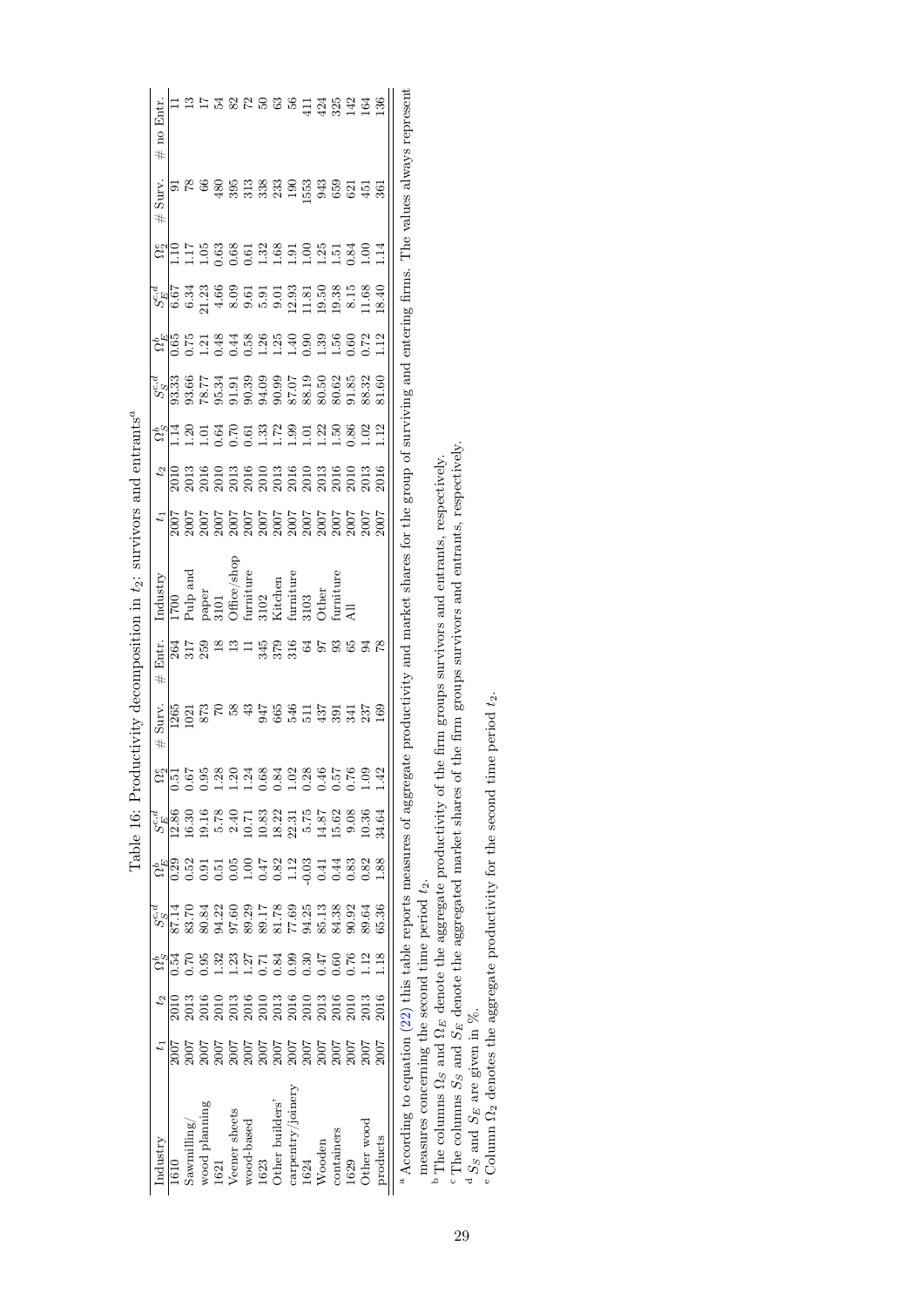# References

- <span id="page-30-10"></span>Ackerberg, D. A., Caves, K. and Frazer, G. (2015). Identification Properties of Recent Production Function Estimators, Econometrica 83(6): 2411–2451.
- <span id="page-30-3"></span>Baily, M. N., Hulten, C. and Campbell, D. (1992). Productivity Dynamics in Manufacturing Plants, Brookings Papers on Economic Activity: Microeconomics 4: 187–267.
- <span id="page-30-9"></span>Blanchard, P., Huiban, J. P. and Mathieu, C. (2014). The Shadow of Death Model Revisited with an Application to French Firms, Applied Economics 46(16): 1883–1893.
- <span id="page-30-7"></span>Chambers, R. G. and Pope, R. D. (1996). Aggregate Productivity Measures, American Journal of Agricultural Economics 78(5): 1360–1365.
- <span id="page-30-8"></span>De Monte, E. (2020). Entry, Exit and Productivity: Evidence from French Manufacturing Firms, mimeo, Beta, Université de Strasbourg .
- <span id="page-30-19"></span>De Monte, E. and Koebel, B. (2020). Entry and Exit in Cournot Equilibrium with Heterogeneous Firms, mimeo, Beta, Université de Strasbourg .
- <span id="page-30-12"></span>Donald, S. G., Imbens, G. W. and Newey, W. K. (2009). Choosing instrumental variables in conditional moment restriction models, Journal of Econometrics 152(1): 28–36.
- <span id="page-30-17"></span>Ericson, R. and Pakes, A. (1995). Markov-Perfect Industry Dynamics: A Framework for Empirical Work, The Review of Economic Studies 62(1): 53–82.
- <span id="page-30-6"></span>Färe, R., Grosskopf, S., Norris, M. and Zhang, Z. (1994). Productivity Growth, Technical Progress, and Efficiency Change in Industrialized Countries, The American Economic Review 84(1): 66– 83.
- <span id="page-30-15"></span>Fariñas, J. C. and Ruano, S. (2005). Firm Productivity, Heterogeneity, Sunk costs and Market selection, International Journal of Industrial Organization 23(7-8): 505–534.
- <span id="page-30-14"></span>Foster, L., Haltiwanger, J. C. and Krizan, C. J. (2001). Aggregate Productivity Growth. Lessons from Microeconomic Evidence, New Developments in Productivity Analysis, University of Chicago Press, pp. 303 – 372.
- <span id="page-30-5"></span>Foster, L., Haltiwanger, J. and Krizan, C. J. (2006). Market Selection, Reallocation, and Restructuring in the U.S. Retail Trade Sector in the 1990s, Review of Economics and Statistics 88(4): 748–758.
- <span id="page-30-18"></span>Gandhi, A., Navarro, S. and Rivers, D. (forthcoming). How Heterogeneous is Productivity? A Comparison of Gross Output and Value Added, Journal of Political Economy .
- <span id="page-30-4"></span>Griliches, Z. and Regev, H. (1995). Productivity and Firm turnover in Israeli Industry: 1979-1988, Journal of Econometrics 65: 175–203.
- <span id="page-30-13"></span>Haltiwanger, J. (2011). Firm Dynamics and Productivity Growth, European Investment Bank *Papers* **16**(1): 116–136.
- <span id="page-30-2"></span>Helvoigt, T. L. and Adams, D. M. (2009). A Stochastic Frontier Analysis of Technical Progress, Efficiency Change and Productivity Growth in the Pacific Northwest Sawmill Industry, Forest Policy and Economics 11(4): 280–287.
- <span id="page-30-16"></span>Hopenhayn, H. A. (1992). Entry, Exit, and firm Dynamics in Long Run Equilibrium, Econometrica 60(5): 1127–1150.
- <span id="page-30-1"></span>Koebel, B. M., Levet, A. L., Nguyen-Van, P., Purohoo, I. and Guinard, L. (2016). Productivity, Resource Endowment and Trade Performance of the Wood Product Sector, Journal of Forest Economics (22): 24–35.
- <span id="page-30-11"></span>Lee, M. J. (2010). Micro-econometrics: Methods of moments and limited dependent variables (Second Edition), Springer New York.
- <span id="page-30-0"></span>Levet, A.-L., Guinard, L., Koebel, B., Nguyen Van, P. and Purohoo, I. (2015). Compétitivité à l'exportation du secteur forêt-bois français, Technical Report 4, Institut Technologique, FCBA.